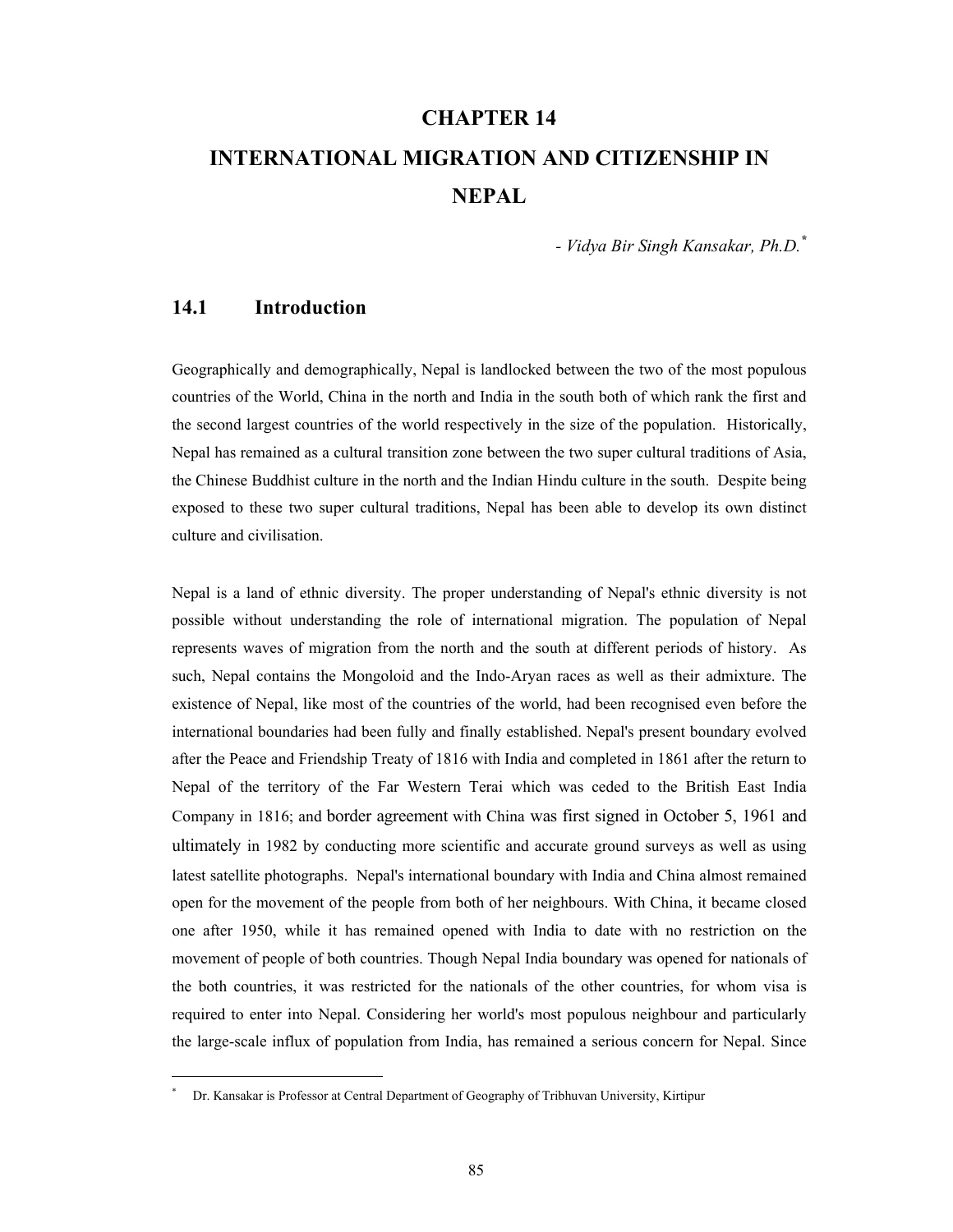the early 1960s, Nepal has been showing concern over her high growth of population resulting from high birth rate and international migration. The result was the initiation of Family Planning programme since the mid-1960s and the formulation of Population Plan and Policy in the Fifth Plan (1975-80) for regulating and controlling international migration (National Planning Commission, 1975:42-43). As demographic data constitutes the important component for the formulation and implementation of population policy, it is important to review the strength and weakness of migration database to oversee Nepal's capabilities and constraints in formulating and implementing population plan and policies regarding international migration in particular.

#### **14.1.1 Census of Nepal and Migration Data**

Prime Minister Chandra Shumsher established the precedence of population census in Nepal for the first time in 1911. The government notification on the census of 1911 is not available. The notification of the census of 1920 indicated the intention of the government to conduct census at an interval of ten years. However, the censuses since 1911 to 1952/54 were not conducted at an interval of 10 years. They were conducted in 1920, 1930, and 1942 and 1952/54. Since 1961, Nepal had a decennial census. The census of 2001 reckoned from 1911 represents the tenth census or in the other words the history of Nepal census is 9 decades old.

The result of the census from 1911 to 1942 was not published for public use. The census schedules of the 1911 census indicated no recording on migration. Migration data was collected for first time in the census of 1920 and 1930, and had recorded only male emigrants on the basis of employment outside the country in the form of a) army service and b) other services. The need of collecting the emigration data was necessitated by the large number of Nepalese hill people recruited in the Indian army during the World War I. During the World War I Nepal helped to raise large numbers of its people for recruitment. The numbers of men taken out of the country had exceeded 200,000, and of these 55,000 were enlisted in the regular Gurkha battalions of the Indian army. Nepal had suffered some 20,000 casualties and its men had fought in almost every theatre of War cheerfully enduring the tropical heat and the cold of the northern winters. The magnitude of the movement of the Gurkhas for recruitment in the British and the Nepalese armies was so great that able-bodied males from the village of the martial races (Magars and Gurungs) were difficult to get during the War (Northey and Morris, 1928:26). The drain of manpower led to the deterioration of agriculture and food supply in the hills as well as loses of government revenue from land. Moreover, there was difficulty of getting back the Gurkhas discharged from the army after the War. Large number of Gurkhas having been to India as also having seen a great deal of foreign countries, were loath to go back to their hardworking life in the mountains. When these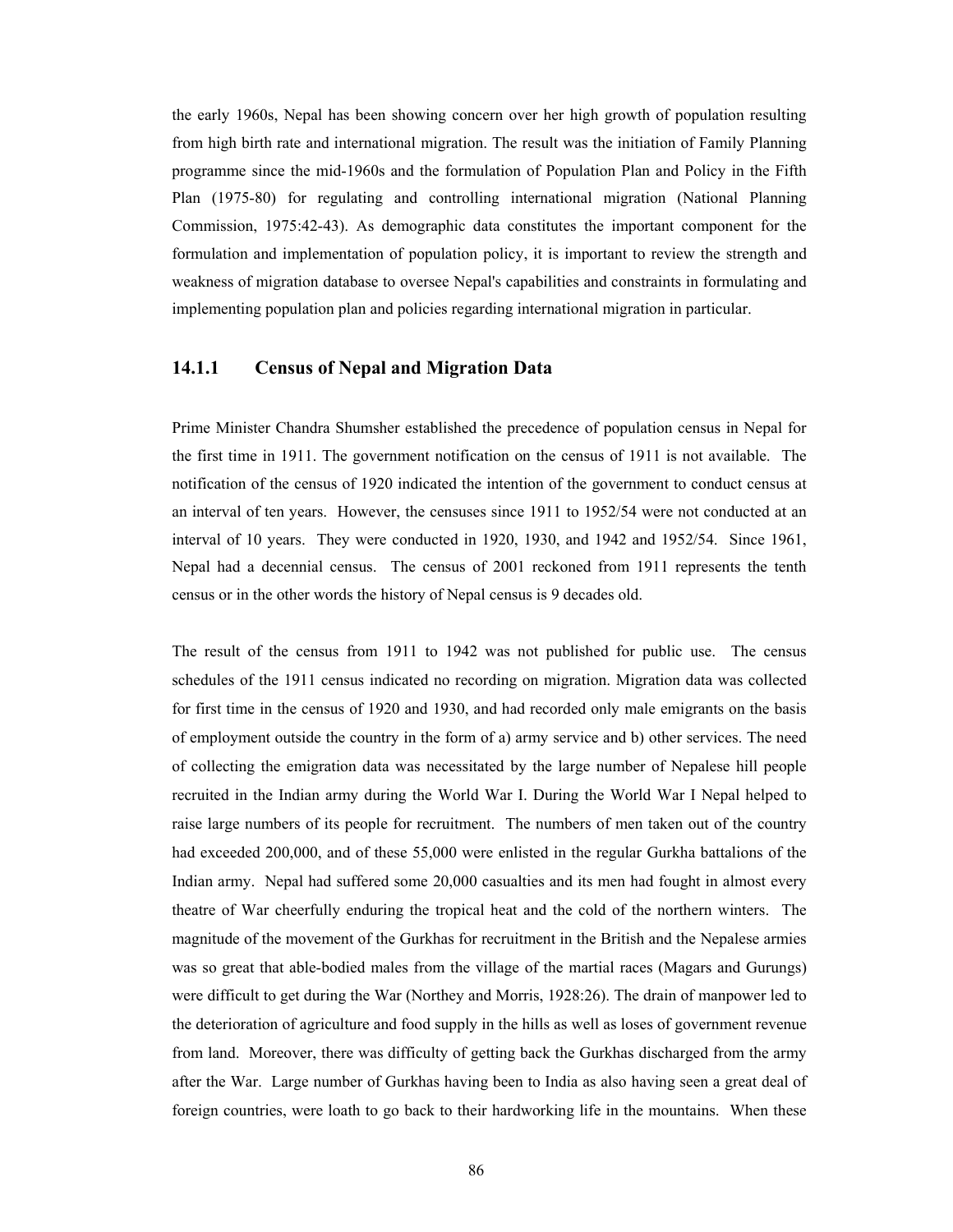men found that they could earn several times more than what they would earn in the hills and also could lead life in great comfort, they stayed back in India to work either as watchman or even in the police under government or in many other positions available to them, for many Indian merchants had a good great belief in the Gurkha as an honest and loyal servant. (Bruce; 1934:267) Of the 10,932 Gurkhas discharged after the War, only 3,838 returned home in 1919. (Mojumdar; 1971:198). In recognition of the contribution of Nepal in the World War I, the Treaty of Friendship between Great Britain and Nepal signed at Kathmandu on 21 December 1923 recognised Nepal as a sovereign independent country, and this treaty erased from the mind the apprehension of invasion by the British. In order to meet the food grains need of the country and to resettle the landless, Prime Minister Chandra Shumsher initiated the development of the Tarai. The clearing of the forests in the Tarai provided agricultural lands on the one hand and on the other hand, the fell down sal tree provided much needed timber for the slippers in the expansion of the Indian railways. Due to the fear of malaria and unbearable heat of the Tarai, the hill people were reluctant to move to the Tarai and the programme rather benefited the immigrants from India. Moreover, the development programmes of the Tarai during the period of Chandra Shumsher like railways from Amlrkhganj to Raxaul and Janakpur to Jayanagar, Chandra canal etc attracted more immigrants from India.

The census of 1942 (conducted in the month of Falgun 1998 B.S.) had recorded emigrants by sex (Department of Statistics, 19522/54: Appendix pp.12-25). The involvement of the Gurkhas in the Second World War was even at a grander scale. The 20 Battalions were expanded to form a total of 51 Battalions comprising 44 Infantry and Parachute Battalions, 6 Training Battalions and one Garrison Battalion. (Mansergh and Moon 1979:885). The two hundred thousand men, each carrying his curved knife, went out from her mountains between 1939 to 1945 to wander at large over half of the world during the Second World War and the casualties of the Gurkhas was 24,000 men. (Bishop, 1952:83) During the World War II, recruitment for the army service had to be carried out in extensive areas of Nepal, because large numbers of Nepalese were already serving the Indian army, police, para-military force as well as in different services available for them. As a result enlistment in the army was also made from the communities like Newar, Tamang, Sunuwar, Dotiyal, Bahun, etc. This time also the deterioration of agriculture and shortage of able-bodied males was felt not only in the land of Gurungs and Magars, but also in the land of Rais and Limbus. (Joshi, 1957 II: 86).

The fifth census must be regarded as the benchmark of modern scientific census in Nepal. For the purpose of conducting census in 1951 in consonance with the objectives of the United Nations to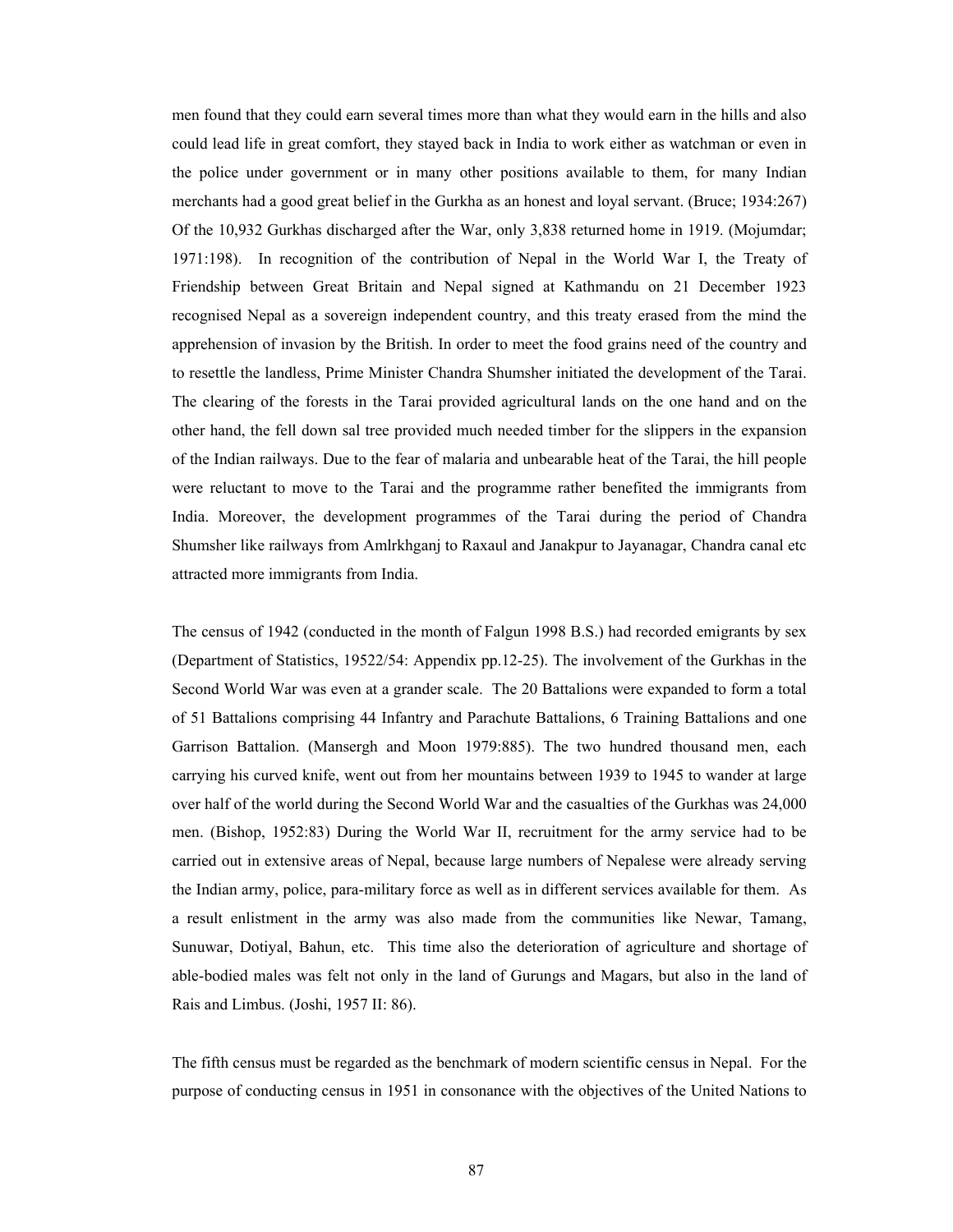synchronise the population census methodology for comparative study, the government sent five officers of the department to participate in the International Training Centre on Census and Statistics for South-East Asia and Oceania held at New Delhi in 1950. After completing the training the officers prepared census plan, census schedules and even conducted pilot census survey. As a result of ensuing political instability in the country after the political change in 1951 on the one hand, and the lack of educated manpower in the country on the other, the census had to be conducted in the Eastern part of the country in 1952 and in the Western part in 1954. The result of the census of 1952/54 was published for general use along with analysis of the census data. However, the data on international migration is available only by total in the countries of destination. The data on international migration is therefore, confined to emigration only and there is no data on immigration as there was no question in the census schedule for immigrants. As regards the destination of emigrants, the countries mentioned were India, Malaya, Burma, Tibet, Pakistan, other countries, and countries unknown. The country of destination has been provided in the analysis on "Absentee (gone elsewhere from home) Population" (Joshi, 1957: II, 84).

#### **14.1.2 Census of 1961**

The census of 1961 for the first time collected data on migration both on internal and international migration within Nepal on the basis of citizenship and place of birth. The data on citizenship provided information on Nepalese citizen and foreign citizens. The data on foreign citizens is available for the countries like India, China, Pakistan, others and not stated. The data on citizenship of the population is available for total but not by sex.

The data on population by place of birth available by sex is categorised into native born and foreign born. As for native born the data is available by sex and by districts and regions. But the data on foreign-born population is available by sex only for the total, while the data on country specific is available for total only. The countries of birth of the foreign born population contain five countries (India, Pakistan, China, Burma and Malaya) as against the three countries under foreign citizens (India, China and Pakistan).

The census of 1961 also has data on absentee population (gone outside the country). The countries of destination of absentee population were India, Malaya, Burma, China and Pakistan as in the case of foreign-born population.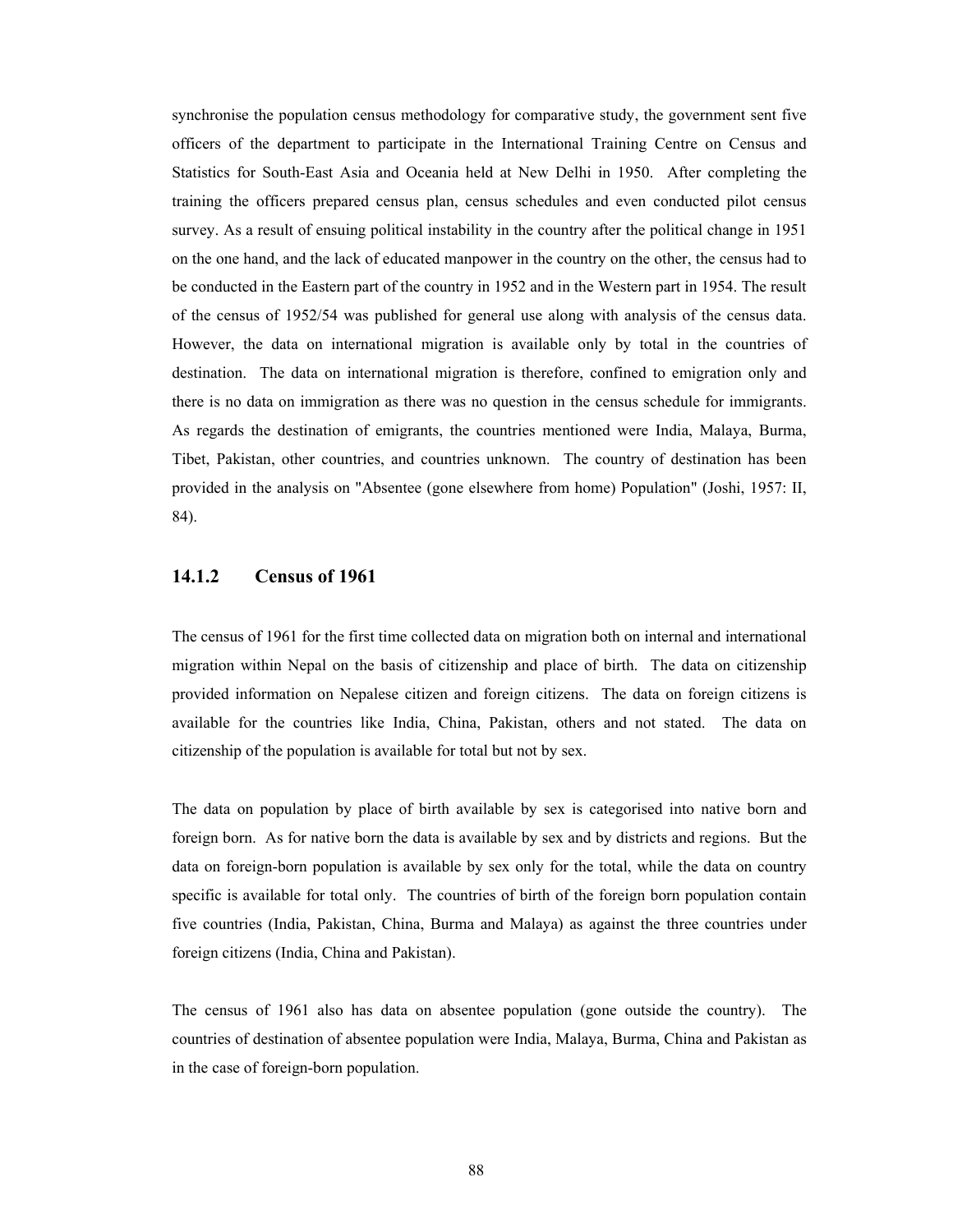#### **14.1.3 Census of 1971**

The census of 1971 was conducted after the political division of the country into 75 districts and the censuses of 1952/54 and 1961 had only 33 administrative districts divided into 54 census districts in 1952/54 and 55 in 1961. In the 1971 census, the administrative districts also became census districts. However, the census has to be carried out in the absence of the well-demarcated boundaries of the Panchayat of the districts. In the census of 1971, migration data was collected only for the population present (*de jure* population) not absentee population (de facto population).

Migration data has to be derived on the basis of citizenship and by place of birth. The data on place of birth is available by sex and by age groups. Place of birth has been categorised into two: native-born population and foreign-born population. As the place of birth of the native born population is concerned, it is available by geographic regions of the country. For the foreign born population, the country of birth is confined to India, Burma and China and the rest are lumped into three broad groups: 1) other Asian, 2) European, and 3) other countries. However, as for the data on foreign citizen is concerned, citizenship by country is available for India only, while the rest are lumped into two groups: a) other Asian and b) other countries.

## **14.1.4 Census of 1981**

The census of 1981 has also migration data by sex and by broad age groups (0-15 years, 15-59 years and 60 years and above). The birthplace data has these additional information, a) duration of stay in Nepal, b) duration of stay in present place of residence and b) reasons of stay in the present place of residence. Regarding the reasons of stay in the present place of residence of the foreign born population, they were a) trade and commerce, b) agriculture, c) service, d) study/training, e) marital relations, and f) others/ not stated. As for the birthplace, only two countries have been mentioned: a) India, and b) China, the rest have been, lumped into twocategory a) other Asian and b) other countries/not stated.

As for the tables on citizenship of population is concerned, it has only four-category a) Nepalese, b) Indians, and c) Chinese and d) others/not stated. Others and not stated accounted for 2.39 percent of the total population.

Migration data has been made available by urban and by development and by geographic regions as well. One of the notable features of the 1981 census is the data on absentee population within and outside the country and the reasons for absent by geographic regions. The classified reasons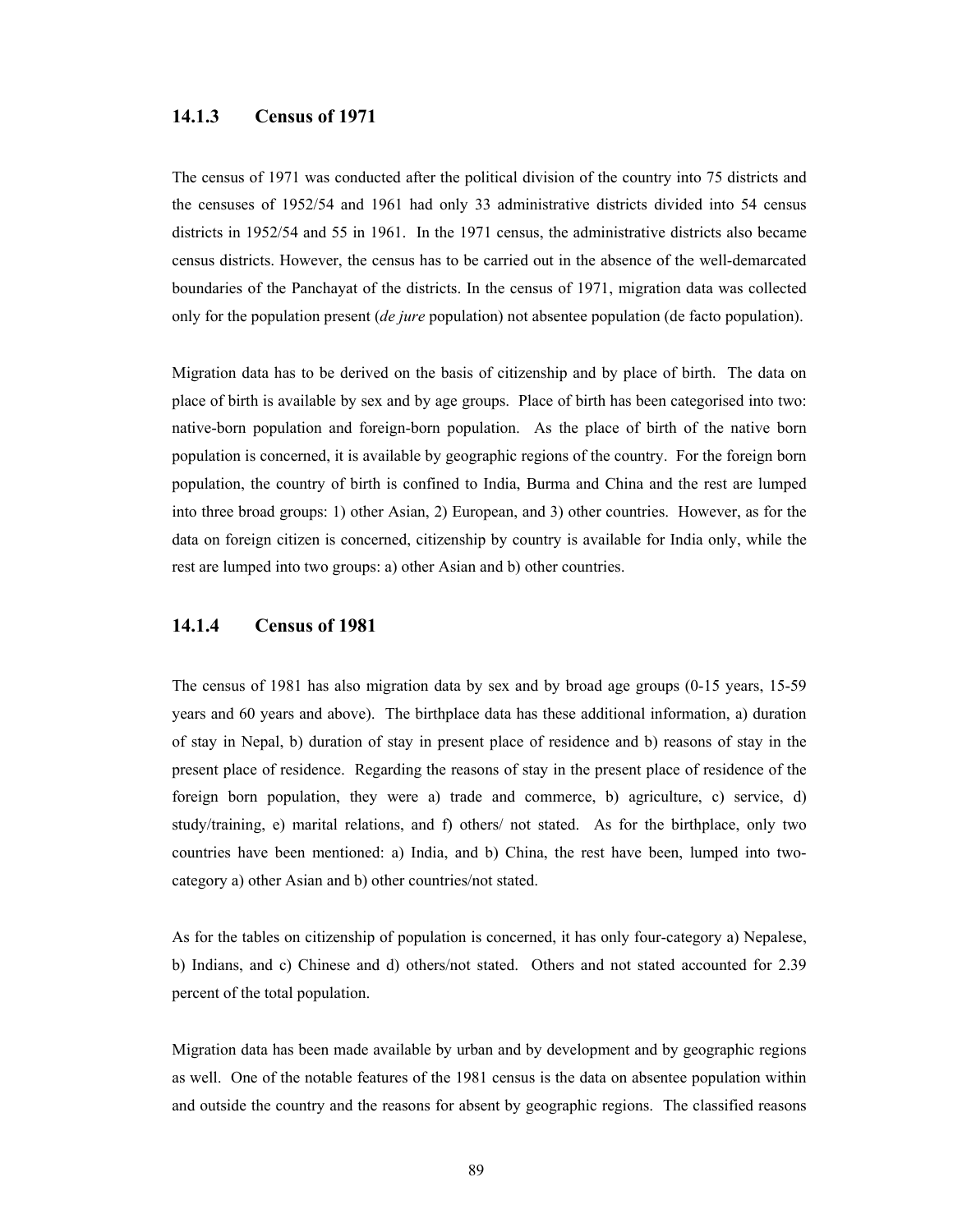are a) Trade and Commerce, b) Agriculture, c) Service, (d) Study or training, e) Marital Relations, and f) other not stated. The category on others/ not stated accounted for 48.82 percent of the total absent. As for the destination of the absentees outside the country is concerned, they had been categorised into four a) India, b) China, c) other Asian countries, and d) others.

### **14.1.5 Census of 1991**

The census of 1991 has several tables regarding migration. Migration data is available by birthplace, citizenship and by regions and countries of destination for absentee population. There are three separate parts or parts of volume on migration: a) Volume I. Part II regarding place of birth and residence one year ago, b) Volume I. Part II on native born population by education, marital status and activity, and c) Foreign born population by education, marital status and industry. Migration data is available by sex and age (five-year age) and destination. Countries of foreign-born population have been broadly categorised into five groups a) SAARC countries, b) other Asian countries, c) European countries, d) other countries, and e) countries not stated. Data on individual specific countries is available for the SAARC countries only and they are India, Pakistan, Bangladesh and Bhutan, while Sri Lanka and Maldives are lumped together. No data is available for individual countries for the other groups.

Data on foreign-born population is also available by duration of residence, education and marital status. Period of the duration of residence of the foreign-born population has been categorised into 7 starting from a) below 6 months, b) 6 months to one year, c) 1-5 years, D) 5-10 years, e) 11-15 years, f) 15+ years, and g) not stated. Another table with duration of residence contain the major occupation of foreign born population by sex and it includes a) Professional/Technical, b) Administrative, c) Clerical, d) Sales, e) Service, f) Farming and fishing, g) Production and labour, h) other occupation and I) not stated. In the table under educational attainment, the levels of education of the foreign born population is available by different levels of education of the literate among the foreign born population. Table on marital status of foreign-born population provides data by sex and by five-year age groups.

In the 1991 census, migration data has not been published for urban areas.

Data on citizenship of the population is available by sex and by age. Age group under citizenship starts from below 5 and continues with the grouping under 10 years of age up to 64 years and ends after 65+ years along with category of not stated. As for the data on foreign national by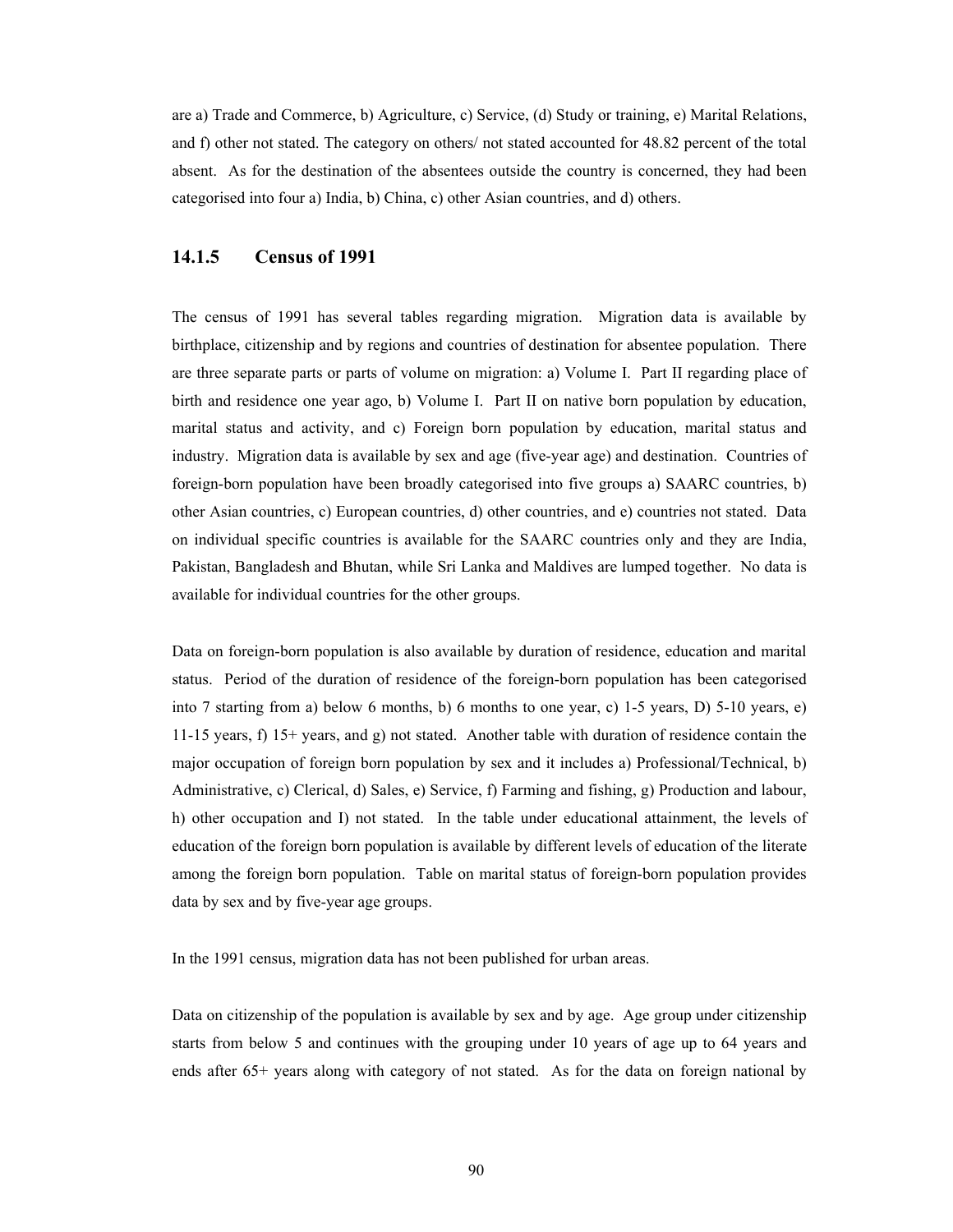citizenship has been made available for countries like India and China only with rest grouped into other and the not stated categories.

In the 1991 census in the household tables, there are tables on absentee population and destination abroad by age, sex, and country of destination. The age grouping is available by five years group. The only one country specified in the destination category is India, while the other have been grouped into seven categories: a) South Asia, b) others (Asia), c) Arab countries, d) Europe, e) North America, f) others and g) Not stated. In the tables on reason for being absent, the reasons included are a) Agriculture, b) Trade, c) Employment, d) Education/Training, e) Dependency, f) Others, and g) Not stated. In the table on duration of absence, the periods have been grouped into 11 age group categories. Starting from below 1 year: to 40 years and above and also age not stated.

#### **14.1.6 Census of 2001**

In the census of 2001, data on international migration are of two types:

#### **1) Based on complete enumeration**

- a) Population absent from home by countries of destination and by sex. The foreign countries included are: India, Pakistan, Bangladesh, Bhutan, Sri Lanka, Maldives, China, Korea, Russia and others (former Soviet Republics), Japan, Hong Kong, Singapore, Malaysia, Australia, Saudi Arabia, Qatar, Kuwait. UAE, Bahrain, other Asian countries, United Kingdom, Germany, France, other European countries, USA, Canada and Mexico lumped together, and other countries.
- b) Citizenship of the population by countries, by sex and by age

 Countries of the foreign citizens included are: India, China, Pakistan, Bangladesh, Bhutan, Sri Lanka, Maldives, other countries of Asia, Europe, North America, South America, Africa and Australia/New Zealand.

#### **2) International migration based on sample questionnaire**

 It is confined to the place of birth of the population. Countries incorporated of the foreign born population are India, China, Bangladesh, Bhutan, other Asians, other European countries and other countries.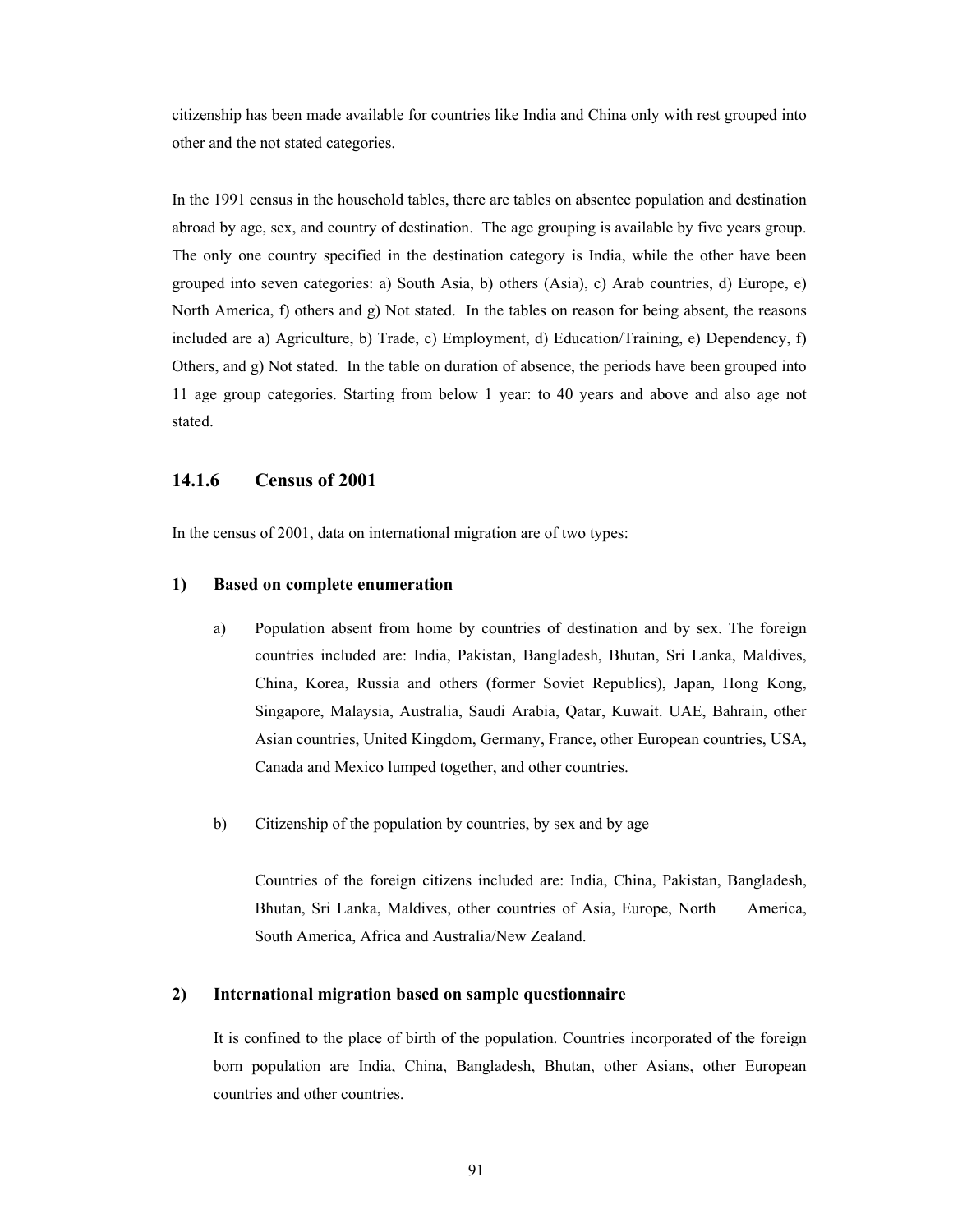The following table (Table 14.1) indicates the availability of data on foreign born and foreign citizen in different censuses since 1961.

| Foreign Countries        | FB        | 1961<br>FC | <b>FB</b> | 1971<br>FC | <b>FB</b> | 1981<br>FC | <b>FB</b> | 1991<br>FC | FB | 2001<br>FC |
|--------------------------|-----------|------------|-----------|------------|-----------|------------|-----------|------------|----|------------|
| India                    | ٠         |            |           | $\bullet$  |           |            |           |            |    |            |
| China                    |           |            |           |            |           |            |           |            |    |            |
| <b>Bhutan</b>            |           |            |           |            |           |            | ٠         |            |    |            |
| Bangladesh               |           |            |           |            |           |            |           |            |    |            |
| Pakistan                 |           |            |           |            |           |            |           |            |    |            |
| Sri Lanka                |           |            |           |            |           |            |           |            |    |            |
| Maldives                 |           |            |           |            |           |            |           |            |    |            |
| <b>Burma</b>             | $\bullet$ |            |           |            |           |            |           |            |    |            |
| Malaya                   |           |            |           |            |           |            |           |            |    |            |
| Other Asian countries    |           |            |           |            |           |            |           |            |    |            |
| European countries       |           |            |           |            |           |            | ٠         |            |    |            |
| North American countries |           |            |           |            |           |            |           |            |    |            |
| South American countries |           |            |           |            |           |            |           |            |    |            |
| African countries        |           |            |           |            |           |            |           |            |    |            |
| Australia/New Zealand    |           |            |           |            |           |            |           |            |    |            |
| Other countries          |           |            |           |            |           |            |           |            |    |            |
| Countries not stated     |           |            |           |            |           |            |           |            |    |            |

**Table 14.1 : Countries included in the census of Nepal for the foreign born and the foreign citizens.** 

Source: Population Census of Nepal, 1961, 1971, 1981, 1991 and 2001

FB - Foreign Born Population

FC - Foreign Citizens

The lack of consistency in the migration data both internal and international has posed serious difficulty in the analysis of migration to find out the trend, magnitude, volume, destination and origin of the migrants in Nepal.

# **14.2 Immigration in Nepal**

As already noted the population of Nepal and its ethnic diversity is the clear example of the role of international migration into Nepal in different periods of history. After the demarcation and delineation of Nepal India international border under the provision of the Sugauli Treaty in 1816 and the existence of the High Himalayas as natural boundary between Nepal and China, Nepal emerged as the politically established state. The British East India Company kept the Nepal India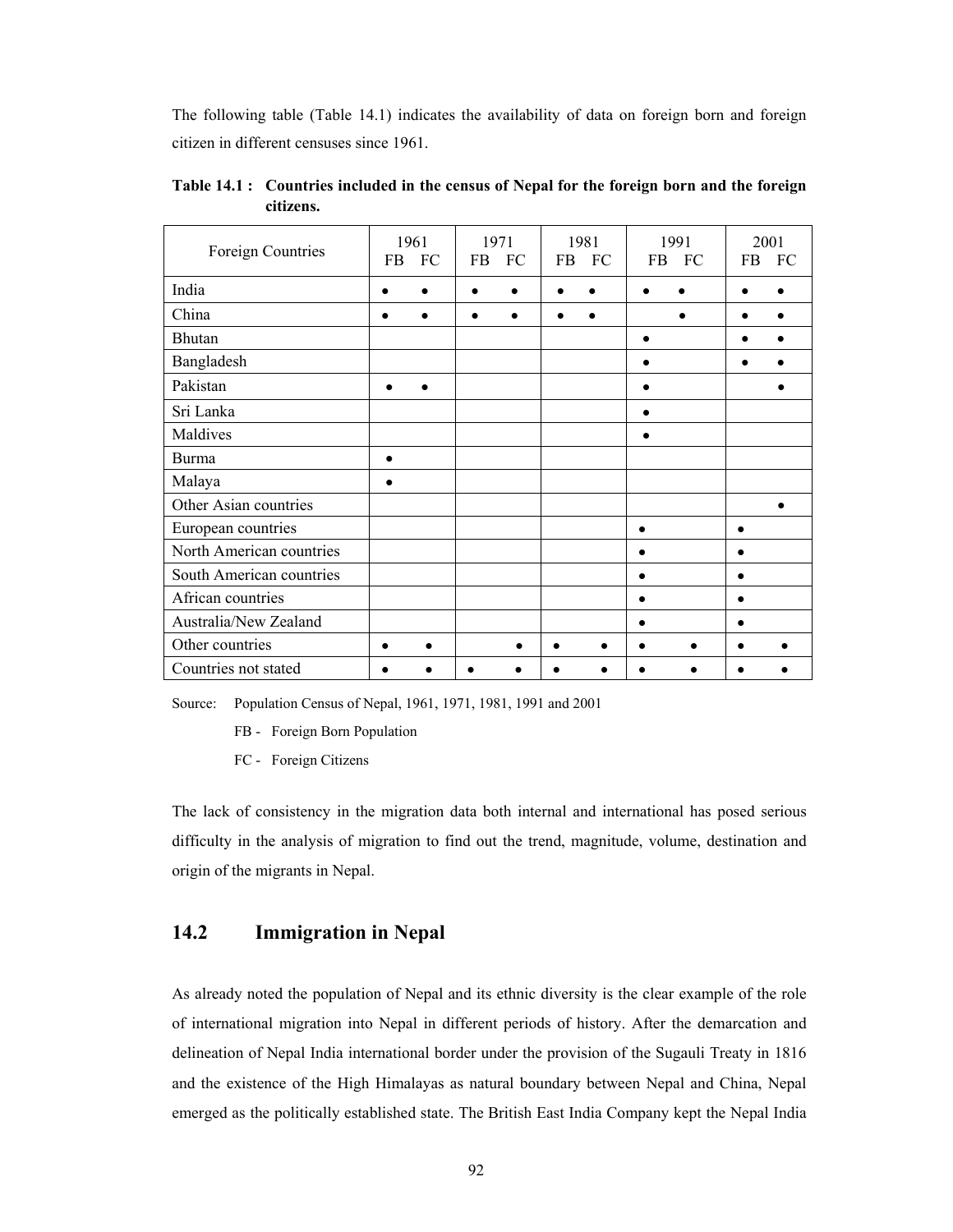border open with the objectives to easily get the Nepali hill people for the enlistment in the Indian army, and for the free flow of raw material from Nepal into India as well as the free flow of English and Indian goods into Nepal. The British East India Company had already started recruiting Nepalese from among the Gorkhali prisoners-of-war in 1815. Sikh King Ranjit Singh of Punjab also started recruiting Gorkhalis in the Khalsa (Sikh) army and Bal Bhadra Kuwar, the Gorkhali hero who fought against the British East India Company in the Malaun war and frustrated with the Sugauli Treaty joined the Khalsa army. The large-scale recruitment of Nepalese in the Sikh army had been the result of a special treaty between Nepal government and Khalsa (Sikh) government in 1839 regarding the recruitment of Nepalese hill people in Sikh army. (Nath and Basnyat, 1964:21-22). The Nepalese hill people went to Lahore, the Capital of Punjab, to join the army of Sikh King Ranjit Singh and since then the Nepalese hill people serving foreign armies are called "Lahure" (one who goes to Lahore).

The need of more Nepalese hill people in the Indian army was realised by the British Government after the Sepoy Mutiny in1857 (the Indians call it the first war of Independence of India). However, up to the period of Prime Minister Ranodip Singh, it was very difficult to get Nepalese hill people in the Indian army as Nepal Government was strictly against the joining of the Nepalese hill people in the Indian army and those joining were punished and even executed and their property confiscated once it came to the notice of the Government. In order to make the recruitment of the Nepalese hill people easy, the British Government encouraged the Gorkhalis to migrate to India along with their families. For that purpose, the British Government established Gorkhali settlements all along the hill areas of north India extending from the border of Afghanistan eastward to Burma, such as Abbotabad, Murree, Bakloh, Simla, Bhaksu, Dharmashala, Darjeeling, Kalingpong, Shillong, Mandalay, etc. In 1861 in recognition of the assistance of Nepal by providing 12000 Nepalese army to quell the Sepoy Mutiny of 1857, the British Government gave back to Nepal the territory of the Far Western Terai, which was ceded to India under the Sugauli treaty. In order to develop the newly got territory known as *Naya Muluk*  (new territory) for appropriating income for his family members and relatives, Prime Minister Jung Bahadur made provision in the first Civil Code of Nepal in 1862 that foreigners residing in Nepal could purchase and sell land in Nepal. This resulted in large-scale migration of Indian businessmen and entrepreneur to purchase land in Nepal and was followed by migration of the tillers as well. In 1942 During the World War II when the Japanese overran Burma, a large numbers of Nepalese settled in Burma fled into India and Nepal, and in India special camps were established in Motihari, Bihar. After the war, some of them came into Nepal and lot of them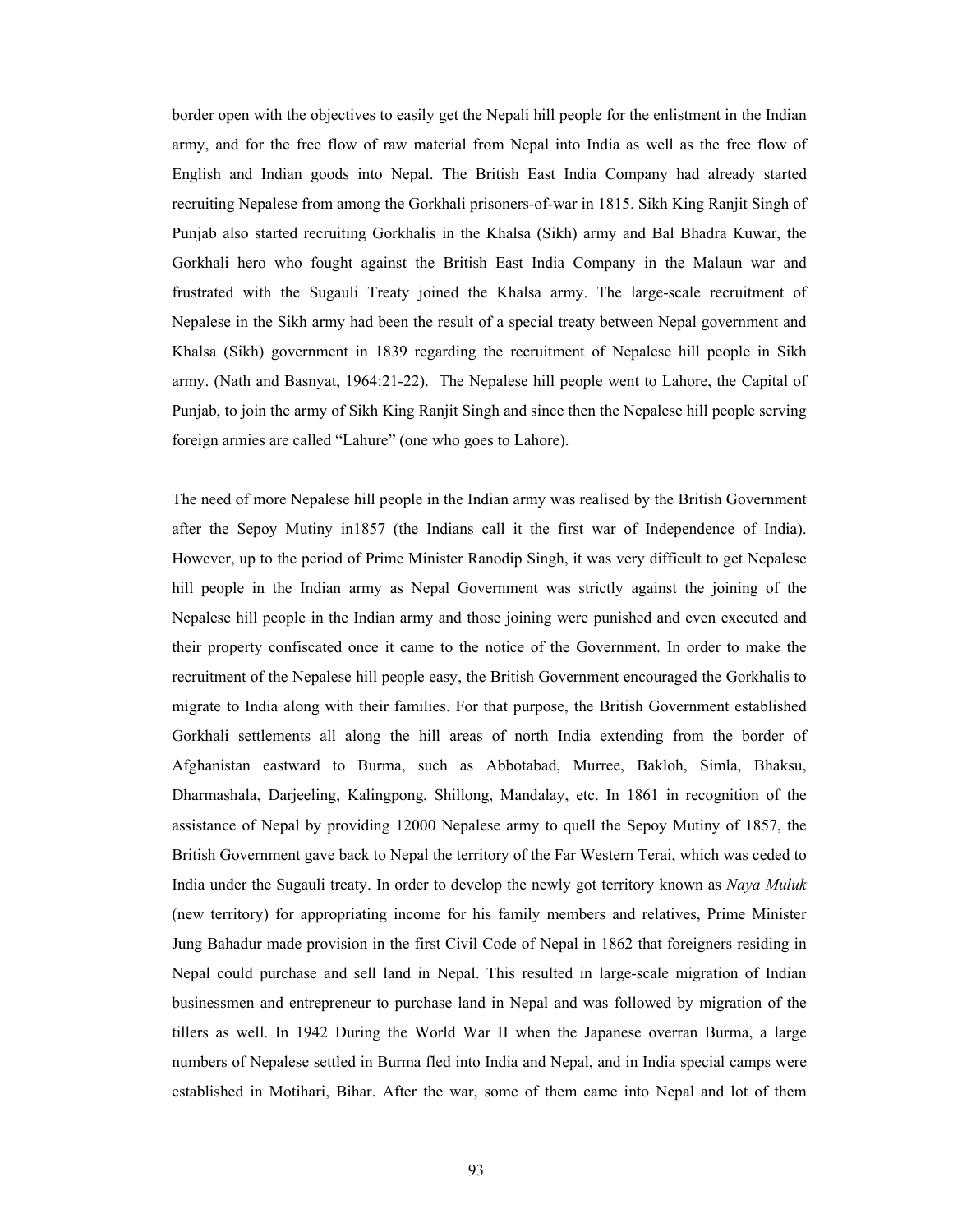returned to Burma. The provision in the Nepal India Treaty of 1950 in the Article VII encouraged large-scale immigration of the Indians into Nepal. The article states, "The Government of India and Nepal agree to grant, on reciprocal basis, to the nationals of one country in the territory of the other the same privilege in the nature of residence, ownership of property, participation in trade and commerce, movement and other privileges of a similar nature." In 1951 after the installation of democracy, a large number of people politically exiled in India and apprehensive of the persecution by the Rana regime returned to Nepal. However, there exists no record of immigration from India. Even the censuses of Nepal from 1911 up to 1952/54 have not collected immigration data.

The data on migration in the censuses of Nepal were available since the census of 1961 both in the form of foreign-born population and foreign nationals or citizens. The trends of international migration in Nepal in relation to place of birth indicated that it increased from 337,620 persons in 1961 to 608,092 persons in 2001, an increase of 370,472 persons or 110 percent within 4 decades. The figure on foreign-born population is marked by uneven growth. It is marked by decrease from 337620 persons in 1961 to 337448 in 1971.But in 1981; it recorded 234039 persons, a drastic decrease of 103409 persons or 30.4 percent. There exists no reason to indicate this sudden decrease. There might be one plausible reason of the sensitivity regarding international migration in which migrants usually try to conceal the foreign place of birth and nationality and to report as citizen as well as country of birth in the place of work Usually in data on international migration, the total number of persons with foreign place of birth exceeds the number of foreign citizens and this has been the usual trend also in Nepal from 1961 to 2001 except for 1981. In the census of 1981, the number of foreign citizens exceeded by 248980 persons or 206.4 percent. This anomaly will be discussed in the countries of birth and nationality or citizenship of the immigrants in Nepal.

The trend of immigration of the foreign citizens or nationals in Nepal is on increase since 1961 and drastically increased in 1981, but drastically decreased in 1991. It recorded 483019 persons in 1981 and drastically went down to 90427 persons in 1991, a drastic decrease of 392592 persons or 81.3 percent as compared to 1981. In 2001, the number of foreign citizens increased again as compared to 1991, but less that that of 1971 and far less than that of 1981 (Table.14.2) The sensitive issue of international migration and policy measures to control and regulate international migration particularly from Nepal India open border sparked diverse pro and anti sentiments resulting in the misreporting of the immigrants of their true identity.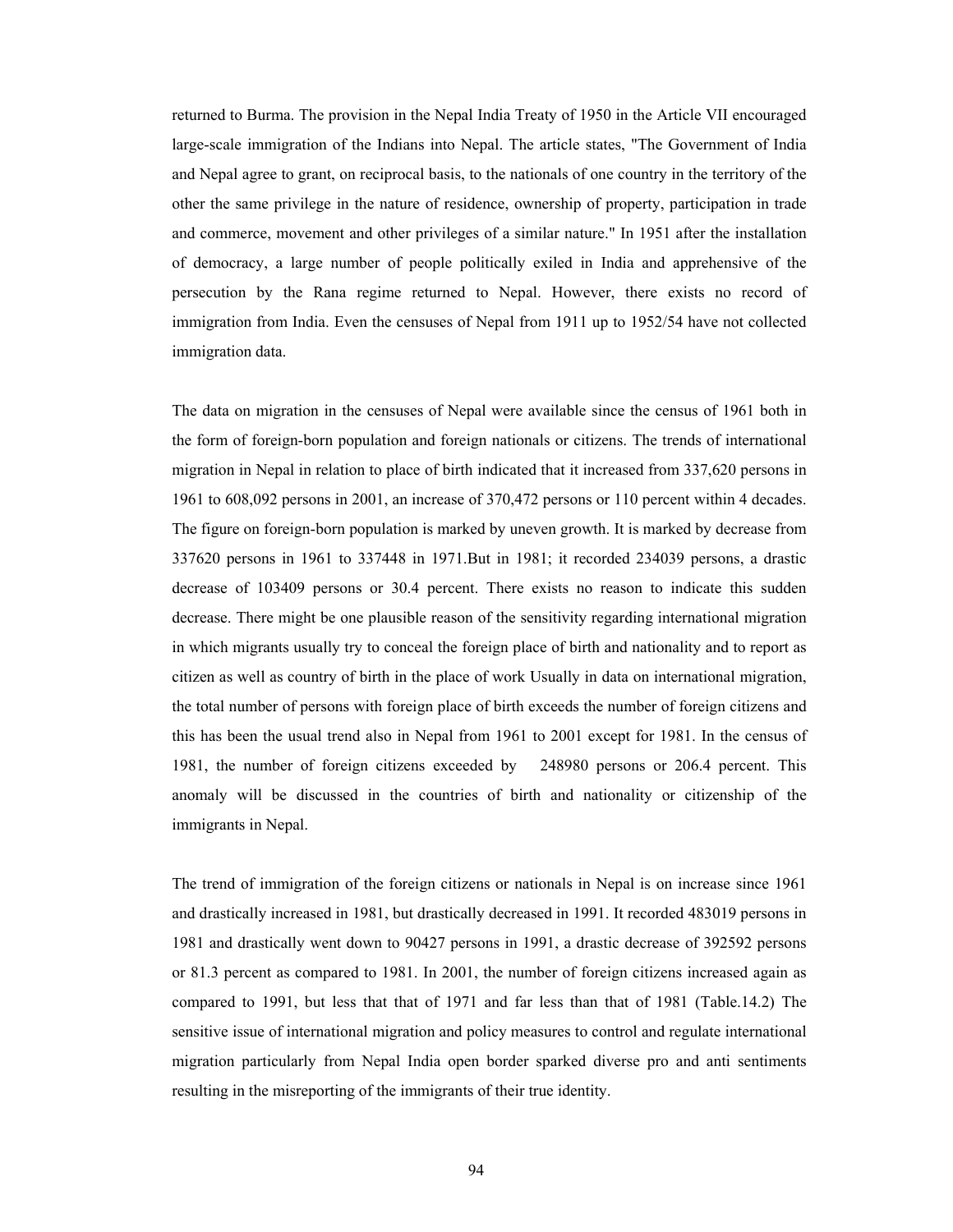| <b>Census</b><br>Year | <b>Total</b><br><b>Population</b> | Foreign born<br>Population | % of total<br><b>Population</b> | Foreign<br><b>Citizens</b> | % of Total<br><b>Population</b> | <b>Foreign Citizens</b><br>as $%$ of<br>Foreign born |
|-----------------------|-----------------------------------|----------------------------|---------------------------------|----------------------------|---------------------------------|------------------------------------------------------|
| 1961                  | 9412996                           | 337620                     | 3.57                            | 110061                     | 1.17                            | 32.6                                                 |
| 1971                  | 11555983                          | 337448                     | 292                             | 136477                     | 1.18                            | 40.4                                                 |
| 1981                  | 15022839                          | 234039                     | 1.56                            | 483019                     | 3.21                            | 206.4                                                |
| 1991                  | 18491097                          | 439488                     | 2.38                            | 90427                      | 0.49                            | 20.6                                                 |
| 2001                  | 22736934                          | 608092                     | 2.67                            | 116571                     | 0.59                            | 19.2                                                 |

**Table 14.2 : Trends of international migration in Nepal from 1961- 2001 (Based on foreign countries as birth place and citizenship).**

Source : Population Census of Nepal 1961, 1971, 1981, 1991 and 2001

# **14.2.1 Countries of Birth and Citizenship of the International Migration in Nepal**

Though Nepal is sandwiched between the two most populous countries of the world: China with the largest population in the world lying in the north and India the second largest populous country of the world in the south, migration from these two countries had been governed by density of population in the States of India and Province of China adjoining Nepal. The Tibet Autonomous Region was very sparsely populated region of China and since early 1950s, the Nepal China border became restricted with the requirement of visa for the people of the two countries to travel. Moreover, the existence of very high Himalayas and the Trans Himalayan ranges, there existed very few high altitude passes and river gorges to make travel between Nepal and China difficult. As Nepal India border is bounded in the south by the plain area of the Terai in the south, hills and river in the east and river in the west, travel between the two countries can be made easily from all directions and from almost all locations in the Terai plain in the south. Historically Nepal India border had and has remained as open and free border for both the people of Nepal and India and further reinforced the free movement by the 1950 Treaty between the two countries. Moreover, among the five States of India bordering Nepal except Sikkim and Uttaranchal, the States of Uttar Pradesh, Bihar and West Bengal represent the most populous States of India and from these densely populated States migration into sparsely populated Nepal took place in different time and different forms (Kansakar, 1984:49). The resulting social, cultural and economic relations between Nepal and India have resulted in the large-scale migration of each other's population between the two countries. The data on immigration as revealed by the census clearly indicates main country of the largest number of foreign born and foreign citizens as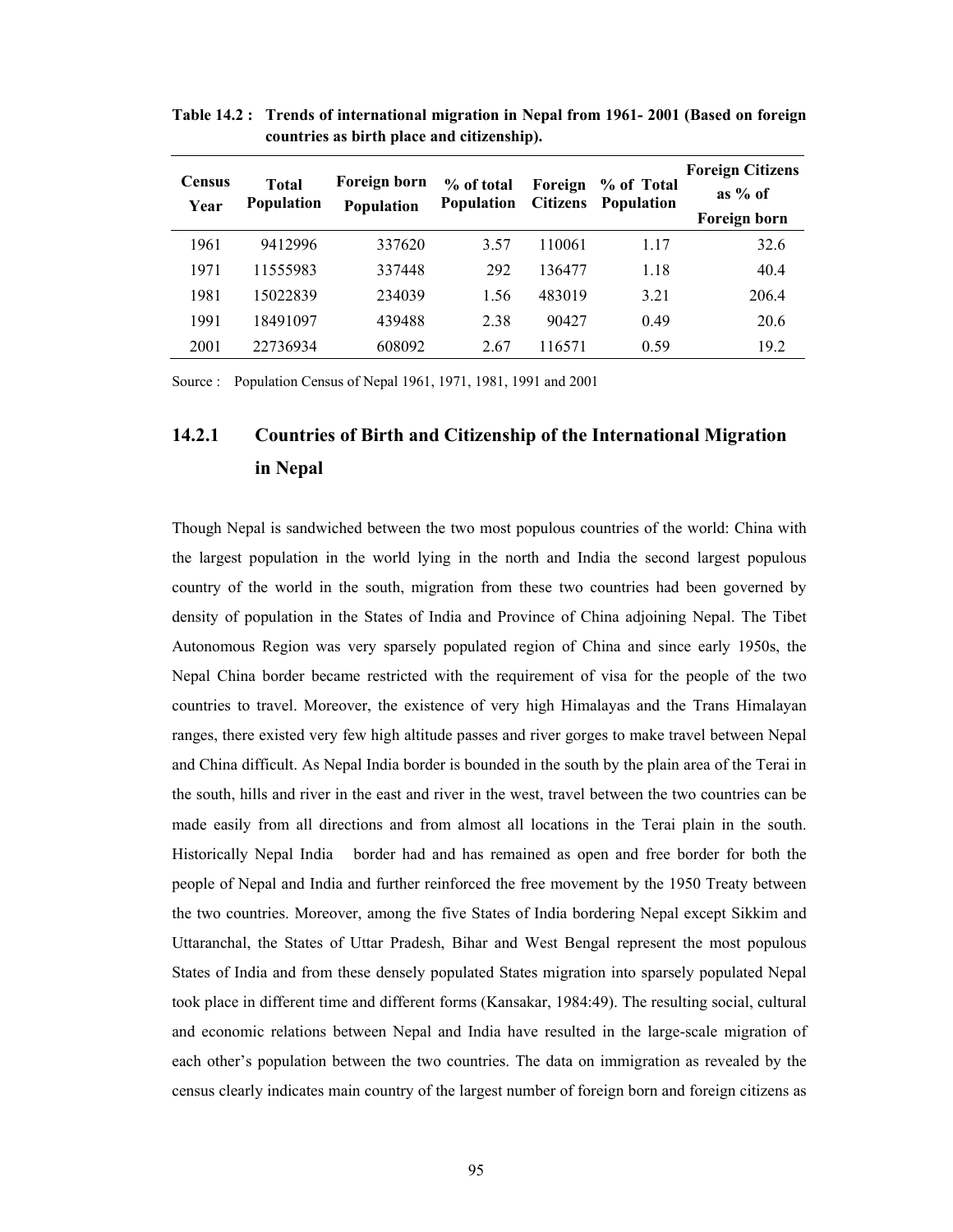India and as Nepal in the case of India. However, before the partition of India, Nepal born population constituted the largest number of foreign-born population in India. After the Partition when India and Pakistan were created, the population born in undivided India were exchanged between the two newly created countries and in the 1951 census of India, they were termed as Pakistan born population in India and they out numbered Nepal born population.

The countries of birth of the foreign population in 1961 were overwhelmingly dominated by India born population (Table 14.3). Of the total 337620 foreign-born persons, India born population constituted 324159 persons or 96 percent of the total foreign-born persons in Nepal, followed by 8061 China born persons (2.4 percent), 2302 Pakistan born persons (0.7 percent) and persons born in other individual countries constituting less than half percent. The China born persons in 1961 seems to be related with the Tibetan refugees who entered into Nepal after China established control over Tibet in 1959. China born population was marked by overwhelming concentration of 96 percent in the Hill region. 97 percent of the Pakistan born population was concentrated in the

|                |              |     |            |      | <b>Countries of Birth</b> |        |              |       |              |         |               |        |               |              |                |            |
|----------------|--------------|-----|------------|------|---------------------------|--------|--------------|-------|--------------|---------|---------------|--------|---------------|--------------|----------------|------------|
| <b>Regions</b> | <b>Total</b> |     | India      |      | Pakistan                  |        |              | China | <b>Burma</b> |         | <b>Malaya</b> |        | <b>Others</b> |              | <b>Stated</b>  | <b>Not</b> |
| Total          | 337620       |     | 100 324159 | 96.0 |                           |        | 2302 0.78061 |       | 2.4 1052 0.3 |         | 1531          | 0.5    |               | 285 0.1      | 230            | 0.1        |
|                | 100          |     | 100        |      | 100                       |        | 100          |       | 100          |         | 100           |        | 100           |              | 100            |            |
|                | 21511        | 100 | 11818      | 54.9 |                           |        | 35 0.2 7756  | 36    |              | 451 2.1 | 1336 6.2      |        |               | 101   0.5    | 14             | 0.1        |
| <b>Hills</b>   | 6.37         |     | 3.65       |      | 1.52                      |        | 96.2         |       | 42.87        |         | 87.26         |        | 35.44         |              | 6.1            |            |
| Eastern        | 10092        |     | 2673       |      | $\overline{c}$            |        | 7021         |       | 33           |         | 331           |        | 25            |              | 7              |            |
|                | 2.99         |     | 0.082      |      | 0.09                      |        | 87.1         |       | 3.14         |         | 21.62         |        | 8.77          |              | 3.0            |            |
| Western        | 8758         |     | 6921       |      | 32                        |        | 408          |       | 362          |         | 958           |        | 72            |              | 5              |            |
|                | 2.59         |     | 2.14       |      | 1.39                      |        | 5.06         |       | 34.41        |         | 62.57         |        | 25.26         |              | 2.2            |            |
| Far-Western    | 2661         |     | 2224       |      |                           |        | 327          |       | 56           |         | 47            |        | 4             |              | $\overline{2}$ |            |
|                | 0.79         |     | 0.69       |      | 0.04                      |        | 4.06         |       | 5.32         |         | 3.07          |        | 1.4           |              | 0.9            |            |
| Inner Terai    | 2235         | 100 | 2145       | 96.0 |                           | 16 0.7 | 4            | 0.2   |              | 32 1.4  |               | 35 1.6 |               | $\mathbf{0}$ | $\overline{2}$ | 0.1        |
|                | 0.66         |     | 0.66       |      | 0.7                       |        | 0.05         |       | 3.04         |         | 2.29          |        | 0.35          |              | 0.9            |            |
| Eastern        | 95           |     | 70         |      |                           |        |              |       | 4            |         | 19            |        |               |              | $\overline{2}$ |            |
|                | 0.03         |     | 0.02       |      |                           |        |              |       | 0.38         |         | 1.24          |        |               |              | 0.9            |            |
| Central        | 728          |     | 672        |      | 11                        |        | 3            |       | 28           |         | 13            |        |               |              |                |            |
|                | 0.22         |     | 0.21       |      | 0.48                      |        | 0.04         |       | 2.66         |         | 0.85          |        | 0.35          |              |                |            |
| Western        | 1412         |     | 1403       |      | 5                         |        |              |       |              |         | 3             |        |               |              |                |            |
|                | 0.42         |     | 0.43       |      | 0.22                      |        | 0.01         |       |              |         | 0.19          |        |               |              |                |            |

**Table 14.3 : Regional distribution of foreign born population by countries of birth in Nepal 1961.**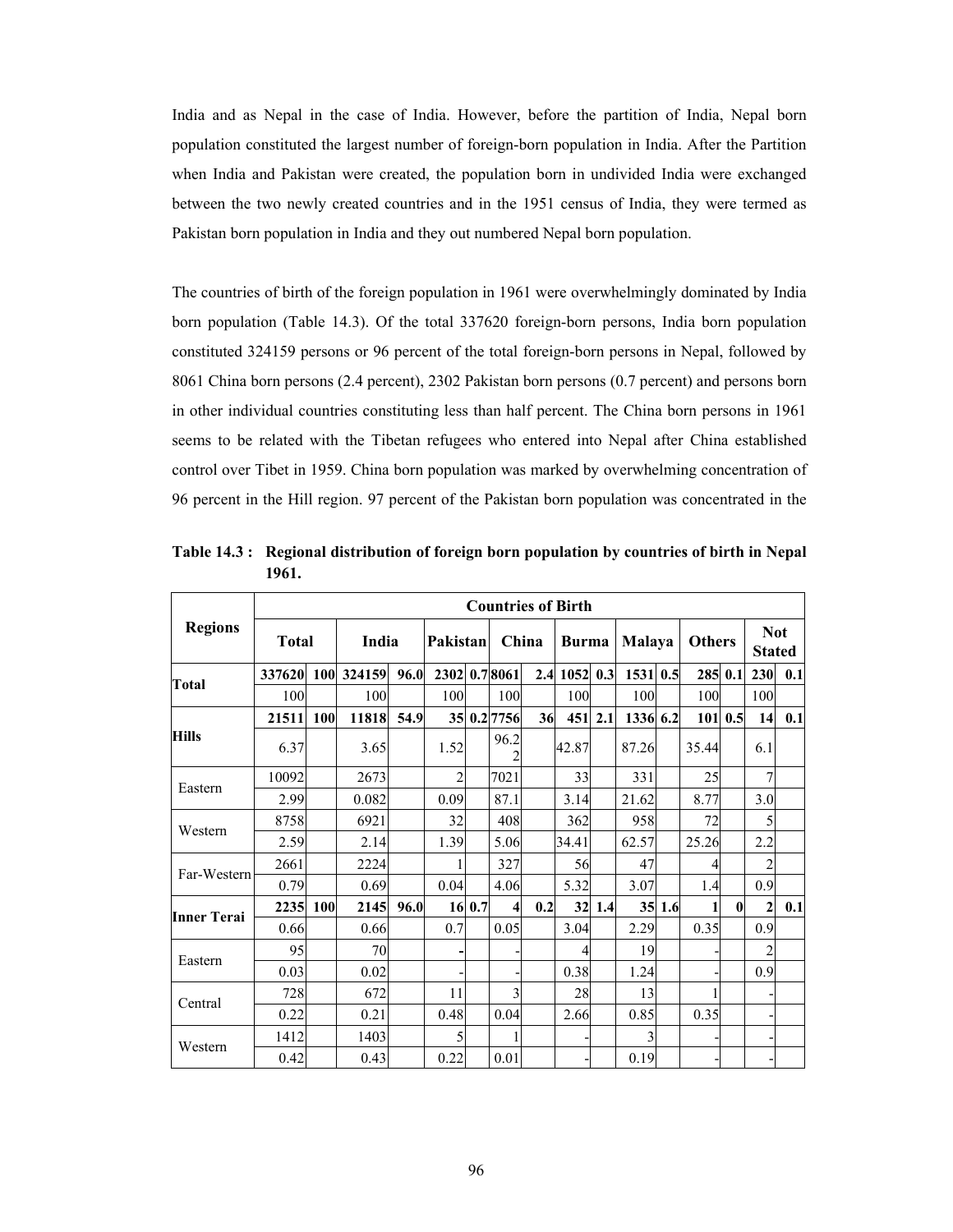|                |              |            |              |      |          |     |                |       | <b>Countries of Birth</b> |        |         |       |               |         |                             |     |
|----------------|--------------|------------|--------------|------|----------|-----|----------------|-------|---------------------------|--------|---------|-------|---------------|---------|-----------------------------|-----|
| <b>Regions</b> | <b>Total</b> |            | <b>India</b> |      | Pakistan |     |                | China | <b>Burma</b>              |        | Malaya  |       | <b>Others</b> |         | <b>Not</b><br><b>Stated</b> |     |
| Terai          | 311791       | 100        | 308516       | 90.0 | 2242 0.7 |     | $\overline{7}$ | 0.0   | 505 0.2                   |        | 152 0.1 |       |               | 155 0.1 | 214                         | 0.1 |
|                | 9235         |            | 98.17        |      | 97.39    |     | 0.09           |       | 48                        |        | 9.93    |       | 54.39         |         | 99.0                        |     |
| Eastern        | 216334       |            | 213230       |      | 2198     |     | 6              |       | 418                       |        | 115     |       | 155           |         | 212                         |     |
|                | 6408         |            | 65.78        |      | 95.48    |     | 0.07           |       | 39.73                     |        | 7.51    |       | 54.39         |         | 92.2                        |     |
| Western        | 78319        |            | 78162        |      | 33       |     |                |       | 85                        |        | 37      |       |               |         | 2                           |     |
|                | 23.2         |            | 24.11        |      | 1.43     |     |                |       | 8.08                      |        | 2.42    |       |               |         | 0.9                         |     |
|                | 17138        |            | 17124        |      | 11       |     |                |       | 2                         |        |         |       |               |         |                             |     |
| Far Western    | 5.08         |            | 5.28         |      | 0.48     |     | 0.01           |       | 0.19                      |        |         |       |               |         |                             |     |
| Kathmandu      | 2083         | <b>100</b> | 1680         | 80.7 | 9        | 0.4 | 294            | 14.1  |                           | 64 3.1 |         | 8 0.4 |               | 28 1.3  |                             |     |
| <b>Valley</b>  | 0.62         |            | 0.52         |      | 0.22     |     | 3.65           |       | 6.08                      |        | 0.52    |       | 9.82          |         |                             |     |

Source: Population Census of Nepal 1961

Terai mostly in the eastern Terai District of Jhapa, which is at a distance of 14 kilometres from erstwhile East Pakistan or present Bangladesh border. It accounted for 1889 Pakistani born persons constituting 82 percent of the total Pakistan born population in Nepal. After the Partition of India and formation of Pakistan, the non Bengali Muslims and Hindus seemed to have migrated into Nepal from East Pakistan. Burma born population was mostly concentrated in Eastern Terai and Western Hill, while Malaya born population was mostly confined to the Western Hill indicating the stationing of the British Gurkha and their families in Malaya.

The total number of foreign-born population decreased from 337620 persons in 1961 to 337448 in 1971, an absolute decrease of 172 persons or 0.05 percent. There exist no plausible reason to indicate this decline.

The distribution of the foreign born population in Nepal was marked by overwhelming concentration in the Terai. Of the total 337448 foreign persons in the country, the Terai had 313564 persons or 92.9 percent of the total followed by 19948 persons or 5.9 percent in the Hill region and 3939 persons or 1.2 percent in the Mountain region (Table 14.4). Among the foreign born population, India born population accounted for 94.8 percent of the total followed by Burma (Myanmar) 1.9 percent and China 0.5 percent. There had been a drastic decrease in the number of China born population from 8061 in 1961 to 1534 in 1971, a decrease of 6527 persons. It appears that the Tibetan refugees might have reported themselves as Nepal born or they had not been enumerated. In the census of 2001, the Bhutanese refugees living in the refugee camps in Jhapa and Morang were not enumerated. Moreover, the non-existence of data on Chinese citizens in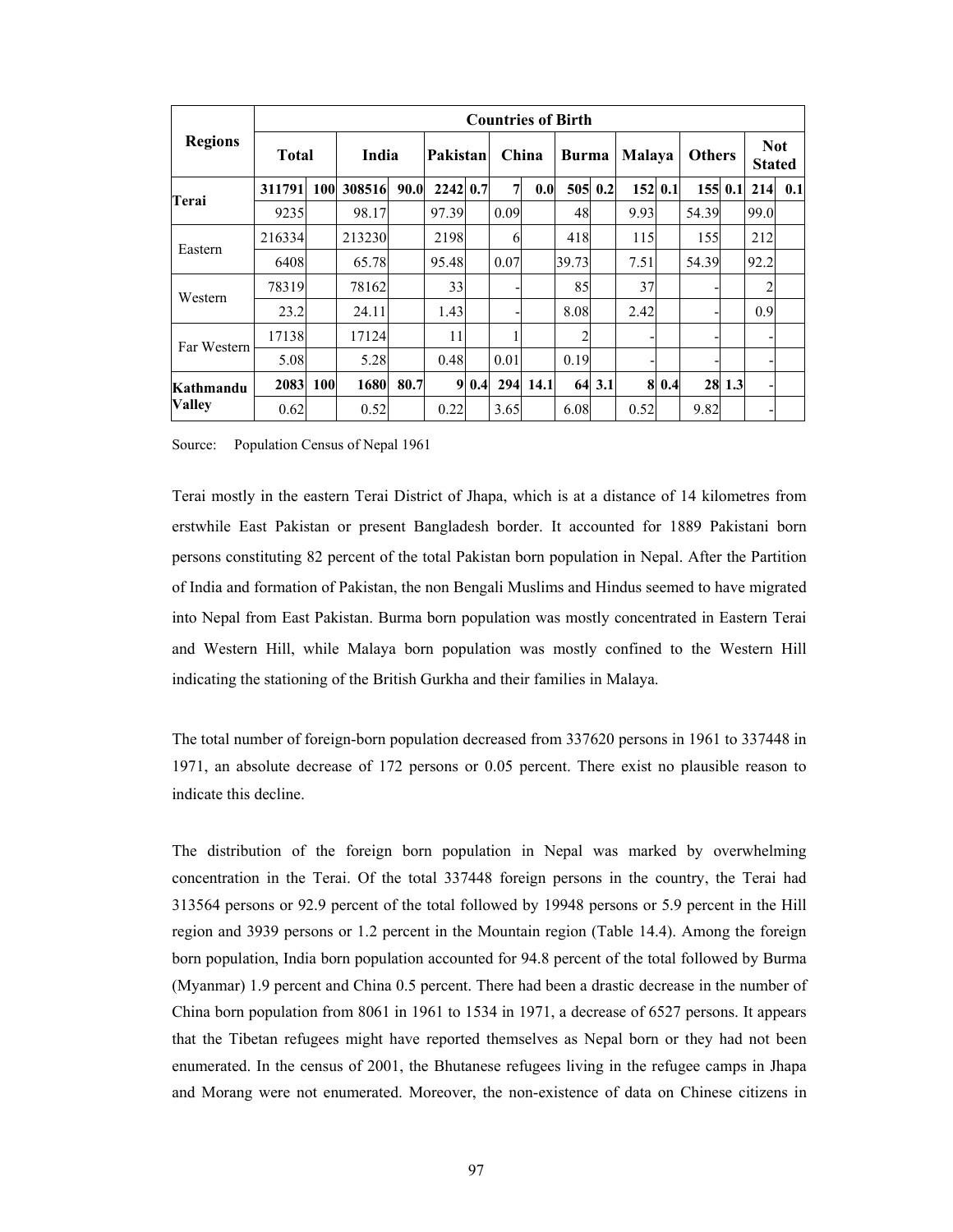1971 makes it further difficult to verify the drastic decrease in the number of China born population between 1961 and 1971.

In March 1971, Bangladesh emerged as an Independent country from erstwhile East Pakistan and a large number of non-Bengali speaking Muslims were driven out from Bangladesh and fled into Nepal via India in order to go to Pakistan. At that time only passage available to Pakistan was air flight from Kathmandu to Karachi. Those who were economically capable to afford to fly by air went to Pakistan and those who were poor stayed in Nepal. The migration of non-Bengali Muslims continued in Nepal for many months. In 1971 the annual growth of population was 2.07 whereas that of Muslim population was 2.27. The reflection of influx of Muslims in Nepal appeared in the census of 1981and 1991.

|                           | <b>Nepal</b> |               | Mountain |               | <b>Hill</b> |               | Terai  |      |
|---------------------------|--------------|---------------|----------|---------------|-------------|---------------|--------|------|
| <b>Countries</b>          | Person       | $\frac{1}{2}$ | Person   | $\frac{6}{9}$ | Person      | $\frac{0}{0}$ | Person | $\%$ |
| <b>Total</b>              | 337448       |               | 3939     |               | 19945       |               | 313564 |      |
|                           | 100.0        |               | 1.2      |               | 5.9         |               | 92.9   |      |
| India                     | 322718       | 95.6          | 2090     | 53.1          | 14811       | 74.3          | 305817 | 97.5 |
|                           | 100.0        |               | 0.7      |               | 4.6         |               | 94.8   |      |
| <b>Burma</b>              | 6364         | 1.9           | 276      | 7.0           | 467         | 2.3           | 5621   | 1.8  |
|                           | 100.0        |               | 4.3      |               | 7.3         |               | 88.3   |      |
| China                     | 1534         | 0.5           | 281      | 7.1           | 1219        | 6.1           | 34     |      |
|                           | 100.0        |               | 18.3     |               | 79.5        |               | 2.2    |      |
| Other Asian Countries     | 6131         | 1.8           | 1560     | 39.6          | 2573        | 12.9          | 1998   | 0.6  |
|                           | 100.0        |               | 25.4     |               | 42.0        |               | 32.6   |      |
|                           | 207          | 0.1           |          |               | 197         | 1.0           | 10     |      |
| <b>European Countries</b> | 100.0        |               |          |               | 95.2        |               | 4.8    |      |
| <b>Other Countries</b>    | 494          | 0.1           | 3        | 0.1           | 406         | 2.0           | 85     |      |
|                           | 100.0        |               | 0.6      |               | 82.2        |               | 17.2   |      |

**Table 14.4 : Regional distribution of foreign born population by countries of birth 1971.** 

Source: Population Census of Nepal 1971

The largest number of Burma born population was also confined to the Terai (88.3 percent). When Burma enforced the Citizenship Act in 1964, Nepalese living in Burma who opted for Burmese citizenship stayed in Burma and those who opted to retain Nepalese citizenship returned to Nepal. For the Nepalese returned from Burma, they were resettled in the first planned resettlement project launched in 1964 by Nepal Resettlement Company in Nawalpur of Nawalparasai district (Kansakar, 1979:65) and later on in other project areas of Jhapa, Banke, Bardia, Kailali and Kanchanpur. The China born population is concentrated mostly in the Hill region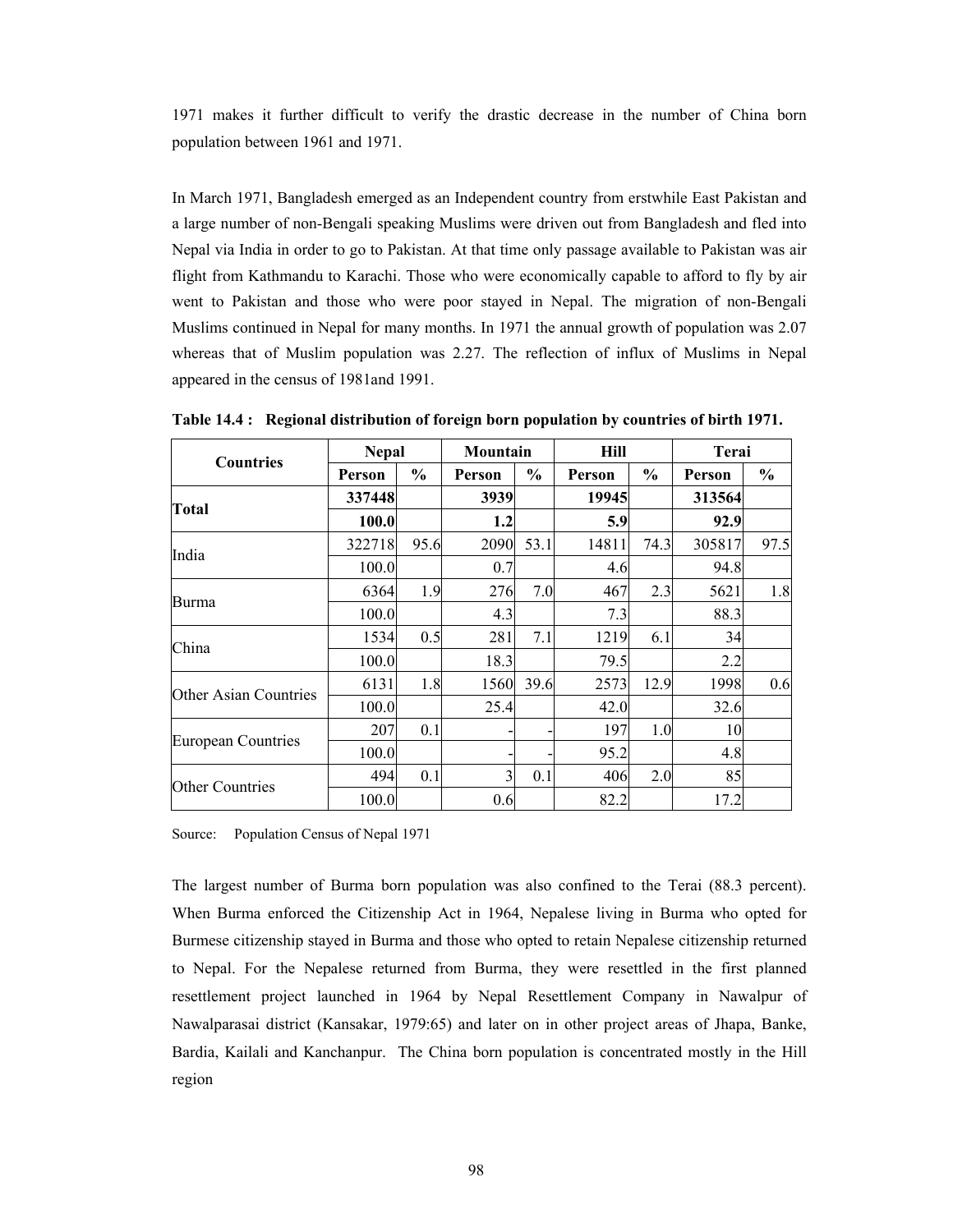In general, the sex composition of the foreign born population marked by preponderance of males over females, the characteristic of male selectivity in migration, does not hold true for Nepal. In Nepal, the foreign born females constituted nearly two-third of the total foreign-born population in 1971. Female preponderance existed in foreign-born population having countries of birth in India and China**,** while it is male dominance for Burma born.

| <b>Countries</b>             |        | <b>Nepal</b> | Mountain |                |       | Hill   | Terai  |        |
|------------------------------|--------|--------------|----------|----------------|-------|--------|--------|--------|
|                              | Male   | Female       | Male     | Female         | Male  | Female | Male   | Female |
| Total                        | 123480 | 213968       | 2075     | 1864           | 10452 | 9493   | 110953 | 202611 |
|                              | 36.6   | 63.4         | 52.7     | 47.3           | 54.4  | 47.6   | 35.4   | 64.6   |
|                              | 115606 | 207112       | 894      | 1196           | 7744  | 7067   | 106968 | 198849 |
| India                        | 35.8   | 64.2         | 42.8     | 57.2           | 52.3  | 47.7   | 35.0   | 65.0   |
|                              | 3253   | 3111         | 155      | 121            | 237   | 230    | 2861   | 2760   |
| Burma                        | 51.1   | 48.9         | 56.2     | 43.8           | 50.7  | 49.3   | 50.9   | 49.1   |
|                              | 757    | 777          | 155      | 126            | 584   | 635    | 18     | 16     |
| China                        | 49.3   | 50.7         | 55.2     | 44.8           | 47.9  | 52.1   | 52.9   | 47.1   |
|                              | 3503   | 2628         | 1019     | 541            | 1433  | 1140   | 1051   | 947    |
| <b>Other Asian Countries</b> | 57.1   | 42.9         | 65.3     | 34.7           | 55.7  | 44.3   | 52.6   | 47.4   |
|                              | 100    | 107          |          |                | 96    | 101    | 4      | 6      |
| European Countries           | 48.3   | 51.7         |          |                | 48.7  | 51.3   | 40.0   | 60.0   |
|                              | 261    | 233          | 1        | $\overline{2}$ | 209   | 197    | 51     | 34     |
| <b>Other Countries</b>       | 33.3   | 66.7         | 33.3     | 66.7           | 51.5  | 48.5   | 60.0   | 40.0   |

**Table 14.5 : Regional distribution of foreign born population by countries of birth and by sex 1971.** 

Source: Population Census of Nepal 1971

There existed no significant difference in the sex composition in the case of China and Burma born population. However, for India born population, females constituted 64.2 percent at the national level and 64.5 percent in the Terai. The overwhelming concentration of India born population in the Terai with the overwhelming preponderance of females over males is the clear indication of marriage migration across Nepal India border because of social and cultural relations.

The census of 1981 indicated a drastic decline in the foreign born population in Nepal. The total number of foreign-born population decreased from 337448 persons in 1971 to 234039 person in 1981, an absolute decline of 103409 persons or 30.6 percent.

The distribution of foreign-born population in Nepal in 1981 was marked by over whelming concentration in the Terai accounting for 93.8 percent of the total with 5.4 and 0.8 percent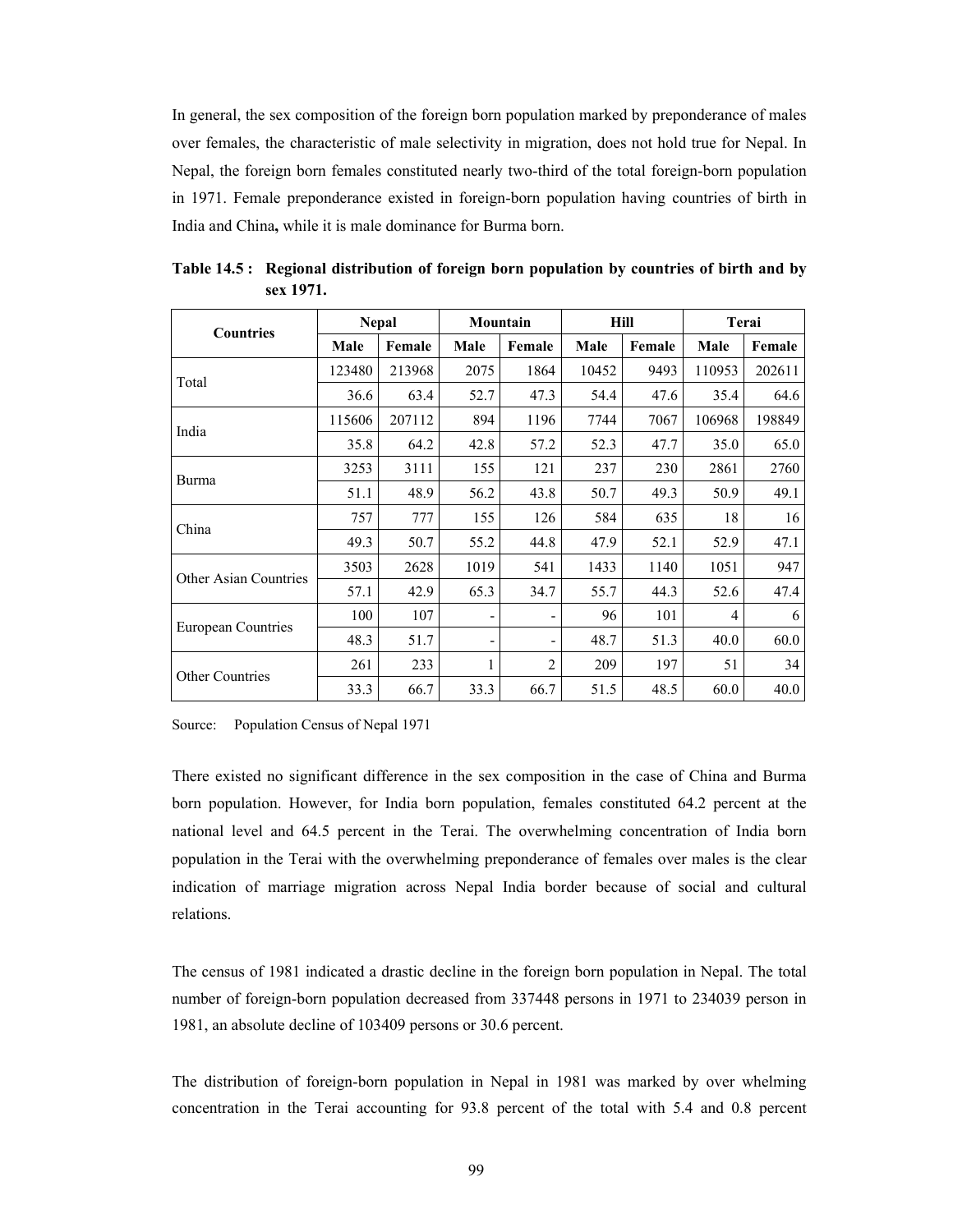respectively in the Hill and the Mountain regions. Foreign-born population in the country was also marked by overwhelming preponderance of India born population accounting for 95 percent with China born accounting for 1.1 percent. There is no data for foreign born on specific other countries. As for the India born population it is marked by overwhelming concentration of 95.2 percent in the Terai, while 51.9 percent of the China born population were concentrated in the Hill (Table: 14.6).

| <b>Region</b> | <b>Total</b><br>Foreign<br>Born | $\frac{0}{0}$ | India<br>Born | $\frac{6}{6}$ | China<br>Born | $\frac{6}{6}$ | <b>Other Asian</b><br><b>Countries</b> | $\frac{6}{6}$ | Other<br>Countries/<br><b>Not Stated</b> | $\frac{0}{0}$ |
|---------------|---------------------------------|---------------|---------------|---------------|---------------|---------------|----------------------------------------|---------------|------------------------------------------|---------------|
| Total         | 234039                          | 100.0         | 222278        | 95.0          | 2484          | 1.1           | 7827                                   | 3.3           | 1453                                     | 0.6           |
|               | 100.0                           |               | 100.0         |               | 100.0         |               | 100.0                                  |               | 100.0                                    |               |
| Mountain      | 1873                            | 100.0         | 916           | 4.9           | 705           | 3.7           | 205                                    | 1.1           | 46                                       | 0.2           |
|               | 0.8                             |               | 0.4           |               | 28.4          |               | 2.6                                    |               | 3.2                                      |               |
| Hill          | 12581                           | 100.0         | 9805          | 77.6          | 1288          | 10.2          | 1107                                   | 8.8           | 382                                      | 3.0           |
|               | 5.4                             |               | 4.4           |               | 51.9          |               | 14.1                                   |               | 26.3                                     |               |
| Terai         | 219585                          | 100.0         | 211557        | 96.3          | 488           | 0.2           | 6515                                   | 3.0           | 1025                                     | 0.5           |
|               | 93.8                            |               | 95.2          |               | 19.6          |               | 83.2                                   |               | 70.5                                     |               |

 **Table 14.6 : Distribution of foreign born population in Nepal by country of birth 1981 .** 

Source: Population Census of Nepal 1981

The sex composition of the foreign born population in Nepal is marked by overwhelming preponderance of females over males with females accounting for 69.4 percent of the total foreign born population in Nepal. This is basically related to marriage migration particularly from India to a greater extent and from China to a limited extent. Because of the open border between Nepal and India coupled with social and cultural relations, marriage migration between Nepal and India on either side of the border in the east, west and south is common with highest number of marriage migration taking place along the southern border. In the Mountain region as well as in the Hill region also female preponderance exists in the India born population. However, for the China born population, female preponderance is confined to the Mountain region. Formerly when Nepal China border was not strictly restricted for the movement of the people on both sides of the border marriage migration was common due to social, cultural and economic relation between the people on both sides. Despite the provision of movement for the people along the 30 kilometres on either sides of the border permitted by the Nepal China boundary treaty, the major settlement lies far ahead of the prescribed limit and as such movement of people is not significant to be noticed.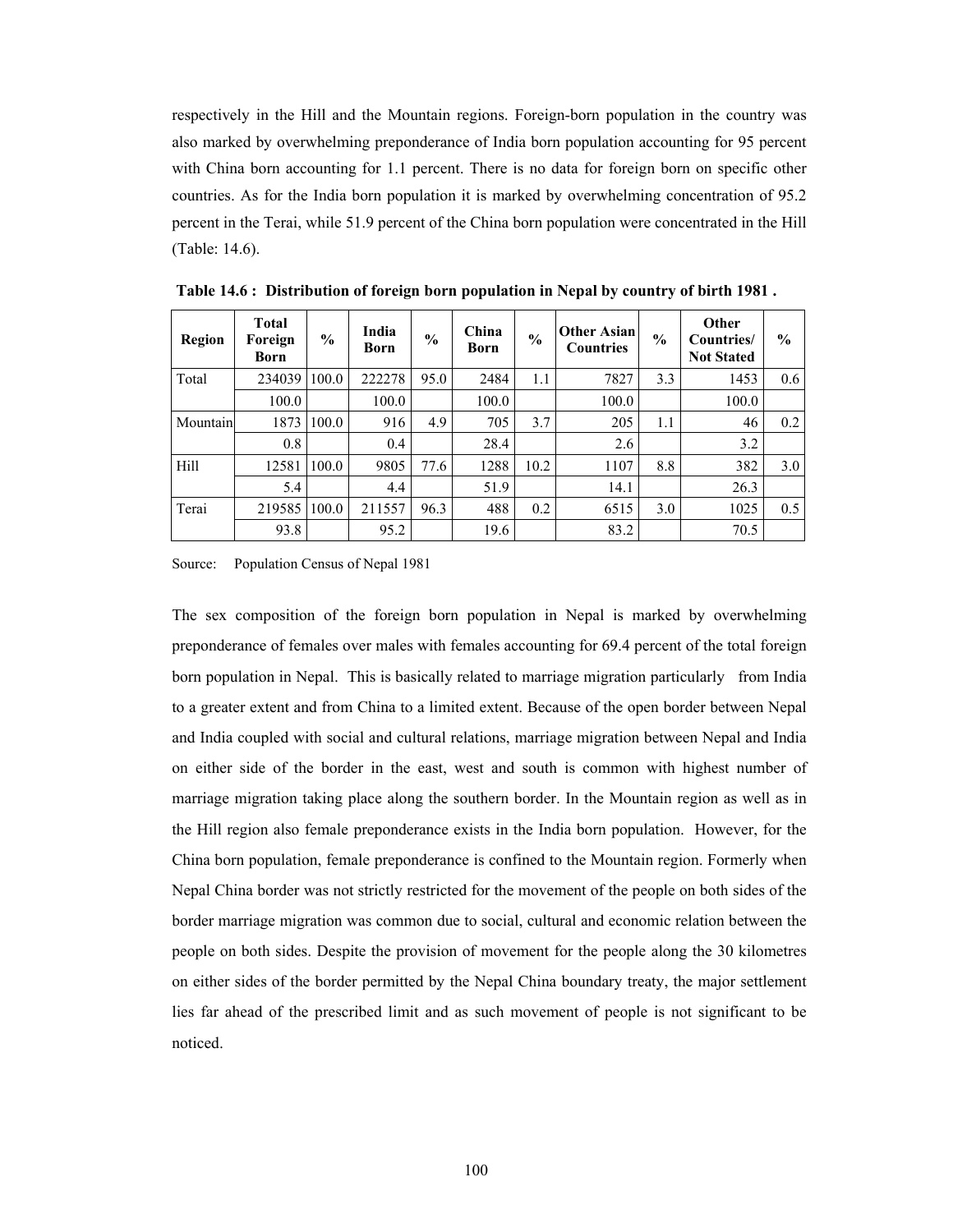|                              | <b>Geographic Regions</b> |        |      |          |      |        |       |        |  |  |  |
|------------------------------|---------------------------|--------|------|----------|------|--------|-------|--------|--|--|--|
| <b>Countries</b>             | <b>Total</b>              |        |      | Mountain |      | Hill   | Terai |        |  |  |  |
|                              | Male                      | Female | Male | Female   | Male | Female | Male  | Female |  |  |  |
| Total                        | 71555                     | 162484 | 773  | 1100     | 6387 | 6194   | 64395 | 155190 |  |  |  |
|                              | 30.6                      | 69.4   | 41.3 | 58.7     | 58.8 | 41.2   | 29.3  | 70.7   |  |  |  |
|                              | 65285                     | 156993 | 285  | 631      | 4813 | 4992   | 60187 | 151370 |  |  |  |
| India                        | 29.4                      | 70.6   | 31.1 | 68.9     | 49.1 | 50.9   | 28.4  | 71.6   |  |  |  |
| China                        | 1369                      | 1112   | 343  | 362      | 780  | 508    | 246   | 242    |  |  |  |
|                              | 55.2                      | 44.8   | 48.7 | 51.3     | 60.6 | 39.4   | 50.4  | 49.6   |  |  |  |
| <b>Other Asian Countries</b> | 4186                      | 3641   | 118  | 87       | 583  | 524    | 3485  | 3030   |  |  |  |
|                              | 53.5                      | 46.5   | 57.6 | 42.4     | 52.7 | 47.3   | 53.5  | 46.5   |  |  |  |
| Other/Not Stated             | 715                       | 738    | 27   | 19       | 209  | 173    | 479   | 546    |  |  |  |
|                              | 49.2                      | 50.8   | 58.7 | 41.3     | 54.7 | 45.3   | 46.7  | 53.3   |  |  |  |

**Table 14.7 : Regional distribution of foreign born population by country of birth and by sex 1981.** 

Source: Population Census of Nepal 1981

The distribution of foreign-born population by country of birth in 1991 is marked by the usual dominance of India born population accounting for 96 percent of the total foreign-born population in Nepal (Table: 14.8). In 1991 census, data on China born population is not available. Bhutan born population constituted the second largest foreign-born population in Nepal. Since 1991, Nepal is faced with the influx of Bhutanese refugees and they are put up in the refugee camps in Jhapa and Morang and they were not enumerated in the census of 1991 and 2001.Data Bhutan born population and Bhutanese citizens do not include refugees put up in the camps in Jhapa and Morang. Bangladesh born population constitutes the third largest group and the Pakistan born the fourth largest one. Among all the foreign born population with birthplace in India, Pakistan, Bangladesh and Bhutan, the overwhelming proportion is confined to the Terai region (Table: 14.8).

| <b>Foreign Countries</b>      | <b>Person</b> | $\frac{6}{9}$ | Male   | $\%$ | Female   | $\frac{0}{0}$ |
|-------------------------------|---------------|---------------|--------|------|----------|---------------|
| Total                         | 439488        | 100.0         | 123560 | 28.1 | 315828.0 | 71.9          |
| India                         | 418982        | 95.33         | 113405 | 27.1 | 305577   | 72.9          |
| Pakistan                      | 279           | 0.06          | 123    | 44.1 | 156      | 55.9          |
| Bangladesh                    | 547           | 0.12          | 241    | 44.1 | 306      | 55.9          |
| <b>Bhutan</b>                 | 3159          | 0.72          | 1297   | 41.1 | 1862     | 58.9          |
| <b>Sri Lanka and Maldives</b> | 56            | 0.01          | 33     | 58.9 | 23       | 41.1          |
| <b>Other Asian Countries</b>  | 14523         | 3.3           | 7599   | 52.3 | 6924     | 47.7          |
| <b>European Countries</b>     | 989           | 0.23          | 497    | 50.3 | 492      | 49.7          |
| <b>Other Countries</b>        | 953           | 0.22          | 465    | 48.8 | 488      | 51.2          |

**Table 14.8 : Foreign born population in Nepal by countries of birth and by sex 1991.** 

Source: Population Census of Nepal 1991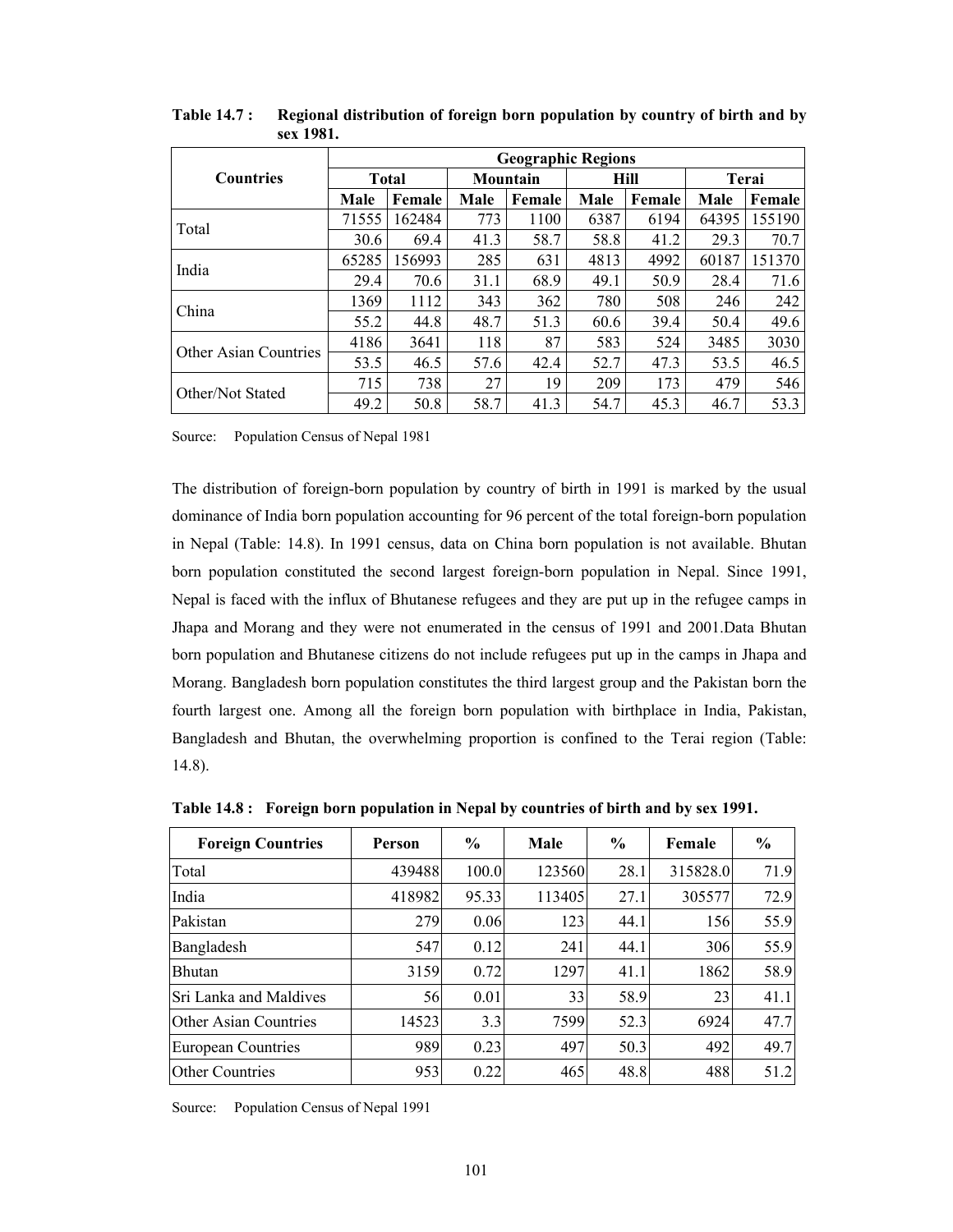The sex composition of the foreign born population in Nepal is marked by overwhelming proportion of females accounting for 71.9 percent of the total foreign born population, while India born population has 72.9 females at the national level and in the Terai 74 percent of the India born population is females. The main reason for overwhelming India born females is due to marriage migration. Female preponderance is also to be found among the population born in Pakistan, Bangladesh and Bhutan and the reason for it might be related with marriage migration.

|                              |        | <b>Nepal</b> |              | <b>Mountain Region</b> | <b>Hill Region</b> |        | <b>Terai Region</b> |        |
|------------------------------|--------|--------------|--------------|------------------------|--------------------|--------|---------------------|--------|
| <b>Foreign Countries</b>     | Male   | Female       | Male         | Female                 | Male               | Female | Male                | Female |
| Total                        | 123660 | 315828       | 1828         | 2660                   | 28487              | 27821  | 93345               | 285347 |
|                              | 28.1   | 71.9         | 40.7         | 59.3                   | 50.6               | 49.4   | 24.6                | 75.4   |
|                              | 113405 | 305577       | 1253         | 2098                   | 23821              | 23664  | 88331               | 279815 |
| India                        | 27.1   | 72.9         | 37.4         | 62.6                   | 50.2               | 49.8   | 24.0                | 76.0   |
|                              | 123    | 156          | 3            | 4                      | 45                 | 33     | 75                  | 119    |
| Pakistan                     | 44.1   | 55.9         | 42.9         | 57.1                   | 57.7               | 42.3   | 38.7                | 61.3   |
|                              | 241    | 306          | 3            | $\theta$               | 20                 | 29     | 218                 | 277    |
| Bangladesh                   | 44.1   | 55.9         | 100.0        |                        | 40.8               | 59.2   | 44.0                | 56.0   |
|                              | 1297   | 1862         | 63           | 62                     | 342                | 393    | 892                 | 1407   |
| Bhutan                       | 41.1   | 58.9         | 50.4         | 49.6                   | 46.5               | 53.5   | 38.8                | 61.2   |
|                              | 33     | 23           | $\mathbf{0}$ | $\theta$               | 21                 | 11     | 12                  | 12     |
| Sri Lanka & Maldives         | 58.9   | 41.1         |              |                        | 65.6               | 34.4   | 50.0                | 50.0   |
|                              | 7599   | 6924         | 470          | 470                    | 3601               | 3048   | 3528                | 3406   |
| <b>Other Asian Countries</b> | 52.3   | 47.7         | 50.0         | 50.0                   | 54.2               | 45.8   | 50.9                | 49.1   |
|                              | 497    | 492          | 15           | 20                     | 386                | 360    | 96                  | 112    |
| <b>European Countries</b>    | 50.3   | 49.7         | 42.9         | 57.1                   | 51.7               | 48.3   | 46.2                | 53.8   |
|                              | 465    | 488          | 8            | 9                      | 265                | 279    | 192                 | 200    |
| <b>Other Countries</b>       | 48.8   | 51.2         | 47.1         | 52.9                   | 48.7               | 51.3   | 49.0                | 51.0   |

**Table 14.9: Sex wise distribution of foreign born population by countries of birth and by geographic regions 1991.** 

Source: Population Census of Nepal 1991

The distribution of the foreign born population in Nepal by Development regions shows that the largest number is concentrated in the Central Development Region with 42.5 percent followed by Eastern Development Region (28.6 percent), Western development Region (18.8 percent), Mid Western Development Region (6.7 percent) and Far Western Development Region (3.4 percent). Largest number of India born population is concentrated in the Central Development Region, while largest number of Pakistan, Bangladesh and Bhutan born populations are concentrated in the Eastern Development Region and is related with the proximity of these countries from Eastern Development region and the Pakistan born population might be those born in erstwhile East Pakistan.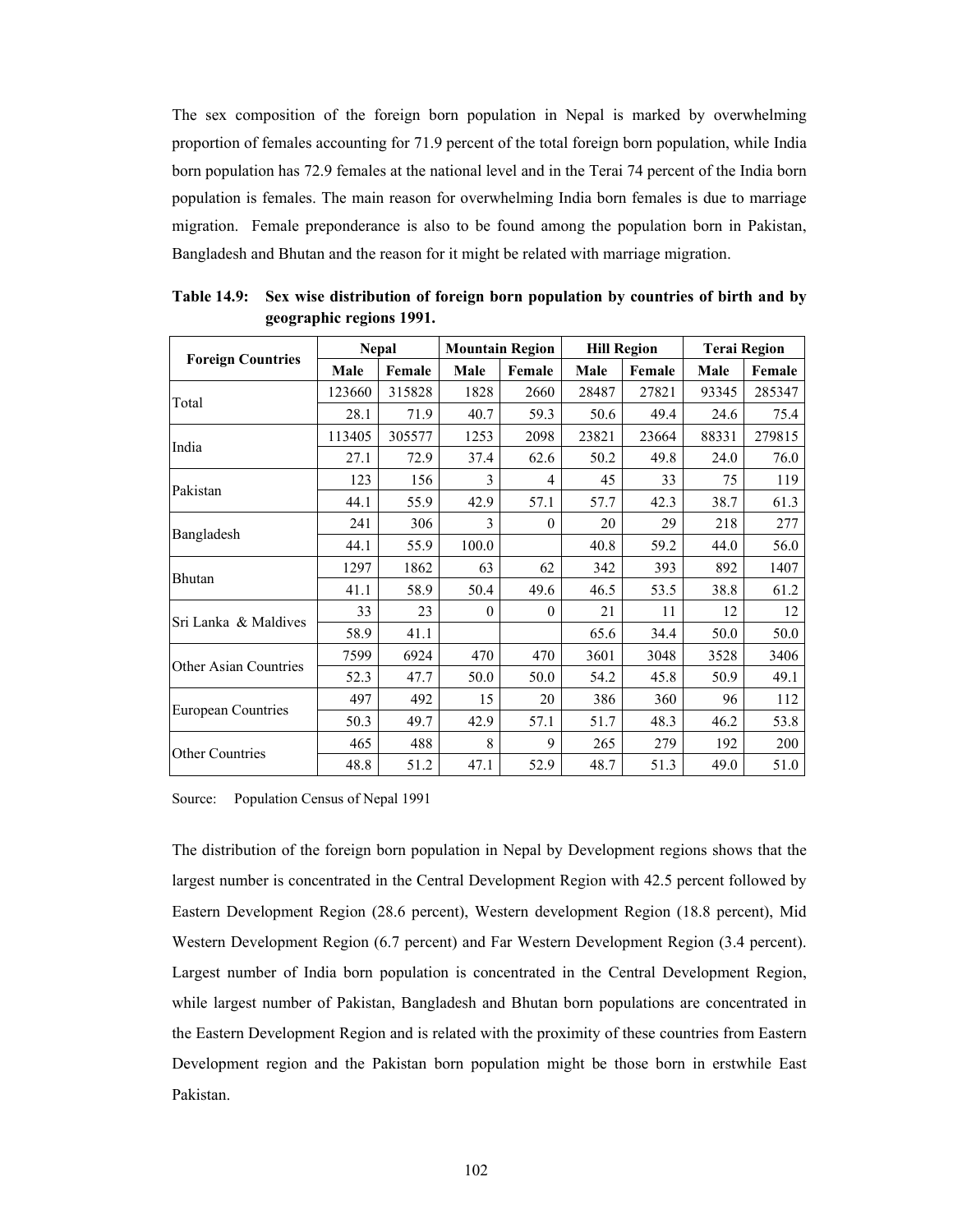|                              | <b>NEPAL</b> | <b>EDR</b> | <b>CDR</b> | <b>WDR</b> | <b>MWDR</b> | <b>FWDR</b>    |
|------------------------------|--------------|------------|------------|------------|-------------|----------------|
| Country                      | Person       | Person     | Person     | Person     | Person      | Person         |
| Total                        | 439488       | 125520     | 186955     | 82584      | 29296       | 15135          |
|                              | 100.0        | 28.6       | 42.5       | 18.8       | 6.7         | 3.4            |
| India                        | 418982       | 117976     | 180977     | 76640      | 28730       | 14659          |
|                              | 100.0        | 28.2       | 43.2       | 18.3       | 6.9         | 3.5            |
| Pakistan                     | 279          | 123        | 95         | 27         | 16          | 18             |
|                              | 100.0        | 44.1       | 34.1       | 9.7        | 5.7         | 6.5            |
|                              | 547          | 330        | 87         | 50         | 20          | 60             |
| Bangladesh                   | 100.0        | 6.0        | 15.9       | 9.1        | 3.7         | 11.0           |
| Bhutan                       | 3159         | 1910       | 906        | 210        | 66          | 67             |
|                              | 100.0        | 60.5       | 28.7       | 6.6        | 2.1         | 2.1            |
| Sri Lanka and Maldives       | 56           | 19         | 26         | 8          | 1           | $\overline{2}$ |
|                              | 100.0        | 33.9       | 44.6       | 14.3       | 1.8         | 3.6            |
| <b>Other Asian Countries</b> | 14523        | 4741       | 4180       | 4932       | 374         | 296            |
|                              | 100.0        | 32.6       | 28.8       | 34.0       | 2.6         | 2.0            |
|                              | 989          | 235        | 285        | 408        | 49          | 17             |
| <b>European Countries</b>    | 100.0        | 23.8       | 28.8       | 41.3       | 5.0         | 1.7            |
|                              | 953          | 186        | 397        | 309        | 40          | 21             |
| <b>Other Countries</b>       | 100.0        | 19.5       | 41.7       | 32.4       | 4.2         | 2.2            |

**Table 14.10 : Regional distribution of foreign born population by country of birth 1991.** 

Source : Population Census of Nepal 1991.

The number of foreign citizens has drastically declined in Nepal not because of Nepal's strict policy on immigration, but because of the sensitivity of the issue of immigration. In 1991, foreign citizens in Nepal were 90427 persons only as against 4830190 persons in 1981. In 1981 foreign citizens constituted 3.21 percent of the total population of Nepal, while in 1991 it was just 0.49 percent only. Since mid 1975 Nepal indicated its concern on immigration particularly unrestricted inflow of Indian migrant and as such, policy to control international immigration was one of the policies of the Fifth Plan. Moreover, the statement made by the Indian External Affairs Minister in the Indian Parliament regarding the Indian in different parts of the world with the remark on Nepal sparked off considerable reactions in Nepal. According to the reply given by the External Affairs Minister, Mr. P.V. Narshingha Rao, in Indian Parliament on 24 July, 1980, there are 3.8 million people of Indian origin in Nepal out of which 23,87,973 persons have already acquired Nepalese citizenship (Dinman, 1980:42:38). In 1983, a Task Force on the Study of International Migration was formulated and carried surveys and the report of the Task Force (Better known as Harka Gurung repoprt) sparked off reaction from India. Since then Migration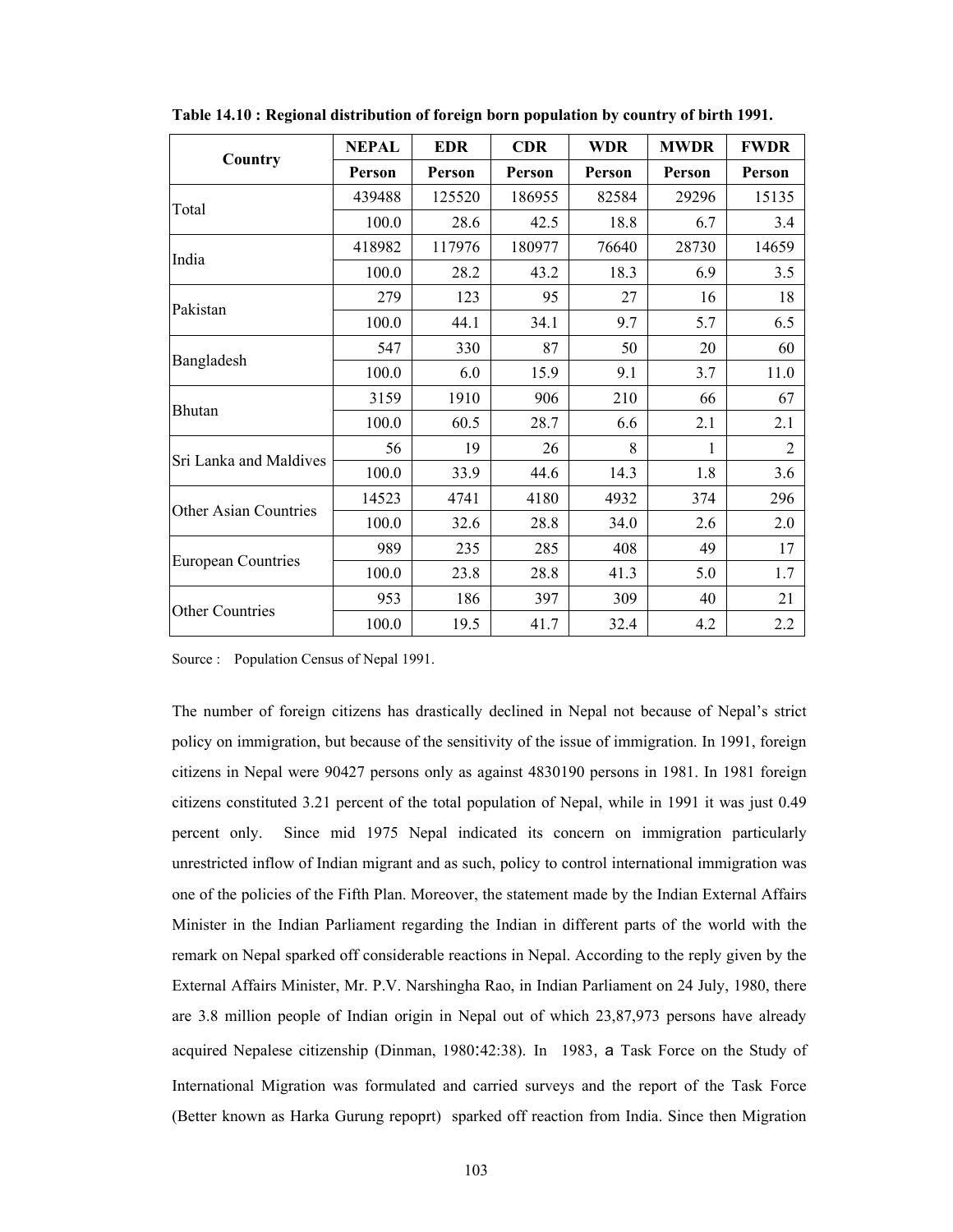has become a very sensitive issue in Nepal and the result was the inability to get proper information regarding international migration in the census. It is not possible to find out the reasons behind the drastic increase in the foreign citizens as against foreign-born population in 1981. This seems to be basically related with mis-reporting relating to birthplace and citizenship. There is no doubt that there has been large-scale migration into Nepal from Nepal India border. It is substantiated by the religious composition of population between 1981 and 1991 particularly by the Muslim population in Nepal. In the recent period the conversion of Nepalese Hindu or Buddhist into Islam do not exist. The Muslims or the followers of Islam in Nepal increase from 399197 in 1981 to 653218 in 1991, 254021 persons or 63.6 percent indicating a growth rate of 5.05 as against 2.1 at the national level. This high growth of Muslim population might be basically related with migration of non-Bengali and Bihari Muslims from Bangladesh as well as from India. Migrant Muslim workers from India find Nepal as a more secured place to work than other places in India, which are marked by occasional communal riots. In the census of 2001, the total number of Pakistani citizens in Nepal was 2536 persons; most of them might be those that came into Nepal from Bangladesh after 1971 (Table 14.12).

| Foreign         |              | <b>Nepal</b> |                    |              | <b>Mountain Region</b> |                    | <b>Hill Region</b> |       |                   | <b>Terai Region</b> |       |                    |
|-----------------|--------------|--------------|--------------------|--------------|------------------------|--------------------|--------------------|-------|-------------------|---------------------|-------|--------------------|
| <b>Citizens</b> | <b>Total</b> |              | <b>Male Female</b> | <b>Total</b> |                        | <b>Male Female</b> | Total              |       | Male Female Total |                     |       | <b>Male Female</b> |
| Total           | 90427        | 46205        | 44222              | 2016         | 958                    | 1058               | 19392              | 11062 | 8330              | 69019               | 34185 | 34834              |
|                 | 100.0        | 51.1         | 48.9               | 100.0        | 47.5                   | 52.5               | 100.0              | 57.0  | 42.0              | 100.0               | 49.5  | 50.5               |
| Indian          | 68489        | 35363        | 3316               | 840          | 384                    | 456                | 14085              | 8008  | 6077              | 53564               | 26971 | 26593              |
|                 | 75.7         | 51.6         | 48.4               | 1.2          | 45.7                   | 54.3               | 20.6               | 56.9  | 43.6              | 78.2                | 50.4  | 49.6               |
| Chinese         | 6395         | 2725         | 3670               | 699          | 318                    | 381                | 1817               | 1012  | 805               | 3879                | 1395  | 2484               |
|                 | 7.1          | 42.6         | 57.4               | 10.9         | 45.5                   | 54.5               | 28.4               | 55.7  | 44.3              | 60.7                | 36.0  | 64.0               |
| Others          | 12210        | 6144         | 6066               | 394          | 215                    | 179                | 1824               | 971   | 853               | 9992                | 4958  | 5034               |
|                 | 13.5         | 50.3         | 49.7               | 3.2          | 54.6                   | 45.4               | 14.9               | 53.2  | 46.8              | 81.8                | 49.6  | 50.4               |
| Not Stated      | 3333         | 1973         | 1360               | 83           | 41                     | 42                 | 1666               | 1071  | 595               | 1584                | 861   | 723                |
|                 | 3.7          | 59.2         | 40.8               | 2.5          | 49.4                   | 50.6               | 50.0               | 64.3  | 35.7              | 47.5                | 54.4  | 45.6               |

**Table 14.11 : Regional distributions of foreign citizens in Nepal 1991.** 

Source: Population Census of Nepal 1991.

In the census of 1991, data on foreign citizens is available for individual countries like India and China only, while individual countries included for birthplace of the foreign born population are India, Pakistan, Bangladesh and Bhutan (Table: 14.10 and 14.11). The data on Chinese citizens is available but not on China born population.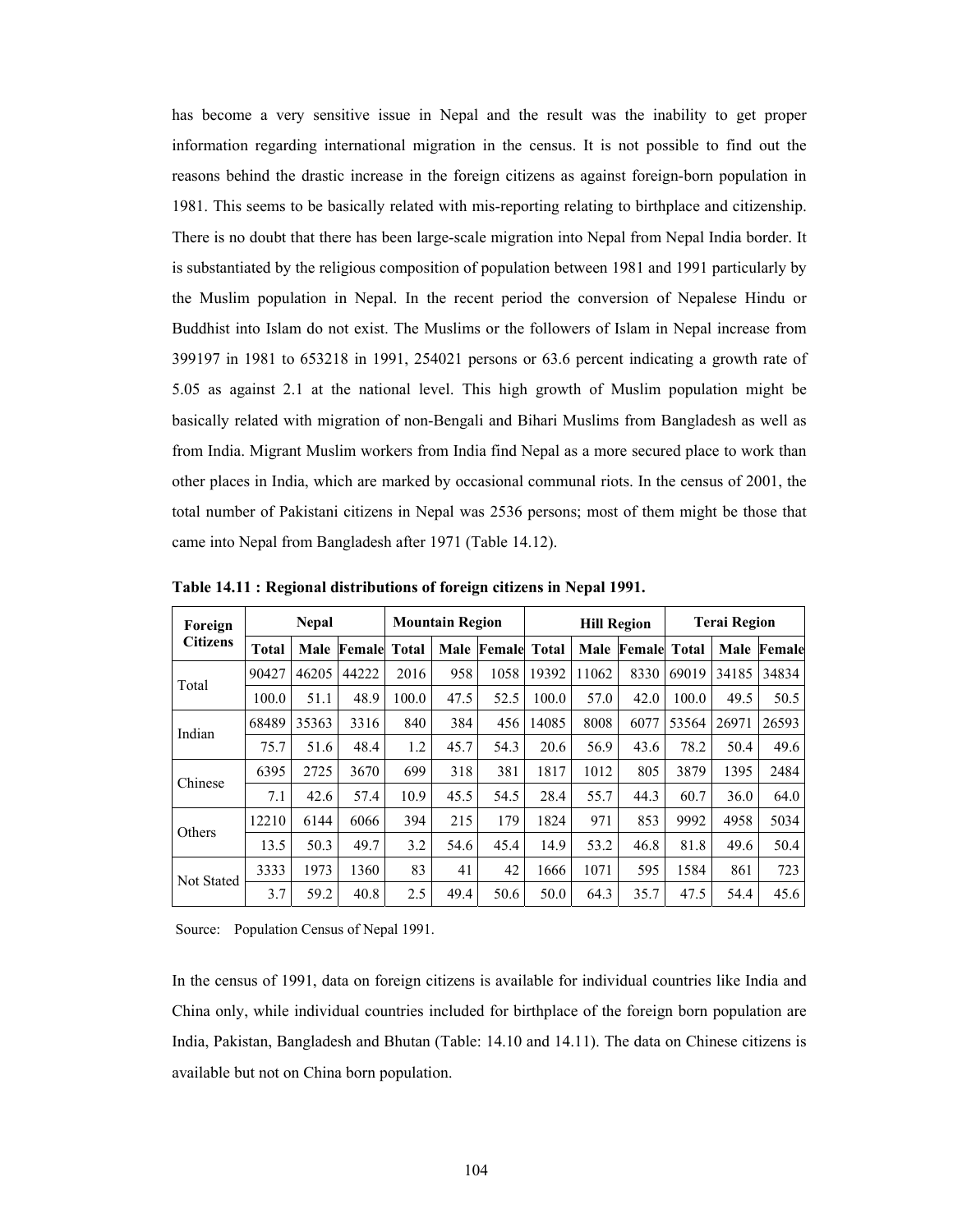| Country                         | <b>Total</b> | $\frac{6}{9}$ | Male   | $\%$  | Female | $\frac{0}{0}$ |
|---------------------------------|--------------|---------------|--------|-------|--------|---------------|
| Total                           | 608092       | 100           | 183037 | 100   | 425055 | 100           |
| India                           | 583599       | 95.97         | 171224 | 93.55 | 412375 | 97.02         |
| China                           | 1295         | 0.21          | 766    | 0.42  | 529    | 0.12          |
| Bangladesh                      | 556          | 0.09          | 180    | 0.1   | 376    | 0.09          |
| <b>Bhutan</b>                   | 2446         | 0.40          | 1142   | 0.62  | 1304   | 0.31          |
| Other Asian Countries           | 17684        | 2.91          | 8611   | 4.7   | 9073   | 2.13          |
| <b>Other European Countries</b> | 1497         | 0.25          | 650    | 0.36  | 847    | 0.2           |
| <b>Other Countries</b>          | 1015         | 0.17          | 464    | 0.25  | 551    | 0.13          |

**Table 14.12 : Foreign born populations by country of birth and sex 2001.** 

Source : Population Census of Nepal 1981, 1991 and 2001

Foreign-born population by countries of birth indicates usual pattern of dominance of India born persons accounting for 96 percent of the total population (Table: 14.12) followed Bhutan born (0.40 percent), China born (0.21 percent) and Bangladesh born (0.09 percent).

The census of 2001 also indicated the preponderance of females over males indicating large-scale marriage migration. At the national level the proportion of females among the foreign born population is 70 percent, while it is highest in the Terai with 73.8 percent and lowest in the Mountain with 59.4 percent. However the Hill region is characterized by preponderance of males accounting for 51.5 percent.

The sex composition of the foreign born population by countries of birth indicates the 70.7 percent females in India born population, 75.6 percent in Bangladesh born and 53.3 percent in Bhutan born. In the case of China born population it is marked by dominance of males, 59.2 percent.

Foreign citizens in Nepal increased from 90427 persons in 1991 to 116571 persons in 2001, an increase of 26144 persons or 28.9 percent and representing 0.59 percent of the total population of Nepal. Of the total foreign citizens, more than 98 percent are from the Asian countries and the rest from the other continents of Europe, Africa, North America, South America and Australia/New Zealand accounted for 1.96 percent (Table: 14.13). The highest number of foreign citizens is naturally from India accounting for 87.95 percent followed by Bhutan (3.28 percent), Pakistan (2.26 percent) and China (1.15 percent). One interesting fact about foreign citizens is about the Pakistani citizens numbering 2628 persons and constituting the third largest foreign citizens in Nepal. There exists no reason to indicate the immigration of large number of Pakistani citizens in Nepal. It might be that large number of them represents those who fled into and strayed in Nepal after the emergence of Bangladesh. Regarding Chinese citizens, their number has gone down from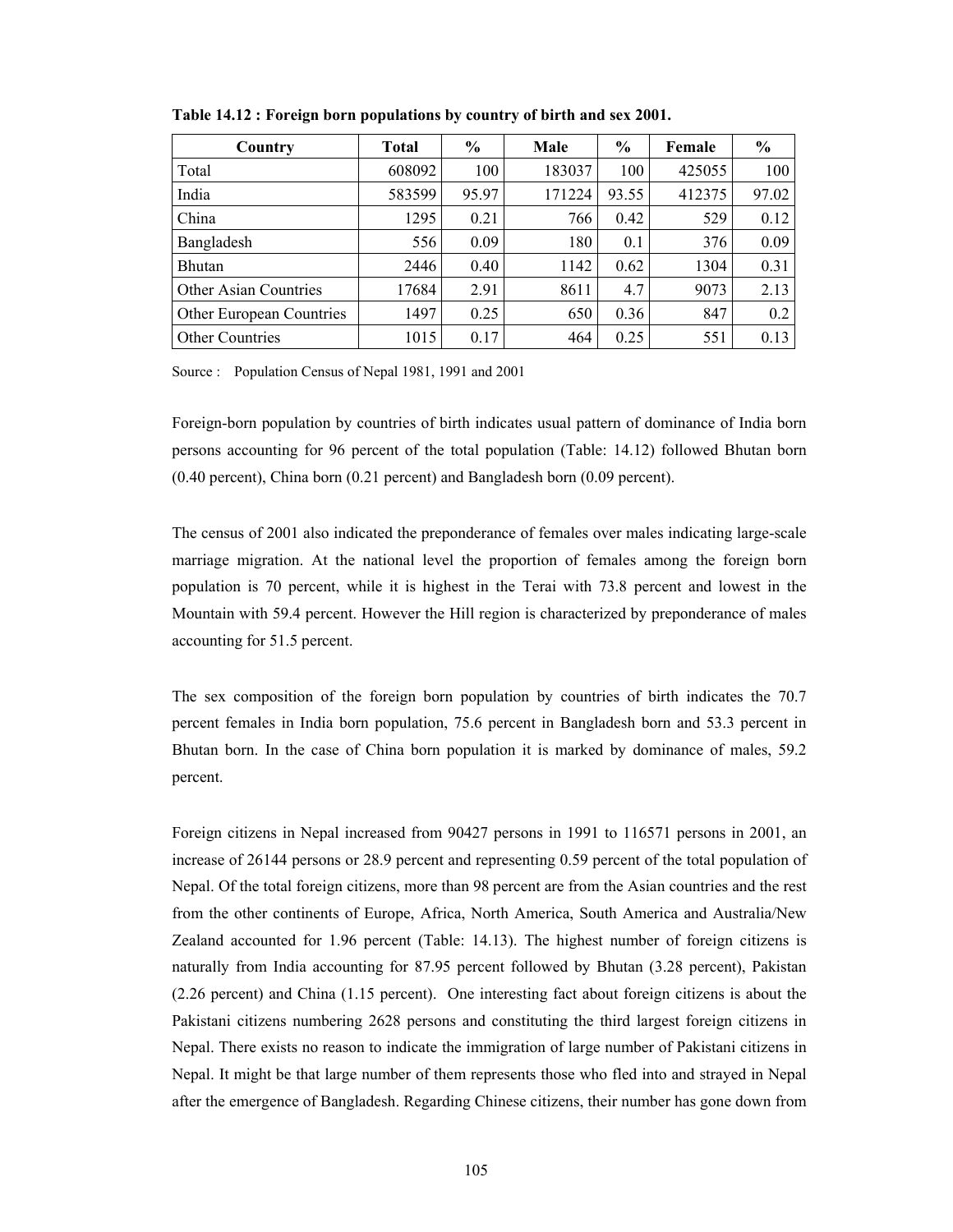| <b>Country of Foreign Citizens</b> | <b>Persons</b> | Percent |  |
|------------------------------------|----------------|---------|--|
| <b>Total</b>                       | 116571         | 100.00  |  |
| India                              | 102468         | 87.95   |  |
| China                              | 1344           | 1.15    |  |
| Pakistan                           | 2628           | 2.26    |  |
| Bangladesh                         | 79             | 0.07    |  |
| <b>Bhutan</b>                      | 3827           | 3.28    |  |
| Sri Lanka                          | 89             | 0.08    |  |
| Maldives                           | 77             | 0.07    |  |
| Other Countries in Asia            | 3777           | 3.24    |  |
| <b>European Countries</b>          | 708            | 0.61    |  |
| North American Countries           | 626            | 0.54    |  |
| South American Countries           | 348            | 0.30    |  |
| <b>African Countries</b>           | 293            | 0.25    |  |
| Australia/New Zealand              | 307            | 0.26    |  |

**Table 14.13 : Foreign citizens in Nepal by countries 2001.** 

Source: Population Census 2001

6395 persons in 1991 to 1344 persons in 2001. Moreover, Chinese citizens outnumbered the China born persons in 2001 and the same case occurs with Bhutanese citizens and Bhutan born population. Among the continents, citizens from European countries represent the second largest followed by North American countries, South American countries, Australia/New Zealand and Africa.

#### **14.2.2 Emigration**

Despite the collection of census data on migration started in 1920 as revealed by the census schedule of 1920 census and subsequent censuses, the data were not published even for the total population. The population data of Nepal published for the first time in Nepal was in the Appendix of the speech made by Prime Minister Chandra Shumsher Jung Bahadur Rana in the booklet **Maharaja Chandra Shamsher Jung Bahadur Rana's Appeal to the People of Nepal for the Emancipation of Slave and Abolition of Slavery in the Country** in 1925. Some of the data and references appeared in the publication of Population Census data of 1952/54(Department of Statistic: 1957 in Nepali). The report contains analysis of different characteristics of the population of Nepal. In the analysis on Population Absent, it has data of population absent abroad numbering 81,722 persons (Joshi, 1957:84).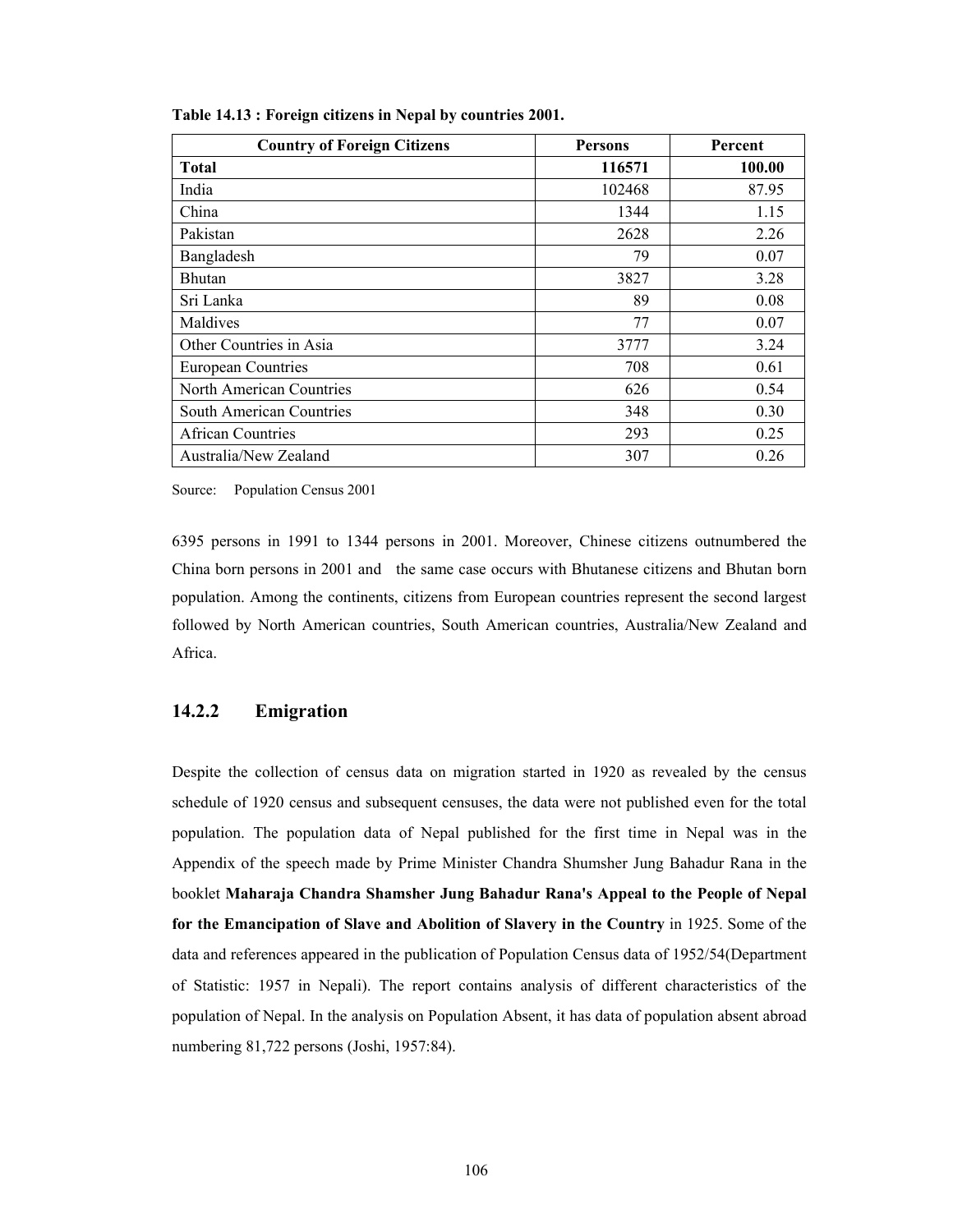| <b>Regions</b>   | <b>Population Gone Abroad</b><br>for Livelihood | Percent      |
|------------------|-------------------------------------------------|--------------|
| <b>Nepal</b>     | 81,722                                          | <b>100.0</b> |
| Eastern Hill*    | 9,227                                           | 11.2         |
| Kathmandu Valley | 315                                             | 0.4          |
| Western Hill*    | 71,059                                          | 86.9         |
| Inner Terai      | 543                                             | 0.7          |
| Terai            | 678                                             | 0.8          |

**Table 14.14 : Population gone abroad for livelihood by regions 1942.** 

Source : Joshi in Population Census of Nepal 1952/54, Part I,. P. 84

\* Includes Mountain regions as well

The census of 1942 was conducted in February 1942 during the period of World War II Nepal also sent its own troops to assist the allied forces and they seemed to have not been recorded in the census. The largest number of population absent was from the Western hill with 71059 persons accounting for 2.79 percent of the total population and if the males are to be counted the figure must be double (Table: 14.14). The largest number of migrants from the Eastern hills was the Rais and the Limbus ethnic groups. The census seems to have not recorded the Nepali troops sent from Nepal in different fronts to assist the allied forces and might have been included only those who went abroad for service (livelihood).

|                     |        | 1952/54    |           | 1961   |            |           |  |  |
|---------------------|--------|------------|-----------|--------|------------|-----------|--|--|
| <b>Regions</b>      | Person | % of Total | $%$ of TP | Person | % of Total | $%$ of TP |  |  |
| <b>Nepal</b>        | 198120 | 100.00     | 2.34      | 328470 | 100.00     | 3.35      |  |  |
| Eastern Hill        | 49553  | 25.01      | 2.8       | 80532  | 24.52      | 4.07      |  |  |
| Western Hill        | 96639  | 48.78      | 5.2       | 150502 | 45.82      | 7.12      |  |  |
| Far Western Hill    | 43725  | 22.07      | 2.8       | 74164  | 22.58      | 4.18      |  |  |
| Eastern Terai       | 1544   | 0.78       | 0.09      | 7155   | 2.18       | 0.32      |  |  |
| Western Terai       | 163    | 0.08       | 0.05      | 1899   | 0.58       | 0.47      |  |  |
| Far Western Terai   | 123    | 0.06       | 0.05      | 475    | 0.14       | 0.17      |  |  |
| Eastern Inner Terai | 1928   | 0.97       | 1.01      | 3341   | 4.15       | 1.68      |  |  |
| Central Inner Terai | 1318   | 0.67       | 0.67      | 2825   | 0.86       | 1.11      |  |  |
| Western Inner Terai | 216    | 0.11       | 0.24      | 519    | 0.16       | 0.52      |  |  |
| Kathmandu Valley    | 2911   | 1.47       | 0.7       | 7089   | 2.16       | 1.41      |  |  |

**Table 14.15 : Source areas of emigrants from Nepal 1952/54 and 1961.** 

Source: Population Census of Nepal 1952/54 and 1961.

TP = Total Population

 The regions are not comparable with the present ones, because there were 55 census districts in 1961.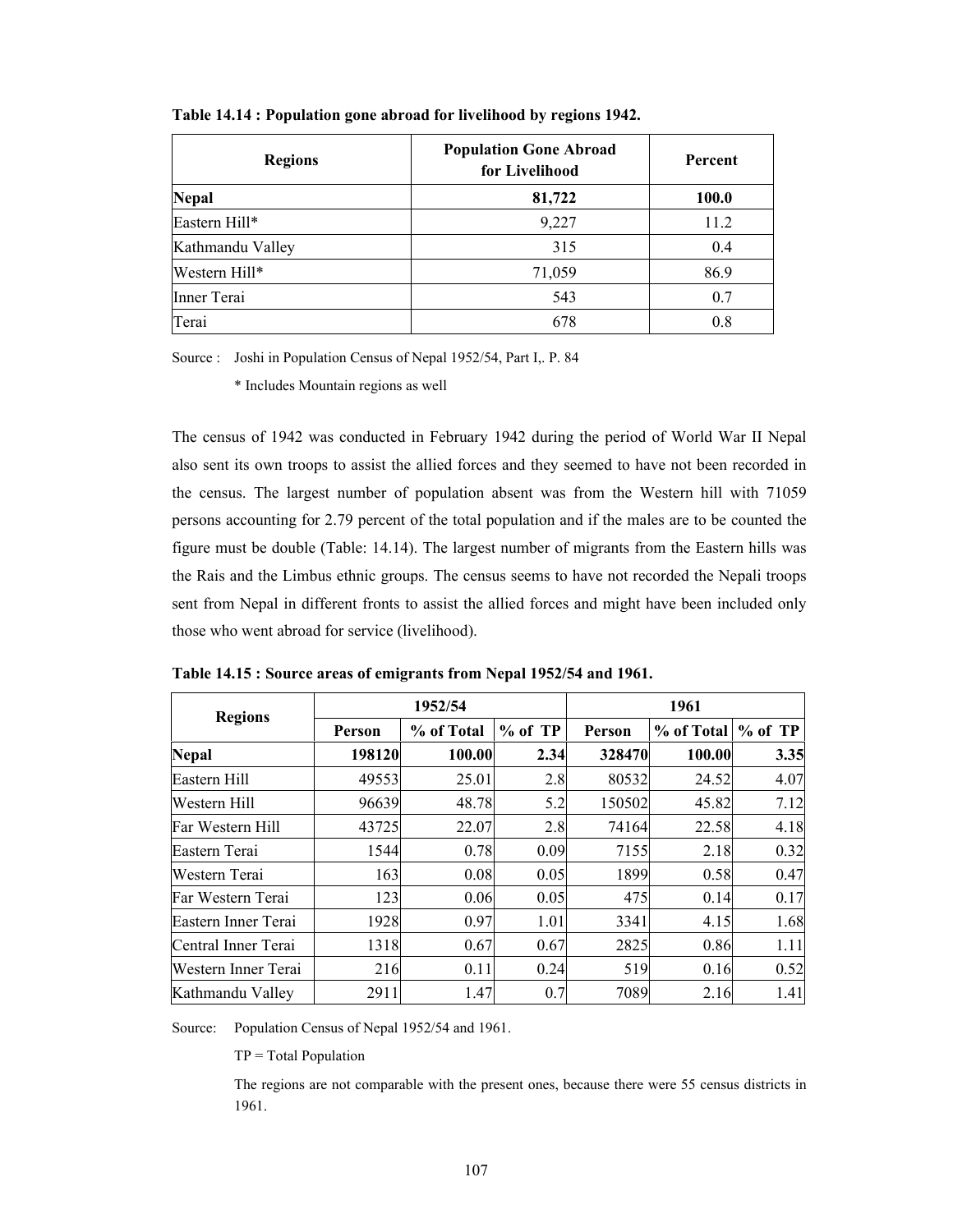The emigrants from Nepal were characterised by universal phenomenon of preponderance of males accounting for 87.8 percent of the total population. The total persons emigrated abroad as revealed by the census of 1952/54 and 1961 were 198120 and 328470 respectively. As for the major sources of emigrants from Nepal was the hill region accounting for 95.9 percent of the total emigrants in 1952/54 and 92.9 percent in 1961 and the percent decrease does not mean decrease in absolute number (Table: 14.15). The number of emigrants from western hill increased from 96639 persons in 196264 to 150502 persons in 1961 and increase of 53863 persons or 55.7 percent. Emigration from Nepal to the foreign countries continued to increase in all the regions (Kansakar, 1974:68-69).

In the census of 1961, data on total emigrants is available, but it is not available by countries of destination as well as by sex. The total number of persons absent was 328470, which accounted for 3.37 percent of the total population as against 2.34 percent in 1952/54. Between 1952/54 to 2001, the number of population absent abroad has increased almost four times. Though the trend of emigration is continuously increasing in absolute term, but as percentage to the total population has not increased as compared to the percent of 3.37 in 1961. The number of emigrants from Nepal increased from 328470 persons in 1961 to 402977 in 1981, an increase of 74507 persons or 22.7 percent between two decades. In 1991, the total number of emigrants from Nepal was 658290 persons, and increase of 255313 persons or 63.4 percent within a decade and accounting for 3.44 percent of the total population, the highest percent so far recorded (Table: 14.16). In 2001, the total number of emigrants from Nepal went up to 762181 persons, and increase of 103891 persons or 15.8 percent and accounting for 3.24 percent of the total population.

| Year    | <b>Total</b><br>Population* | Population<br>Absent | Percent | Male      | Percent | Female | Percent |
|---------|-----------------------------|----------------------|---------|-----------|---------|--------|---------|
| 1911    | 5638749                     | NA                   |         | <b>NA</b> |         | NA     |         |
| 1920    | 5573788                     | NA                   |         | <b>NA</b> |         | NA     |         |
| 1930    | 5532564                     | <b>NA</b>            |         | <b>NA</b> |         | NA     |         |
| 1942    | 6283649                     | 87722**              | 1.4     | <b>NA</b> |         | NA     |         |
| 1952/54 | 8473478                     | 198120               | 2.34    | 173619    | 87.6    | 24501  | 12.4    |
| 1961    | 9741466                     | 328470               | 3.37    | <b>NA</b> |         | NA     |         |
| 1971    | NA                          | NA                   |         | <b>NA</b> |         | NA     |         |
| 1981    | 15425816                    | 402977               | 2.61    | 328448    | 81.5    | 74529  | 18.5    |
| 1991    | 19149387                    | 658290               | 3.44    | 548002    | 83.2    | 118288 | 16.8    |
| 2001    | 23499115                    | 762181               | 3.24    | 679489    | 89.2    | 82712  | 10.8    |

**Table 14.16 : Out-migration of population from Nepal (outside the country) (Based on population absent abroad).** 

Source: Population Census of Nepal 1952/54, 1961, 1971, 1981,1991 and 2001

NA : not available

\* : Including absent population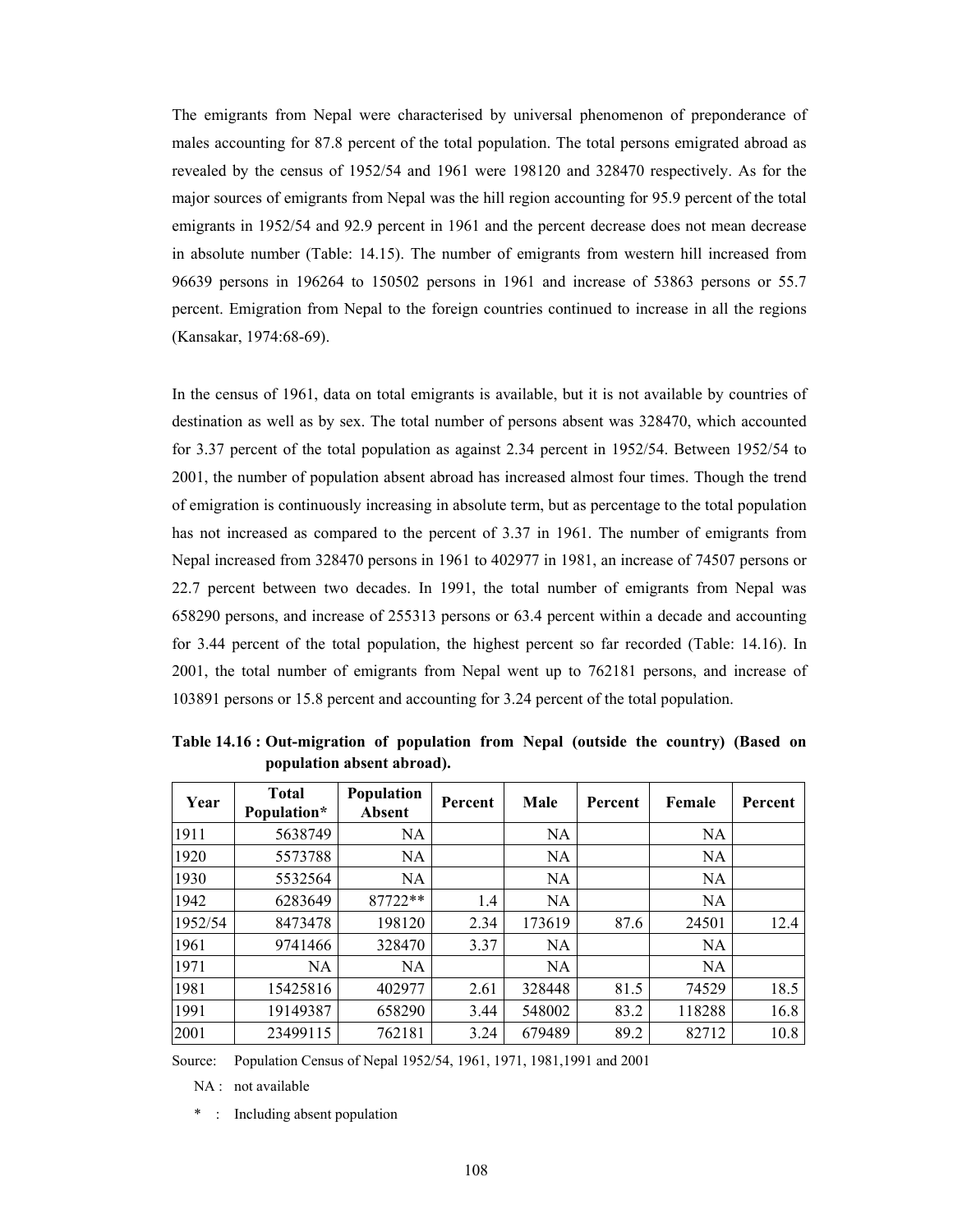Emigration from Nepal in 1952/54 was marked by overwhelming proportion of male accounting for 87.6 percent of the total. Data on population absent gone abroad or emigration is not available for the census of 1971.Census data on population absent abroad available since the census of 1981 by countries of destination by sex, age and occupation indicated females constituting 18.5 percent of the total emigrants and the percentage declined in 1981 but not in absolute term. The proportion of females among the emigrants indicated gradual increase. It increased from 24501 in 1952/54 to 118288 in 1991, but declined in 2001 to 82712 persons, an absolute decline of 35,576 or 30 percent.

The census of 1952/54 recorded for the first time the population absent from household by sex and by age and classified into migrated within and outside the country. The countries of destination of the population absent abroad were India, Malaya, Burma, China and Tibet, Pakistan, and others and not stated (Table: 14.18). As usual, because of the open border between Nepal and India, largest number of emigrants' destination was India accounting for 79.4 percent of the total emigrants. The second largest number of emigrants had their destination in Malaya. After the Independence of India and subsequent of sharing of Gurkha army in India between India and the United Kingdom, the British established main camp for the British Gurkha troops in Malaya. Moreover, during Communist insurgency in Malaya, the British recruited large number of Nepalese in British Gurkha army from 1948 to 1956 (Kansakar, 1982:96). Beside this since early period, Nepalese were working as plantation labourers in plantation areas in rubber, sugar, and palm cultivation in Malaya. These were the reasons of migration of Nepalese in Malaya. Burma represented the third largest destination of Nepalese emigrants, but it was the largest destination of Nepalese after India, because Burma is adjacent to India, while Thailand lies between Burma and Malaya. Thus when Malaya became the main station of the British Gurkhas and the accompanying recruitment of Nepalese during the period of emergency between 1948 to 1956, Malaya emerged as the second important destination of Nepalese emigrants. Emigrants to China and Tibet represents mainly the trades, while those in Pakistan might represent those that had gone to East Pakistan now Bangladesh. In Thailand also there are Nepalese in certain important market places in Bangkok and they are citizens of neither Thailand nor of Nepal. The Thai Government considers them as illegal migrants.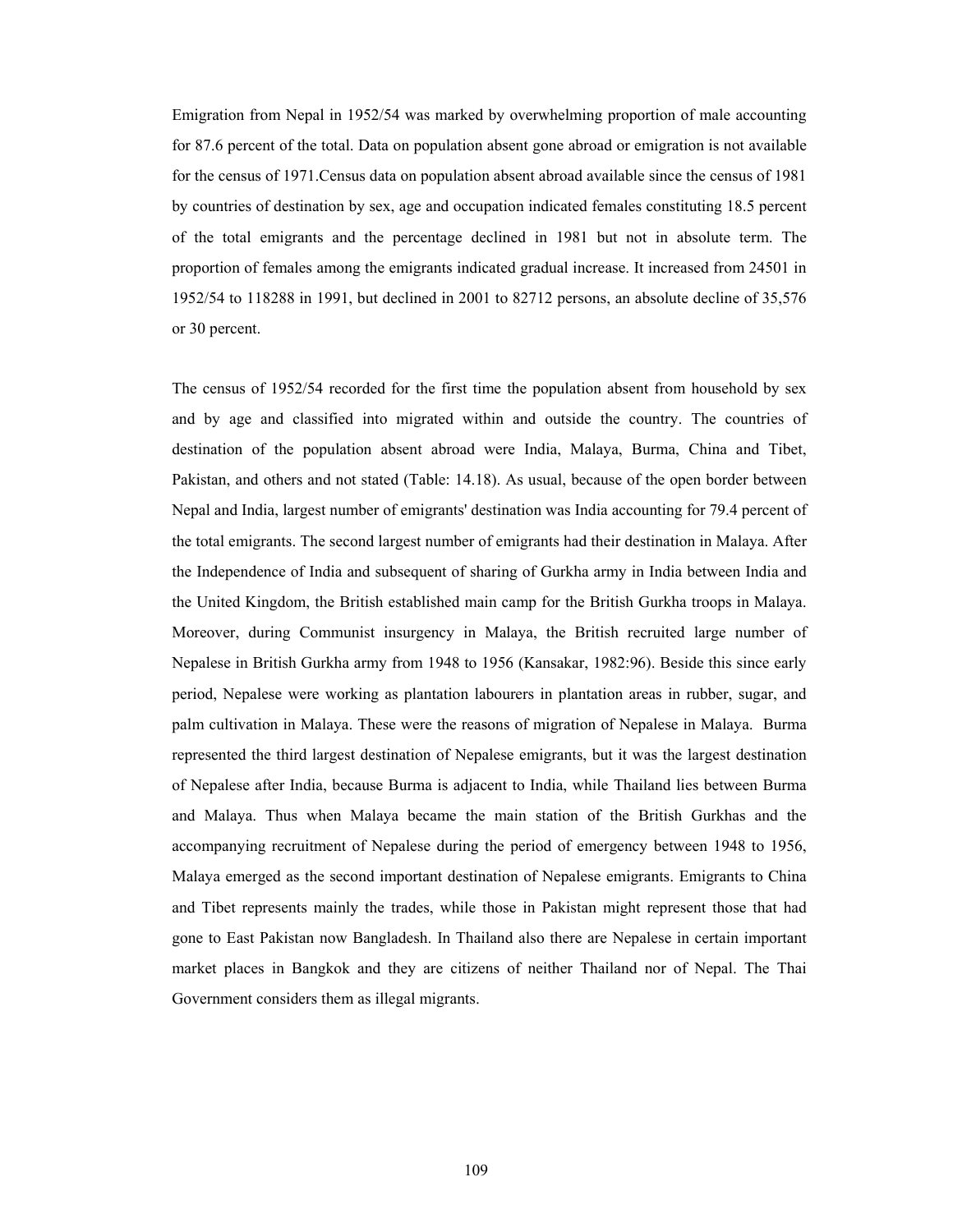| <b>Countries</b>      | <b>Person</b> | Percent | Male   | Percent | Female | Percent |
|-----------------------|---------------|---------|--------|---------|--------|---------|
| <b>Total</b>          | 198120        | 100.0   | 173919 | 87.8    | 24501  | 12.2    |
| India                 | 157323        | 79.4    | 137942 | 87.7    | 13381  | 12.3    |
| Malaya                | 6621          | 4.2     | 5657   | 85.4    | 964    | 14.6    |
| Burma                 | 1849          | 0.9     | 1584   | 86      | 258    | 14      |
| China and Tibet       | 422           | 0.3     | 361    | 85.5    | 61     | 14.5    |
| Pakistan              | 153           | 0.1     | 138    | 90.2    | 15     | 9.8     |
| Others and not stated | 31,759        | 20.2    | 27937  | 88.0    | 3822   | 12.0    |

**Table 14.17 : Countries of destination of emigrants from Nepal 1952/54 .** 

Source : Population Census of Nepal 1952/54

Since the census of 1981 when population data on emigration were made available by source regions in Nepal by sex and destination by countries and by reasons of absence, the countries of destination of the emigrants from Nepal are marked by overwhelming number that migrated to India. In 1981, out of a total of 402977 emigrants from Nepal, 375106 persons or 93.1 percent of the total emigrants went to India, 265 persons or, 07 percent to China, 9054 persons or 2.3 percent to other countries of Asia and rest in other countries (Table: 14.18).

| <b>Countries</b>      | <b>Total</b> | Percent | Male   |      | Female | Percent |  |
|-----------------------|--------------|---------|--------|------|--------|---------|--|
| Total                 | 402977       | 100.00  | 328448 | 81.5 | 74529  | 18.5    |  |
| India                 | 375196       | 93.11   | 307946 | 82.1 | 67290  | 17.9    |  |
| China                 | 265          | 0.07    | 225    | 84.9 | 40     | 15.1    |  |
| Other Asian countries | 9054         | 2.25    | 7068   | 78.1 | 1986   | 21.9    |  |
| Other countries       | 18462        | 4.58    | 13209  | 71.5 | 5253   | 28.5    |  |

**Table 14.18 : Countries of destination of emigrants from Nepal 1981.** 

Source: Population Census of Nepal 1981

Similarly in 1991 also, the destination of overwhelming proportion of emigrants from Nepal was India with a total of 5872434 persons or an increase of 212047 persons or 56.5 percent and accounting for 89.21 percent of the total emigrants from Nepal. In the census of 1991, the data on China, Nepal's neighbouring country was not available.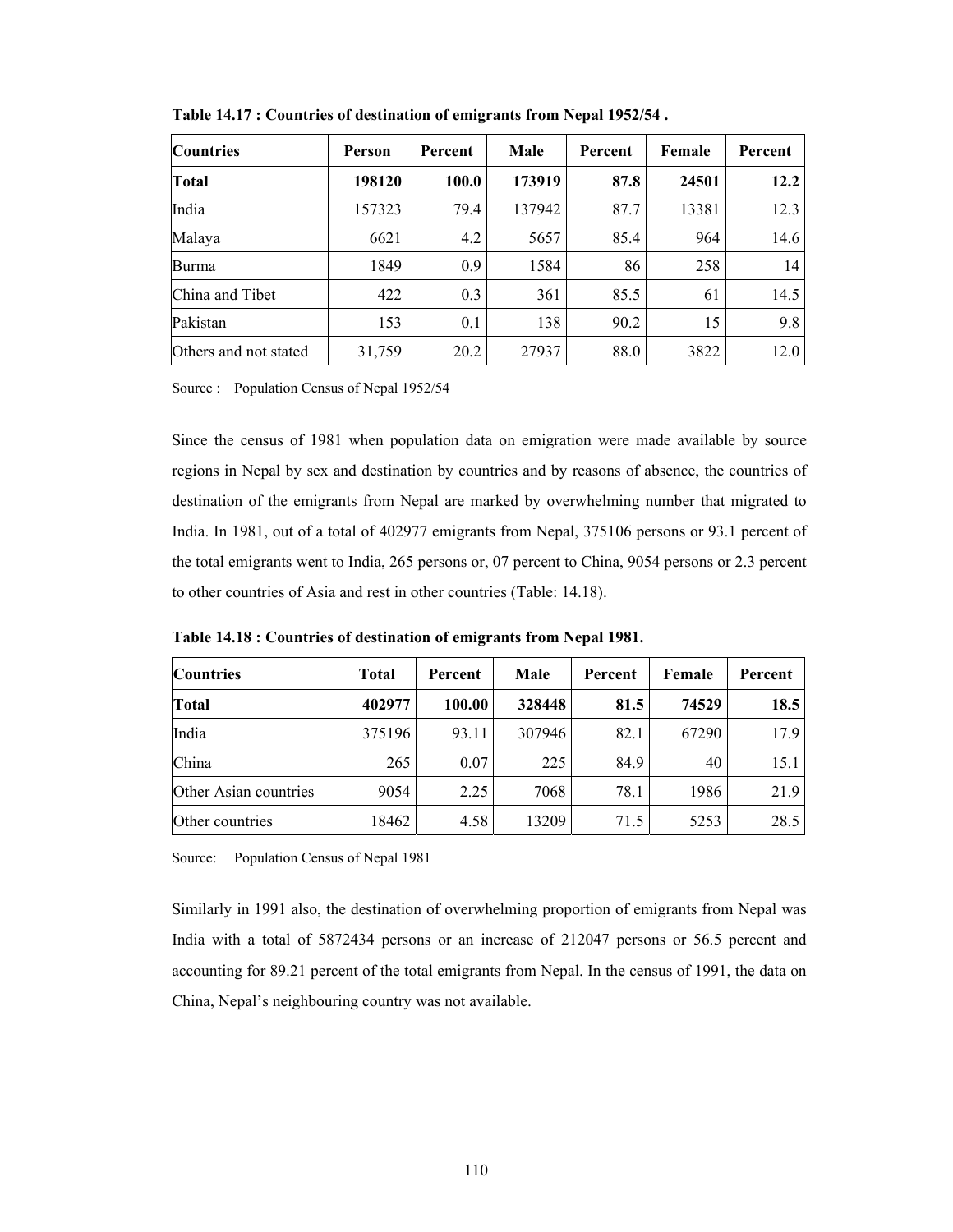| <b>Countries</b>         | <b>Total</b> | Percent | Male   | $\frac{6}{9}$ | Female | $\frac{6}{9}$ |
|--------------------------|--------------|---------|--------|---------------|--------|---------------|
| <b>Nepal</b>             | 658290       | 100     | 548002 | 83.2          | 110288 | 16.8          |
| India                    | 587243       | 89.21   | 492079 | 83.8          | 95164  | 16.2          |
| South Asian Countries    | 4977         | 0.76    | 3652   | 73.4          | 1325   | 26.6          |
| Arab countries           | 6345         | 0.96    | 6345   | 93.8          | 394    | 6.2           |
| Other Asian Countries    | 20024        | 3.04    | 16364  | 81.7          | 3660   | 18.3          |
| European Countries       | 6404         | 0.97    | 4581   | 71.5          | 1823   | 28.5          |
| North American Countries | 2150         | 0.33    | 1484   | 69.0          | 666    | 31.0          |
| <b>Other Countries</b>   | 581          | 0.09    | 445    | 76.6          | 136    | 23.4          |
| Not stated               | 30566        | 4.64    | 23446  | 76.7          | 7120   | 23.3          |

**Table 14.19 : Countries of destination of emigrants from Nepal 1991.** 

Source : Population Census of Nepal 2001

Emigration of Nepalese to Asian countries including India accounted for 93.18 percent of the total in 1981 and went up to 935 percent in 1991. The total for the other Asian countries excluding India was 9319 persons, accounting for 2.25 percent of the total emigrants from Nepal in 1991, it went up to31347 persons, an increase of 22028 persons or 236.4 percent. It clearly indicated changing trend of emigration of Nepalese to other countries of Asia, such as West Asia (Arab countries), East and South East Asia. The second largest number emigrated to European countries and was followed by North American countries.

In the census of 2001, emigration data were collected for a large number of countries of the world. Emigration data is available for 17 individual Asian countries, 3 European countries and Australia, whereas some of the countries were lumped together such as Russia and other; and USA including Canada and Mexico (Table 14.20).

| <b>Countries</b>  | <b>Total</b> | Percent | Male   | Percent | Female | Percent |
|-------------------|--------------|---------|--------|---------|--------|---------|
| <b>Nepal</b>      | 762181       | 100.00  | 679469 | 89.15   | 82712  | 10.85   |
| India             | 589050       | 77.28   | 520500 | 88.4    | 68550  | 11.6    |
| Pakistan          | 552          | 0.09    | 466    | 84.4    | 92     | 11.6    |
| Bangladesh        | 952          | 0.12    | 784    | 82.4    | 168    | 11.6    |
| <b>Bhutan</b>     | 610          | 0.10    | 511    | 83.8    | 99     | 16.2    |
| Sri Lanka         | 201          | 0.03    | 176    | 87.6    | 25     | 12.4    |
| Maldives          | 370          | 0.06    | 334    | 90.3    | 36     | 9.7     |
| China             | 1354         | 0.18    | 1018   | 75.2    | 336    | 24.8    |
| Korea             | 2679         | 0.45    | 2433   | 90.8    | 246    | 9.2     |
| Russia and others | 747          | 0.10    | 633    | 84.7    | 114    | 15.3    |

**Table 14.20 : Populations absent from Nepal and destination of foreign countries by sex 2001.**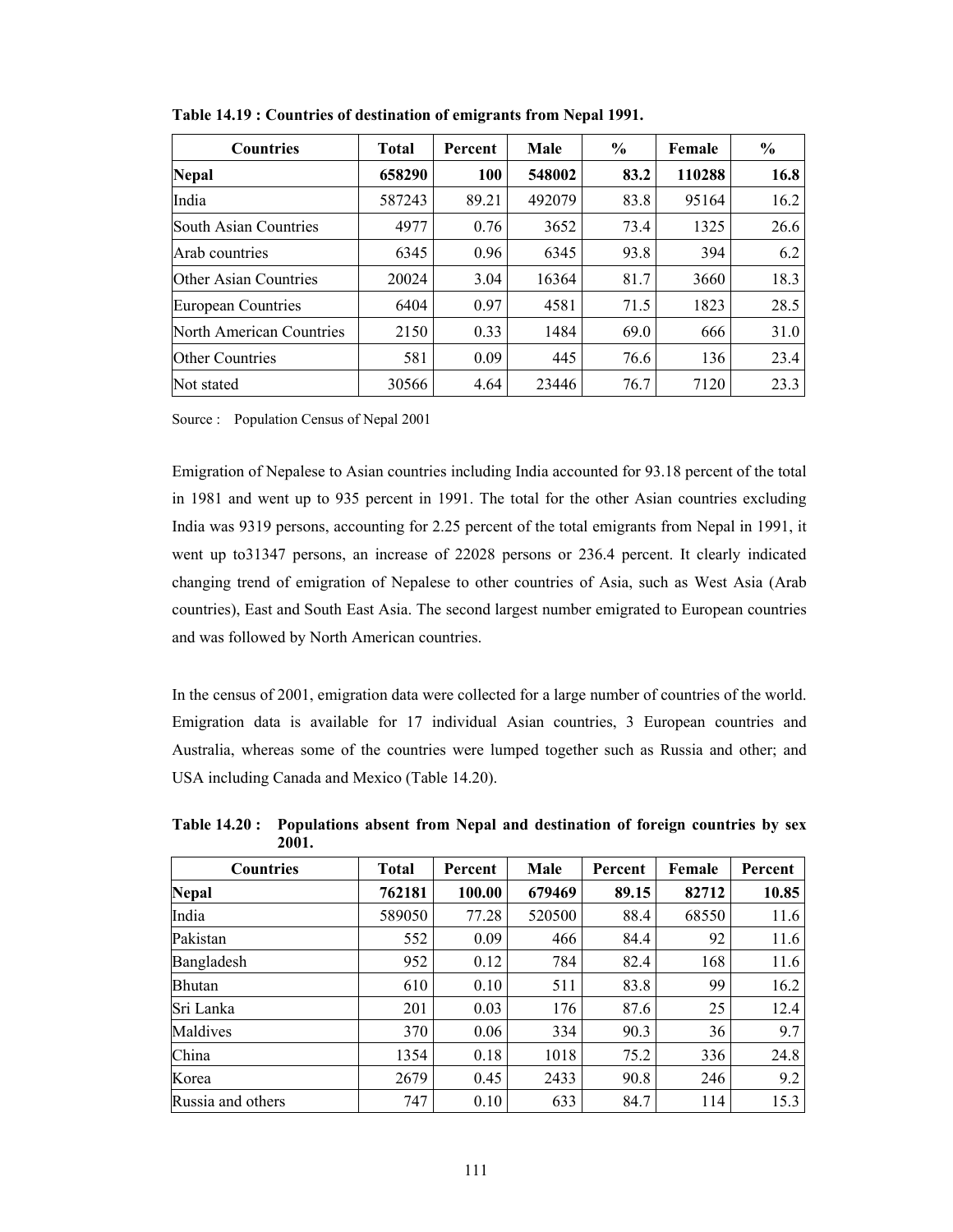| <b>Countries</b>            | <b>Total</b> | Percent | Male  | Percent | Female | Percent |
|-----------------------------|--------------|---------|-------|---------|--------|---------|
| Japan                       | 3726         | 0.63    | 3087  | 82.9    | 639    | 17.1    |
| Hong Kong                   | 12001        | 1.57    | 8143  | 67.9    | 3858   | 32.1    |
| Singapore                   | 3363         | 0.44    | 2679  | 79.7    | 684    | 20.3    |
| Malaysia                    | 6813         | 0.89    | 6742  | 99.0    | 71     | 1.0     |
| Australia                   | 2491         | 0.42    | 1991  | 79.9    | 500    | 20.1    |
| Saudi Arabia                | 67460        | 8.85    | 66629 | 98.8    | 831    | 1.2     |
| Qatar                       | 24397        | 4.14    | 24208 | 99.2    | 189    | 0.8     |
| Kuwait                      | 3688         | 0.48    | 3044  | 82.5    | 644    | 17.5    |
| <b>United Arab Emirates</b> | 12544        | 2.13    | 12298 | 98.0    | 246    | 2.0     |
| Bahrain                     | 2737         | 0.36    | 2616  | 95.6    | 121    | 4.4     |
| Other Asian countries       | 3849         | 0.65    | 3130  | 81.3    | 719    | 18.7    |
| <b>United Kingdom</b>       | 7221         | 0.95    | 5997  | 83.0    | 1274   | 17.0    |
| Germany                     | 1638         | 0.28    | 1420  | 86.7    | 218    | 13.3    |
| France                      | 250          | 0.03    | 197   | 78.8    | 53     | 21.2    |
| Other European Countries    | 1998         | 0.34    | 1640  | 82.1    | 358    | 17.9    |
| USA, Canada and Mexico      | 9557         | 1.25    | 7227  | 75.6    | 2330   | 24.4    |
| <b>Other Countries</b>      | 1877         | 0.32    | 1566  | 83.4    | 311    | 16.6    |

Source: Population Census of Nepal 2001

In the census of 2001, the total number of emigrant from Nepal has slightly increased from 587243 persons in 1991 to 589050 in 2001, an increase of 1807 persons or 0.3 percent only, and the Nepalese emigrants to India as percent of the total emigrants has gone down from 89.21 percent in 1991 to 77.28 percent in 2001. This indicates the increasing trend of emigration of Nepalese beyond India to other countries. The second largest destination of the Nepalese emigrants was Saudi Arabia, which accounted for 8.85 percent of the total emigrants followed by Qatar and United Arab Emirates. The total number of Nepalese emigrants to Gulf countries including other countries like Kuwait, UAE and Bahrain accounted for 16 percent of the total. Hong Kong is the fourth largest destination of the Nepalese emigrants followed by Japan, Korea and China and the Nepalese emigrants to these East Asian countries together accounted for 2.83 percent of the total emigrants. Malaysia represents the sixth largest destination of Nepalese emigrants and the UK represents the fifth largest destination.

The major source regions of the Nepalese absent abroad indicates that Western Development Region is the largest sending region accounting for 43.5 percent of the total followed by Central Development Region (14.1 percent), Eastern Development Region (16.0 percent), Far Western Development Region (13.9 percent and Mid Western Development Region (12.4 percent). The Nepalese emigrants with highest proportion in the countries from the Eastern Development Region are Maldives, Singapore, Kuwait and Bahrain (Table: 14.22). The countries with highest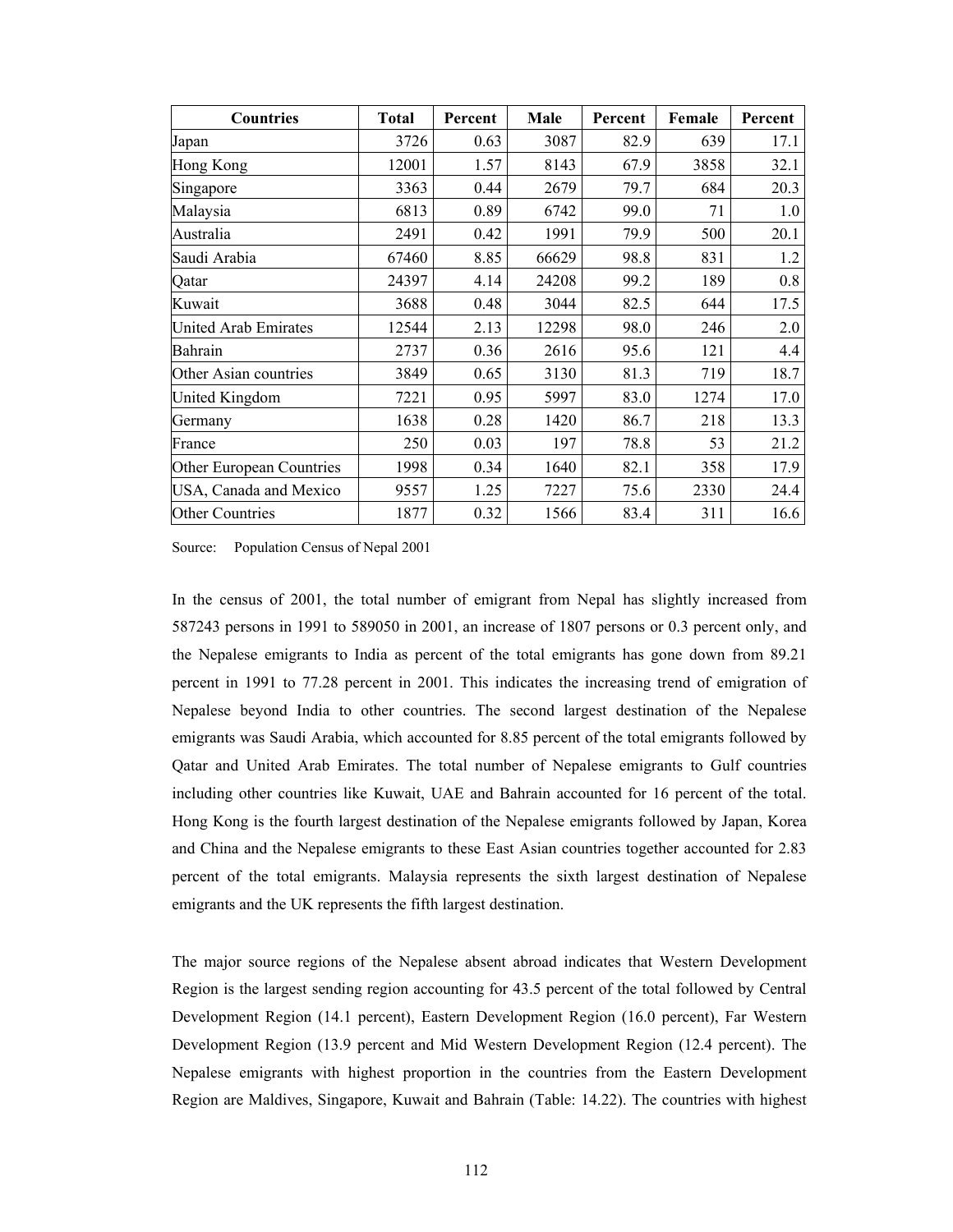percentage of Nepalese emigrants from Eastern Development Regions are Pakistan, Bangladesh, Sri Lanka, China, Russia and its former republics, Australia, Germany, France, other European countries, USA including Canada as well as Mexico and other countries indicating significant number going for study and training. The countries with highest proportion from Western Development Regions are India, Korea, Japan, Hong Kong, Malaysia, Saudi Arabia, Qatar, other Asian countries and UK. Both the Mid Western and Far Western Development Regions do not have any country having largest percentage of migrant from these regions. Both for the Eastern and Western Development Regions as well as Mid Western and Far Western Development Regions, most of the migrant seems to be engaged in services (Table: 14.22).

| <b>Countries</b>               | <b>NEPAL</b> |               | <b>EDR</b>   |               | <b>CDR</b>   |               | <b>WDR</b>   |               | <b>MWDR</b>  |               | <b>FWDR</b>    |               |
|--------------------------------|--------------|---------------|--------------|---------------|--------------|---------------|--------------|---------------|--------------|---------------|----------------|---------------|
|                                | <b>Total</b> | $\frac{0}{0}$ | <b>Total</b> | $\frac{0}{0}$ | <b>Total</b> | $\frac{0}{0}$ | <b>Total</b> | $\frac{0}{0}$ | <b>Total</b> | $\frac{0}{0}$ | <b>Total</b>   | $\frac{6}{6}$ |
| Total                          | 762181       | 100.0         | 121911       | 16.0          | 107631       | 14.1          | 331880       |               | 43.54 94724  |               | 12.43 106035   | 13.91         |
| India                          | 589050       | 100.0         | 67338        | 11.4          | 63508        | 10.9          | 263180       |               | 44.68 90006  |               | 15.28 105018   | 17.83         |
| Pakistan                       | 558          | 100.0         | 107          | 19.2          | 232          | 41.6          | 138          | 24.73         | 36           | 6.45          | 45             | 8.06          |
| Bangladesh                     | 952          | 100.0         | 133          | 14.0          | 410          | 43.1          | 239          | 25.11         | 69           | 7.25          | 101            | 10.61         |
| Sri Lanka                      | 201          | 100.0         | 44           | 22.0          | 82           | 40.8          | 62           | 30.85         | $8\,$        | 3.98          | 5              | 2.49          |
| Maldives                       | 370          | 100.0         | 130          | 35.1          | 86           | 23.2          | 129          | 34.9          | 17           | 4.59          | 8              | 2.2           |
| China                          | 1354         | 100.0         | 225          | 16.6          | 706          | 52.1          | 305          | 22.5          | 58           | 4.28          | 60             | 4.4           |
| Korea                          | 2679         | 100.0         | 484          | 18.1          | 567          | 21.2          | 1541         | 57.5          | 67           | 2.50          | 20             | $0.8\,$       |
| Russia and<br>others           | 747          | 100.0         | 126          | 16.9          | 358          | 47.9          | 183          | 24.5          | 41           | 5.49          | 39             | 5.2           |
| Japan                          | 3726         | 100.0         | 358          | 9.6           | 1569         | 42.1          | 1725         | 46.3          | 47           | 1.26          | 27             | 0.7           |
| Hong Kong                      | 12001        | 100.0         | 4111         | 34.3          | 1821         | 15.2          | 5952         | 49.6          | 87           | 0.72          | 30             | 0.3           |
| Singapore                      | 3363         | 100.0         | 1288         | 38.3          | 628          | 18.7          | 1221         | 36.3          | 213          | 6.33          | 13             | 0.4           |
| Malaysia                       | 6813         | 100.0         | 2562         | 37.6          | 1026         | 15.1          | 2983         | 43.8          | 183          | 2.69          | 59             | 0.9           |
| Australia                      | 2491         | 100.0         | 365          | 14.7          | 1476         | 59.3          | 556          | 22.3          | 53           | 2.13          | 41             | 1.7           |
| Saudi Arabia                   | 67460        | 100.0         | 23179        | 34.4          | 13873        | 20.6          | 27775        | 41.2          | 2475         | 3.67          | 158            | 0.2           |
| Qatar                          | 24397        | 100.0         | 9256         | 37.9          | 4547         | 18.6          | 10164        | 41.7          | 376          | 1.54          | 54             | 0.2           |
| Kuwait                         | 3688         | 100.0         | 1457         | 39.5          | 692          | 18.8          | 1450         | 39.3          | 69           | 1.87          | 20             | 0.5           |
| <b>United Arab</b><br>Emirates | 12544        | 100.0         | 4157         | 33.1          | 2590         | 20.7          | 5408         | 43.1          | 321          | 2.56          | 68             | 0.5           |
| Bahrain                        | 2737         | 100.0         | 1511         | 55.2          | 272          | 9.9           | 918          | 33.5          | 33           | 1.21          | $\overline{3}$ | 0.1           |
| Other Asian<br>Countries       | 3849         | 100.0         | 921          | 23.9          | 1334         | 34.7          | 1440         | 37.4          | 127          | 3.30          | 27             | 0.7           |
| United<br>Kingdom              | 7271         | 100.0         | 1646         | 22.6          | 2602         | 35.8          | 2811         | 38.7          | 160          | 2.20          | 52             | 0.7           |
| Germany                        | 1638         | 100.0         | 270          | 16.5          | 671          | 41.0          | 653          | 39.9          | 33           | 2.01          | 11             | 0.7           |
| France                         | 250          | 100.0         | 40           | 16.0          | 156          | 62.4          | 50           | 20.0          | 4            | 1.60          | $\mathbf{0}$   | 0.0           |
| Other<br>European<br>Countries | 1998         | 100.0         | 210          | 10.5          | 931          | 46.6          | 818          | 40.9          | 22           | 1.10          | 17             | 0.9           |
| USA,<br>Canada and<br>Mexico   | 9557         | 100.0         | 1147         | 12.0          | 6661         | 69.7          | 1566         | 16.4          | 116          | 1.21          | 67             | 0.7           |
| Other<br>Countries             | 1877         | 100.0         | 534          | 28.5          | 617          | 32.9          | 568          | 30.3          | 86           | 4.58          | 72             | 3.8           |

**Table 14.21 : Source regions of population absent in Nepal and countries of destination 2001** 

Source: Population Census of Nepal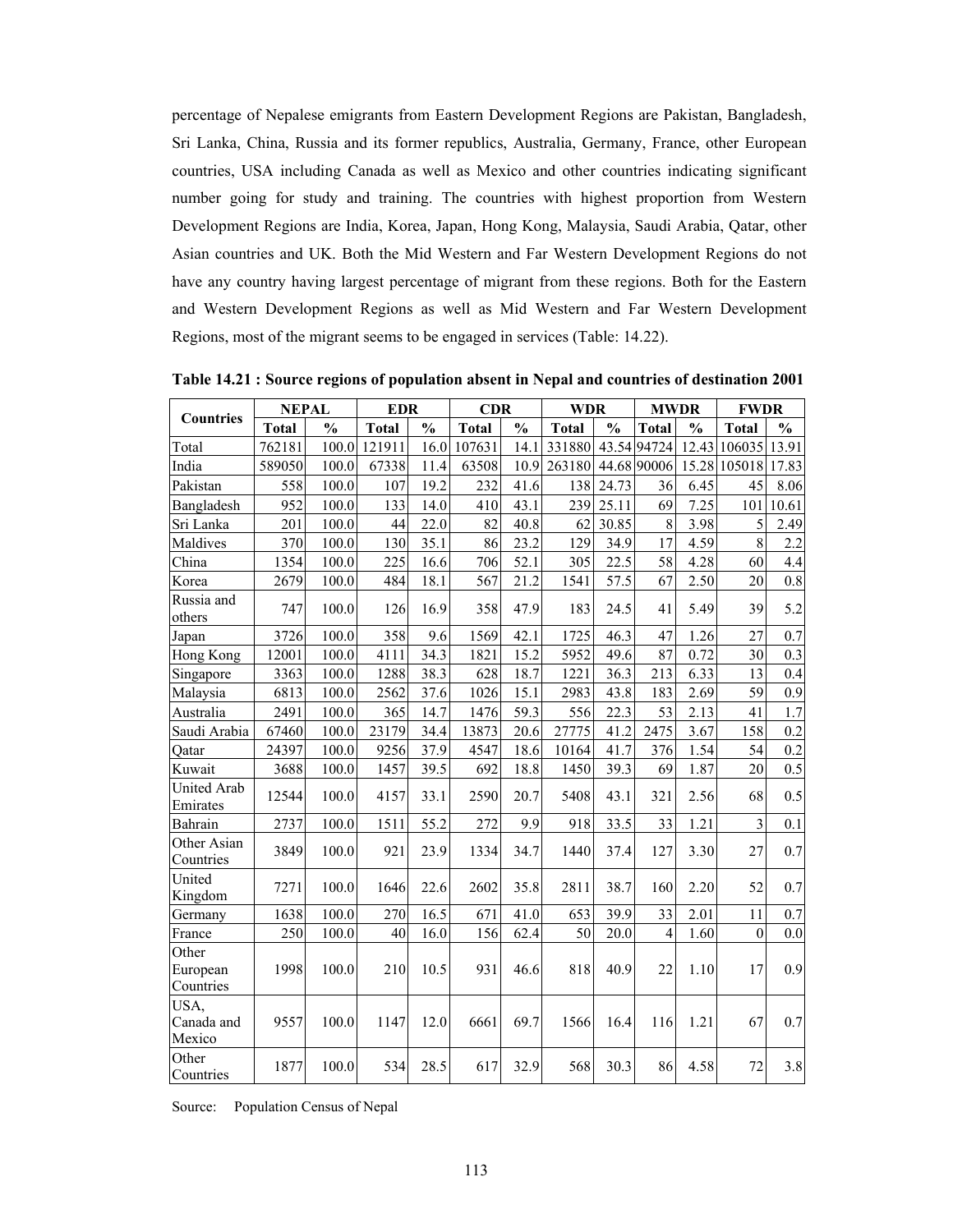The census data on population absent from Nepal and gone abroad in 2001 and the reason for absence indicated 66.4 percent engaged in personal service followed by institutional service (12.4 percent), study/training (4.2 percent), marriage (1.9 percent Business (1.6 percent) and agriculture (1 percent). All the persons engaged in agriculture are confined to India only (Table: 14.22). Of the total Nepalese emigrants abroad engaged in different activities, all the total in agriculture, 89.9 percent of the total in business, 76.5 of the total in personal services, 73.3 percent in institutional services, 60.9 percent of the total in study/training, 90.6 percent of the total in marriage and 87.7 percent of the total in other activities have their destination in India (Table: 14.22). Among the individual countries, the largest number of Nepalese emigrants involve in study and/training are in Australia/New Zealand, USA, Russia and others, and Bangladesh. In most of the other countries, overwhelming proportion of the Nepalese emigrants is engaged in personal services and institutional services. Significant number of Nepalese emigrants to China, Pakistan, Sri Lanka, Japan, Singapore, UK, Germany, and France are engaged in study/training.

| <b>Country of</b>  |              | <b>Reasons for Absence</b>  |       |                |                                                 |                           |                 |               |  |  |  |  |  |
|--------------------|--------------|-----------------------------|-------|----------------|-------------------------------------------------|---------------------------|-----------------|---------------|--|--|--|--|--|
| <b>Destination</b> | <b>Total</b> | <b>Agriculture Business</b> |       | <b>Service</b> | <b>Personal Institutional</b><br><b>Service</b> | Study/<br><b>Training</b> | <b>Marriage</b> | <b>Others</b> |  |  |  |  |  |
| <b>Total</b>       | 762181       | 7763                        | 12050 | 506221         | 94329                                           | 31747                     | 14101           | 95970         |  |  |  |  |  |
|                    | 100.0        | 100.0                       | 100.0 | 100.0          | 100.0                                           | 100.0                     | 100.0           | 100.0         |  |  |  |  |  |
| India              | 589050       | 7763                        | 10832 | 385062         | 69102                                           | 19337                     | 12772           | 84182         |  |  |  |  |  |
|                    | 77.28        | 100.00                      | 89.89 | 76.07          | 73.26                                           | 60.91                     | 90.58           | 87.72         |  |  |  |  |  |
| Pakistan           | 558          | $\mathbf{0}$                | 66    | 211            | 41                                              | 160                       | 12              | 68            |  |  |  |  |  |
|                    | 0.07         |                             | 0.54  | 0.04           | 0.04                                            | 0.50                      | 0.08            | 0.07          |  |  |  |  |  |
| Bangladesh         | 952          | $\mathbf{0}$                | 40    | 277            | 71                                              | 411                       | 14              | 139           |  |  |  |  |  |
|                    | 0.12         |                             | 0.33  | 0.05           | 0.08                                            | 1.29                      | 0.10            | 0.14          |  |  |  |  |  |
| Bhutan             | 610          | $\theta$                    | 28    | 328            | 71                                              | 33                        | 15              | 135           |  |  |  |  |  |
|                    | 0.08         |                             | 0.23  | 0.06           | 0.08                                            | 0.10                      | 0.11            | 0.14          |  |  |  |  |  |
| Sri Lanka          | 201          | $\theta$                    | 7     | 88             | 22                                              | 50                        | 6               | 28            |  |  |  |  |  |
|                    | 0.03         |                             | 0.01  | 0.02           | 0.01                                            | 0.16                      | 0.04            | 0.03          |  |  |  |  |  |
| Maldives           | 370          | $\mathbf{0}$                | 8     | 268            | 46                                              | 7                         | 9               | 32            |  |  |  |  |  |
|                    | 0.05         |                             | 0.01  | 0.05           | 0.05                                            | 0.02                      | 0.06            | 0.03          |  |  |  |  |  |
| China              | 1354         | $\mathbf{0}$                | 44    | 587            | 154                                             | 382                       | 16              | 171           |  |  |  |  |  |
|                    | 018          |                             | 0.37  | 0.12           | 0.16                                            | 1.20                      | 0.11            | 0.18          |  |  |  |  |  |
| Korea              | 2679         | $\mathbf{0}$                | 28    | 1990           | 462                                             | 83                        | 16              | 100           |  |  |  |  |  |
|                    | 0.35         |                             | 0.23  | 0.39           | 0.49                                            | 0.26                      | 0.11            | 0.10          |  |  |  |  |  |
| Russia and         | 747          | $\mathbf{0}$                | 12    | 142            | 53                                              | 330                       | 11              | 199           |  |  |  |  |  |
| Others             | 0.10         |                             | 0.10  | 0.03           | 0.06                                            | 1.04                      | 0.08            | 0.21          |  |  |  |  |  |

**Table 14.22 : Distribution of the population absent from Nepal by countries of destination and by reasons for absence 2001.**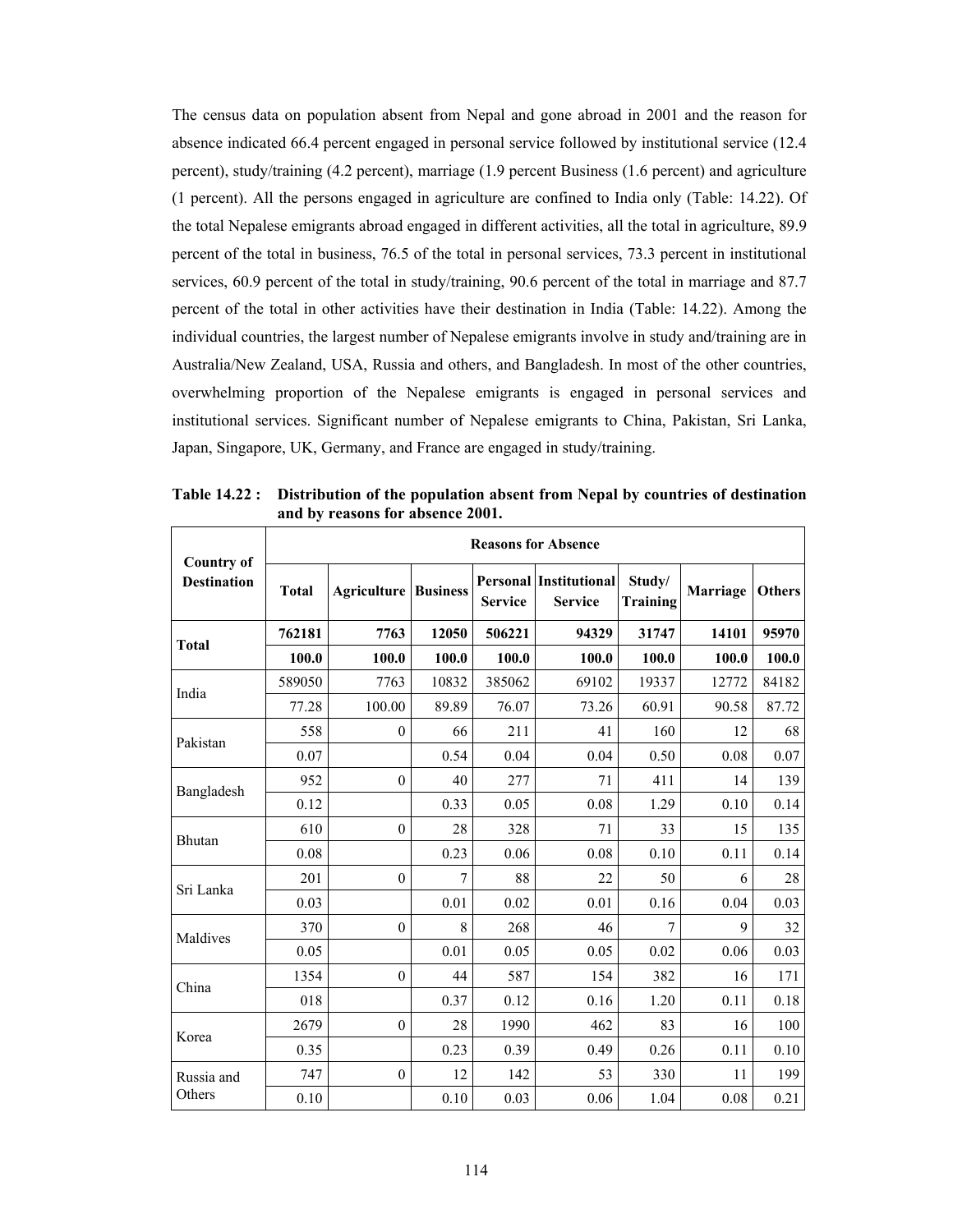|                                         | <b>Reasons for Absence</b> |                             |       |                |                                                 |                           |                |               |  |  |
|-----------------------------------------|----------------------------|-----------------------------|-------|----------------|-------------------------------------------------|---------------------------|----------------|---------------|--|--|
| <b>Country of</b><br><b>Destination</b> | <b>Total</b>               | <b>Agriculture Business</b> |       | <b>Service</b> | <b>Personal Institutional</b><br><b>Service</b> | Study/<br><b>Training</b> | Marriage       | <b>Others</b> |  |  |
| Japan                                   | 3726                       | $\boldsymbol{0}$            | 88    | 2172           | 492                                             | 585                       | 97             | 292           |  |  |
|                                         | 0.49                       |                             | 0.73  | 0.43           | 0.52                                            | 1.84                      | 0.69           | 0.30          |  |  |
| Hong Kong                               | 12001                      | $\mathbf{0}$                | 111   | 8249           | 1902                                            | 331                       | 224            | 1184          |  |  |
|                                         | 1.57                       |                             | 0.92  | 1.63           | 2.02                                            | 1.04                      | 1.59           | 1.23          |  |  |
| Singapore                               | 3363                       | $\boldsymbol{0}$            | 30    | 1249           | 1044                                            | 347                       | 145            | 548           |  |  |
|                                         | 044                        |                             | 0.25  | 0.05           | 1.00                                            | 1.09                      | 1.03           | 0.57          |  |  |
| Malaysia                                | 6813                       | $\boldsymbol{0}$            | 18    | 5521           | 892                                             | 37                        | 5              | 340           |  |  |
|                                         | 0.89                       |                             | 0.15  | 1.09           | 0.95                                            | 0.12                      | 0.03           | 0.35          |  |  |
|                                         | 2491                       | $\mathbf{0}$                | 20    | 579            | 176                                             | 1487                      | 62             | 167           |  |  |
| Australia                               | 0.33                       |                             | 0.16  | 0.11           | 0.19                                            | 4.68                      | 0.44           | 0.17          |  |  |
| Saudi Arabia                            | 67460                      | $\mathbf{0}$                | 123   | 54902          | 8907                                            | 56                        | 18             | 3454          |  |  |
|                                         | 8.85                       |                             | 1.02  | 10.85          | 9.44                                            | 0.18                      | 0.13           | 3.60          |  |  |
| Qatar                                   | 24397                      | $\boldsymbol{0}$            | 38    | 19728          | 3351                                            | 17                        | $\overline{4}$ | 1259          |  |  |
|                                         | 3.20                       |                             | 0.31  | 3.90           | 3.55                                            | 0.05                      | 0.03           | 1.31          |  |  |
| Kuwait                                  | 3688                       | $\boldsymbol{0}$            | 4     | 2957           | 543                                             | 4                         | 2              | 178           |  |  |
|                                         | 0.48                       |                             | 0.03  | 0.58           | 0.58                                            | 0.01                      | 0.01           | 0.19          |  |  |
| <b>United Arab</b><br>Emirates          | 12544                      | $\mathbf{0}$                | 28    | 9963           | 1932                                            | 50                        | 10             | 561           |  |  |
|                                         | 1.65                       |                             | 0.23  | 1.91           | 2.05                                            | 0.16                      | 0.07           | 0.58          |  |  |
| Bahrain                                 | 2737                       | $\mathbf{0}$                | 6     | 2180           | 421                                             | 9                         | $\overline{2}$ | 119           |  |  |
|                                         | 0.36                       |                             | 0.05  | 0.43           | 0.45                                            | 0.03                      | 0.01           | 0.12          |  |  |
| Other Asian<br>Countries                | 3849                       | $\boldsymbol{0}$            | 70    | 1947           | 917                                             | 453                       | 79             | 383           |  |  |
|                                         | 0.50                       |                             | 0.58  | 0.38           | 0.97                                            | 1.43                      | 0.56           | 0.40          |  |  |
| United<br>Kingdom                       | 7271                       | $\boldsymbol{0}$            | 101   | 2513           | 2088                                            | 1631                      | 200            | 738           |  |  |
|                                         | 0.95                       |                             | 0.84  | 0.50           | 2.21                                            | 5.14                      | 1.42           | 0.77          |  |  |
| Germany                                 | 1638                       | $\boldsymbol{0}$            | 37    | 948            | $207\,$                                         | 262                       | $28\,$         | 156           |  |  |
|                                         | 0.21                       |                             | 0.31  | 0.19           | 0.22                                            | 0.83                      | 0.20           | 0.16          |  |  |
| France                                  | 250                        | $\boldsymbol{0}$            | 9     | 86             | 26                                              | 75                        | 9              | 45            |  |  |
|                                         | 0.03                       |                             | 0.07  | 0.02           | 0.03                                            | 0.24                      | 0.06           | 0.05          |  |  |
| Other<br>European<br>Countries          | 1998                       | $\boldsymbol{0}$            | 35    | 892            | 339                                             | 504                       | 56             | 172           |  |  |
|                                         | 0.26                       |                             | 0.29  | 0.18           | 0.36                                            | 1.59                      | 0.40           | 0.18          |  |  |
| USA, Canada<br>and Mexico               | 9557                       | $\boldsymbol{0}$            | 238   | 2482           | 770                                             | 4930                      | 261            | 876           |  |  |
|                                         | 1.25                       |                             | 1.98  | 0.49           | 0.82                                            | 15.53                     | 1.42           | 0.91          |  |  |
| Other<br>Countries                      | 444                        | $\boldsymbol{0}$            | 1877  | 29             | 900                                             | 300                       | 176            | 28            |  |  |
|                                         | 0.06                       |                             | 15.58 | $0.0\,$        | 0.95                                            | 0.94                      | 1.25           | 0.03          |  |  |

Source : Population Census of Nepal 2001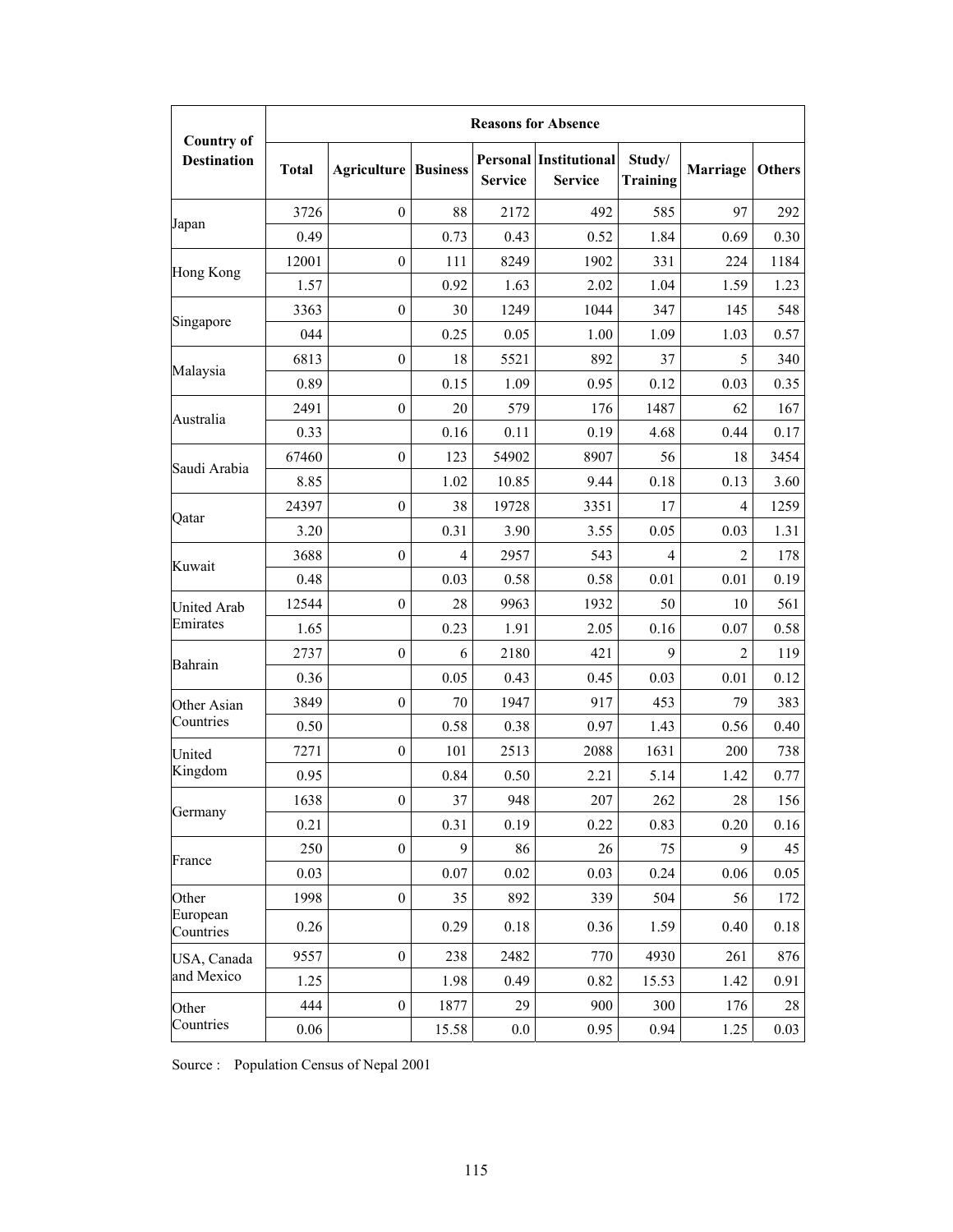# **14.2.3 Immigration versus Emigration**

On the basis of the available census data on migration data of 2001 based on foreign citizens in Nepal and population absent abroad comparison between Nepal and foreign countries can be made. The comparison has been made between Nepal and visa required countries (excluding India) indicated emigration exceeding immigration at the national level by 159028 persons (Table: 14.20). The countries having more of their nationals in Nepal than Nepalese in their countries were China, Pakistan, and Bhutan, while in other countries and regions, there was more Nepalese than citizens of these countries in Nepal.

| <b>Countries</b>                | <b>Foreigners</b> | $\frac{0}{0}$ | <b>Nepalese</b> | $\frac{0}{0}$ |  |
|---------------------------------|-------------------|---------------|-----------------|---------------|--|
|                                 | in Nepal          |               | Abroad          |               |  |
| Total                           | 14103             | 100.00        | 173131          | 100.00        |  |
| China                           | 1344              | 9.53          | 1354            | 0.78          |  |
| Pakistan                        | 2628              | 18.63         | 558             | 0.32          |  |
| Bangladesh                      | 79                | 0.56          | 952             | 0.55          |  |
| Bhutan                          | 3827              | 27.14         | 610             | 0.35          |  |
| Sri Lanka                       | 89                | 0.63          | 201             | 0.12          |  |
| Maldives                        | 77                | 0.55          | 370             | 0.21          |  |
| Other Countries in Asia         | 3777              | 26.78         | 143257          | 82.74         |  |
| <b>European Countries</b>       | 708               | 5.02          | 11904           | 6.88          |  |
| North American Countries        | 628               | 4.45          | 9557*           | 5.52          |  |
| <b>South American Countries</b> | 348               | 2.47          |                 |               |  |
| <b>African Countries</b>        | 293               | 2.08          |                 |               |  |
| Australia/New Zealand           | 307               | 2.18          | 2491**          | 1.44          |  |
| Other Countries                 |                   |               | 1877            | 1.08          |  |

**Table 14.23 : International migration to and from Nepal 2001 (includes passport and visa required countries only).** 

\*Includes USA, Canada and Mexico only

\*\*Includes Australia only

The census data since 1961 indicate that immigration into Nepal is on increase with immigrants from different countries of the world. The largest number of immigrants into Nepal is from India. Similarly, largest number of Nepalese has also their destination in India. However, the destination and magnitude of emigration from Nepal is increasing in the countries beyond India and has been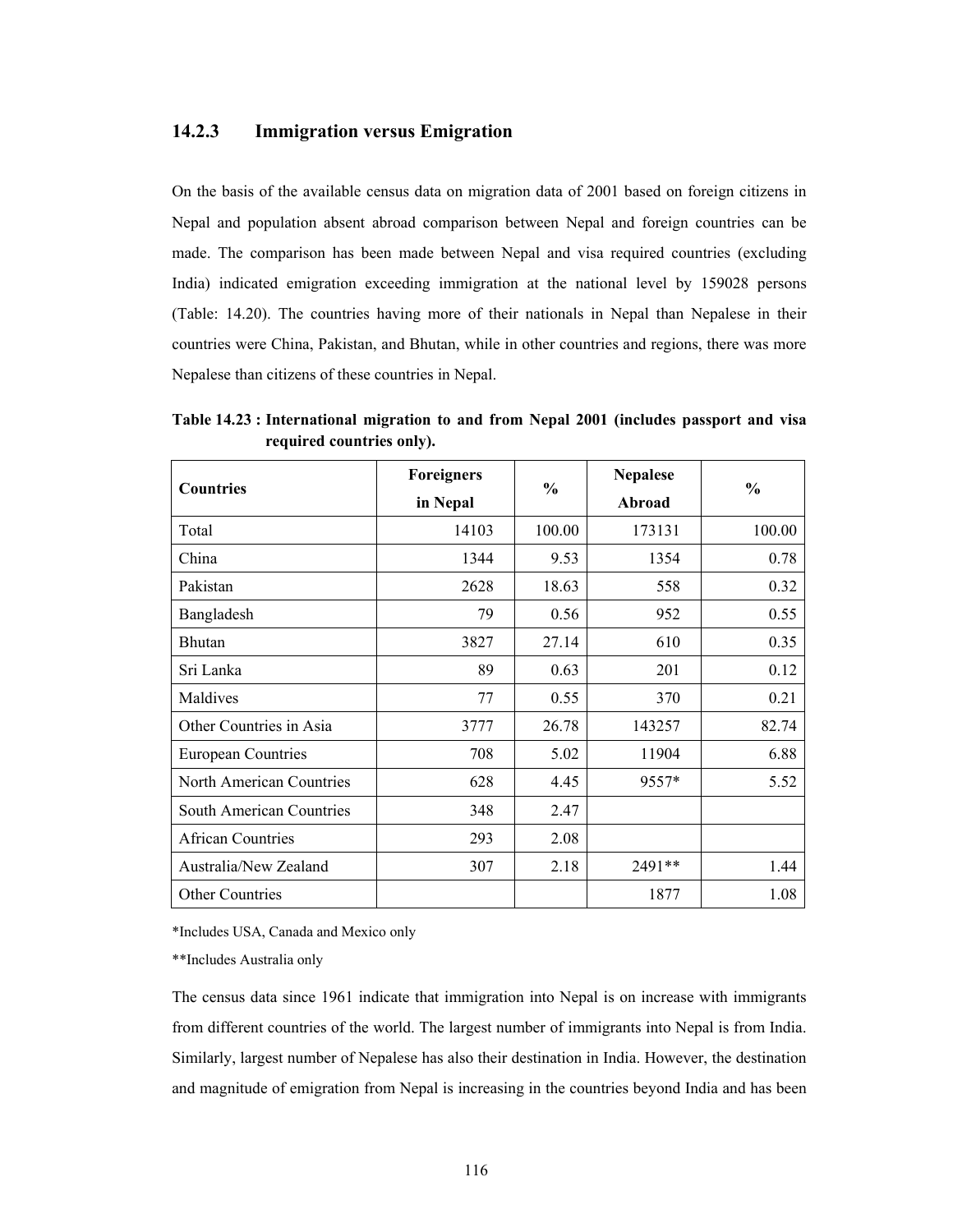the result of the demand for labour in the oil rich West Asian countries, developed and developing countries of East and South East Asia as well as in developed countries of Europe, Australia and Norrth America. Emigration from Nepal has been characterized by both brain and brawn drain and foreign labour migration has emerged as the major source of earning for the migrant households and the nation.

The population censuses of Nepal is characterized by lack of consistent plans and policies relating to quality and importance of population data and other data relating to international migration. The frequent changes in census schedules and definition on migration both internal and international has not only resulted in the poor quality and unreliability of migration data for qualitative analysis, and understanding the trend, magnitude and implication of migration particularly the international migration to formulate any pragmatic policy on international migration. The need of consistency, continuity, coordination and monitoring of the data collection has become very urgent in Nepal particularly in relation to international migration.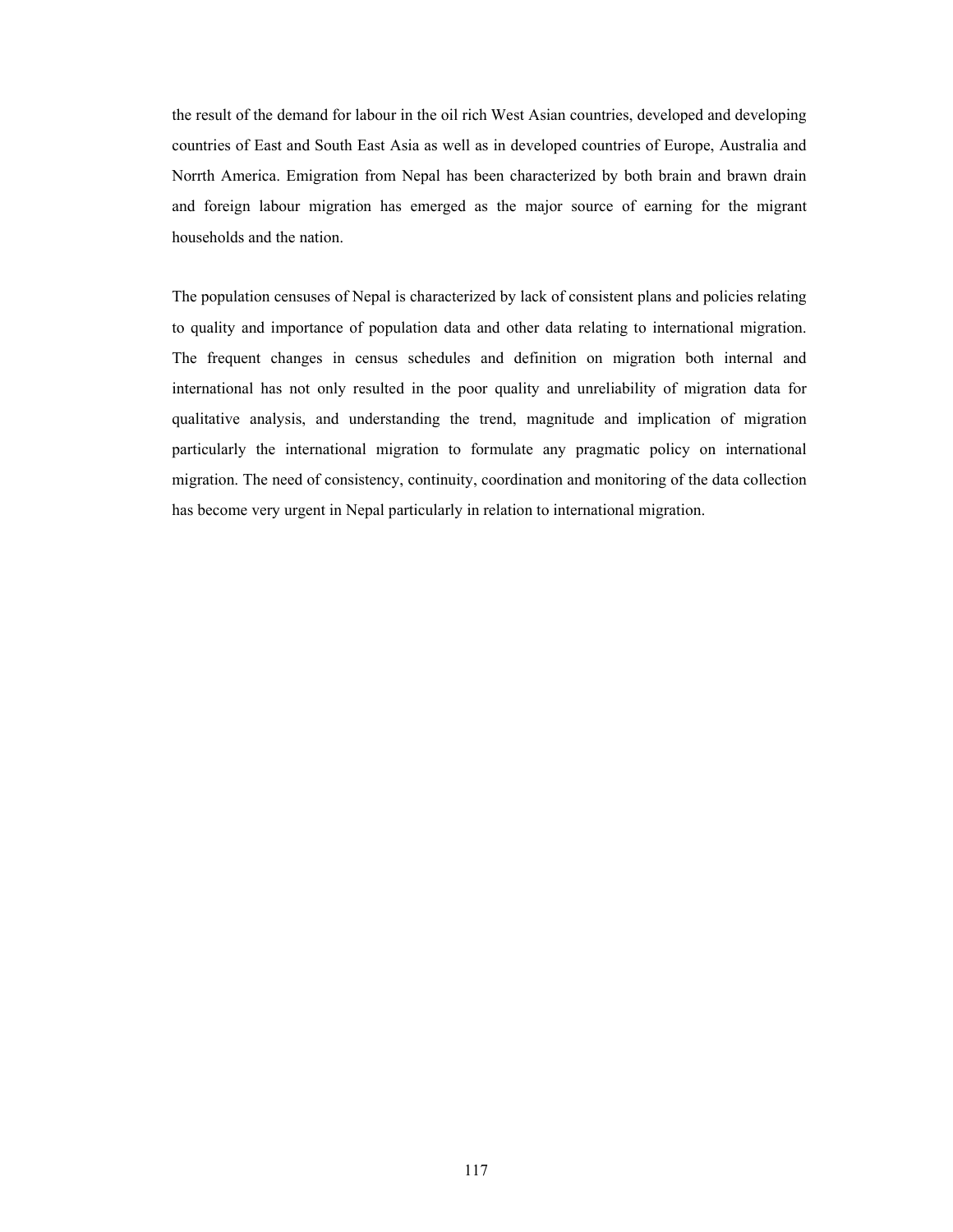# **References**

Bishop, R.N.W. (1952). *Unknown Nepal***,** London, Luzac and Co.

Bruce, C.G. (1928). *Foreword in The Gurkhas***,** by W. B. Northey and C. J. Morris, London, J. Lane

Bruce, C.G. (1934). *Himalayan Wanderer***,** London, Maclehose,

Central Bureau of Statistics (1961). *Population Census of Nepal,* Kathmandu, Nepal.

Central Bureau of Statistics (1971). *Population Census of Nepal,* Kathmandu, Nepal.

Central Bureau of Statistics (1981). *Population Census of Nepal,* Kathmandu, Nepal.

Central Bureau of Statistics (1991). *Population Census of Nepal,* Kathmandu, Nepal.

Central Bureau of Statistics (2001). *Population Census of Nepal,* Kathmandu, Nepal.

Dahal, D. R. (1978). *Indian Ethnic Groups in the Nepal Tarai***,** CNAS., Kathmandu Nepal.

Davis, K. (1951). *The Population of India and Pakistan***,** New Jersey, Princeton University Press

Department of Statistics (1957). *Population Census of Nepal 1952/54*, Kathmandu, Nepal.

- Dinman (1980), New Delhi, Issue 42. In The Economic Times, 16 August 1980, There is a Data on the People of Indian Origin and Indians in Different Countries of the World Including Nepal.
- Joshi, S. (1957). *Absentee Population in Population Census of Nepal 1952/54,* Kathmandu, Department of Statistics, Part II, pp. 83-86.
- Kansakar, V.B.S. (1974)*, Population Change in Nepal: A Study of Population Mobility during 1952/54 - 1961* Unpublished Ph. D. Thesis, Patna University, Patna, India.
- Kansakar, V.B.S. (1973-74). History of Population Migration in Nepal, *The Himalayan Review,*  Vol. VI, No. 5 & 6.
- Kansakar, V.B.S. (1977). *Population Censuses and Problems of data Analysis in Nepal,* Centre for Economic Development and Administration, Kathmandu, Nepal.
- Kansakar, V.B.S. (1979). *Effectiveness of Planned Resettlement in Nepal,* Centre For Economic Development and Administration, Kathmandu, Nepal.
- Kansakar, V.B.S. (1979). Internal Migration and Population Distribution in Nepal, *Report of the Mission on Needs Assessment for Population Assistance (Appendix* Report Number 21, UNFPA, pp. 137-147.